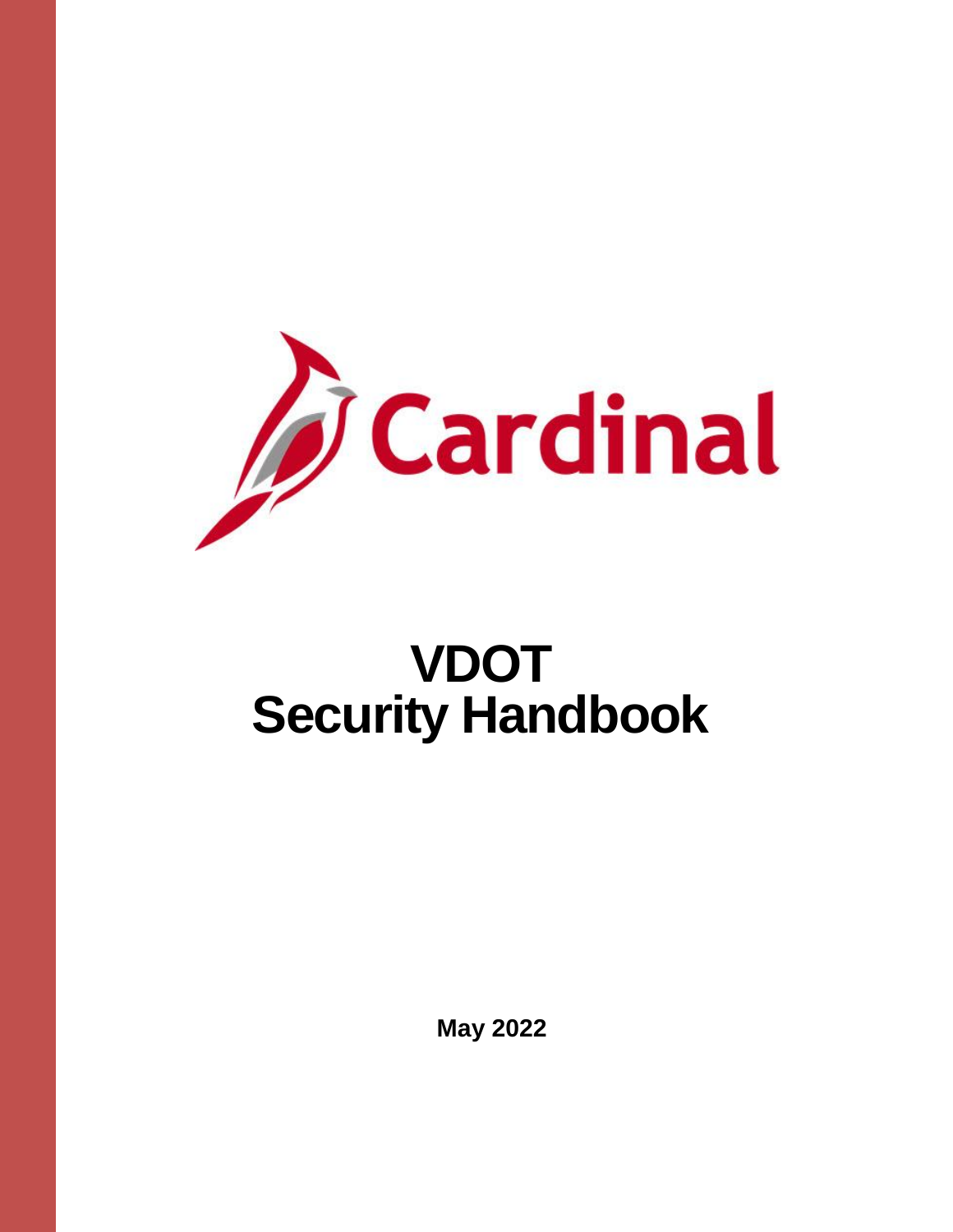

#### **Table of Contents**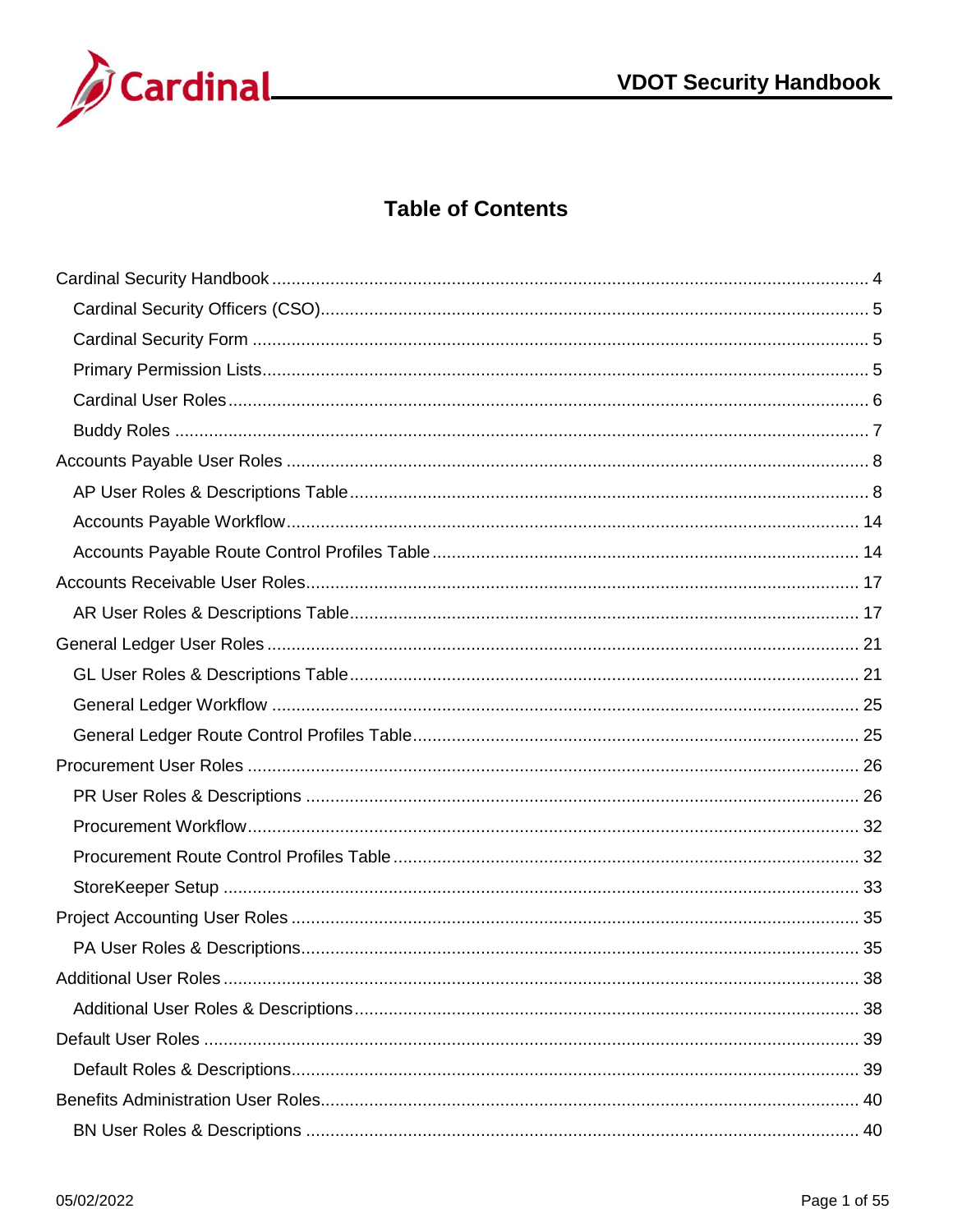

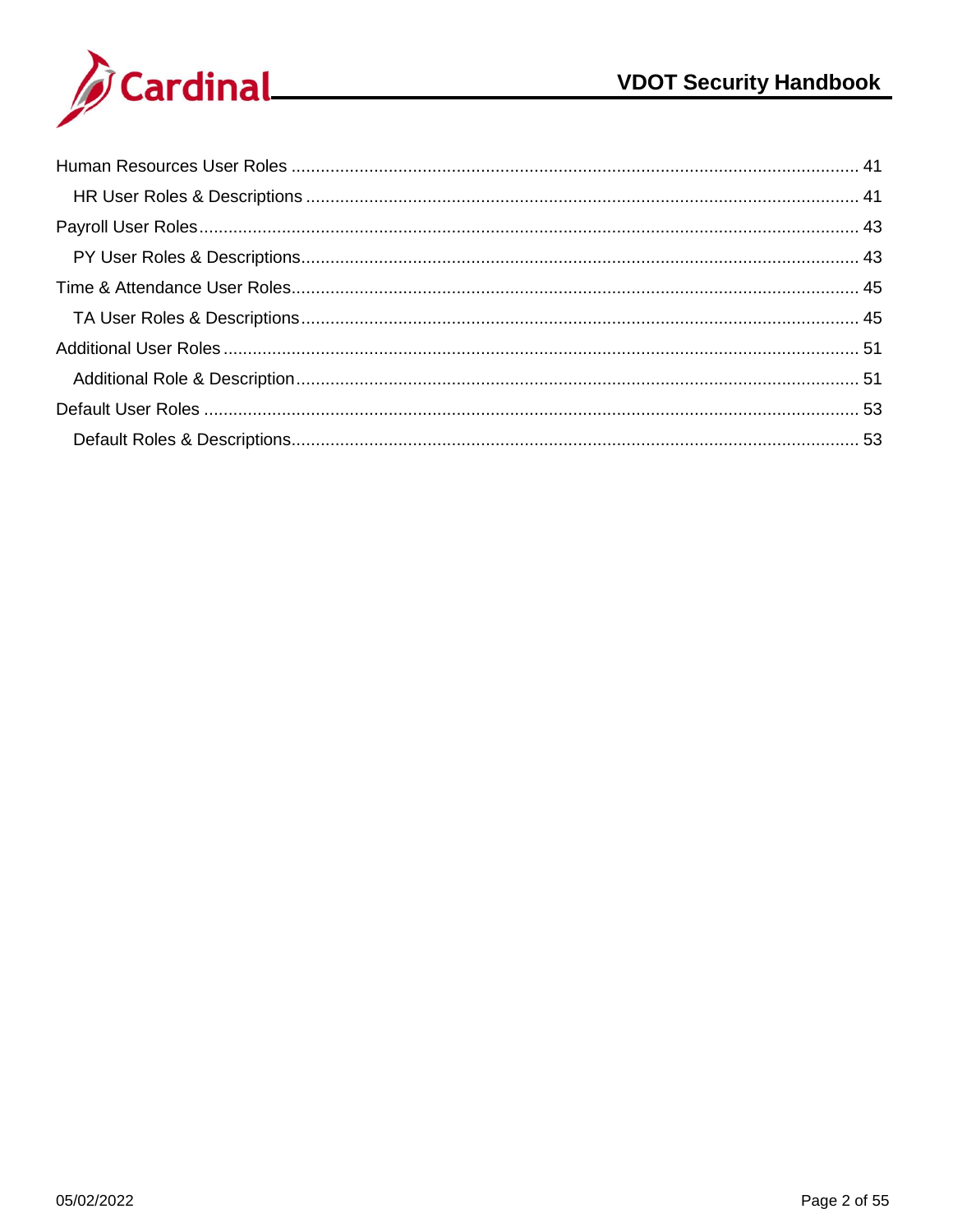

## **Document Change Log**

| <b>Date</b>        | <b>Version</b><br><b>Number</b> | <b>Author</b>        | <b>Change Description</b>                                                                                                                                                                                               |
|--------------------|---------------------------------|----------------------|-------------------------------------------------------------------------------------------------------------------------------------------------------------------------------------------------------------------------|
| September 21, 2021 | 1.0                             | <b>Security Team</b> | Created from Role Mapping Workshop Materials                                                                                                                                                                            |
| February 18, 2022  | 2.0                             | <b>Security Team</b> | Added Restricted Role paragraph outlining Cardinal Security Officers (CSO)<br>responsibilities. (page 7)                                                                                                                |
|                    |                                 |                      | Updated all columns to highlight Segregation of Duties (SOD) and Restricted Roles<br>(RR) in the columns for easy viewing.                                                                                              |
|                    |                                 |                      | APA Audit Special role – name change to APA All Pages – Read Only FIN<br>(V_APA_RO_FIN). Added 'No Exception' to who can be assigned this role.                                                                         |
|                    |                                 |                      | HR Administrator role - removed SOD restriction role SPOT Administrator.                                                                                                                                                |
|                    |                                 |                      | SPOT Approver role - removed buddy role PY Administrator                                                                                                                                                                |
|                    |                                 |                      | Absence Supervisor role – updated other role consideration description.                                                                                                                                                 |
|                    |                                 |                      | Time & Labor Administrator role – removed description 'view leave information'                                                                                                                                          |
|                    |                                 |                      | Employee TL Setup role – added buddy role                                                                                                                                                                               |
|                    |                                 |                      | Time & Labor Supervisor – updated other role consideration description.                                                                                                                                                 |
|                    |                                 |                      | TA Read Only role – changed name to TA Reporter and updated description                                                                                                                                                 |
|                    |                                 |                      | APA Audit Special Role – name change to APA All Pages – Read Only HCM<br>(V_APA_RO_HCM). Added 'No Exception' to who can be assigned this role.                                                                         |
|                    |                                 |                      | TA Audit Inquiry (V TA RO) role – added to Additional User Role section.                                                                                                                                                |
|                    |                                 |                      | Added the word queries to every role with a description that has access to reports.                                                                                                                                     |
|                    |                                 |                      | Audit Inquiry HR Sensitive (V_AUDIT_HR) added to Additional User Role section.                                                                                                                                          |
| March 2, 2022      | 3.0                             | <b>Security Team</b> | Removed reference to District Cardinal Coordinators under sections titled Cardinal<br>Security Officers (CSO) and Cardinal Security Form as all forms and requests must<br>come from VDOT's Cardinal Security Officers. |
| March 4, 2022      | 4.0                             | Security Team        | TA Read Only – changed description to include (including employee timesheets).                                                                                                                                          |
|                    |                                 |                      | Agency Audit roles – added Role Restrictions (RR) designation to all agency audit roles<br>in HCM and FIN.                                                                                                              |
| May 2, 2022        | 5.0                             | <b>Security Team</b> | Added new role HR Read Only Sensitive Data (V_HR_RO_PII) role.                                                                                                                                                          |
|                    |                                 |                      |                                                                                                                                                                                                                         |
|                    |                                 |                      |                                                                                                                                                                                                                         |
|                    |                                 |                      |                                                                                                                                                                                                                         |
|                    |                                 |                      |                                                                                                                                                                                                                         |
|                    |                                 |                      |                                                                                                                                                                                                                         |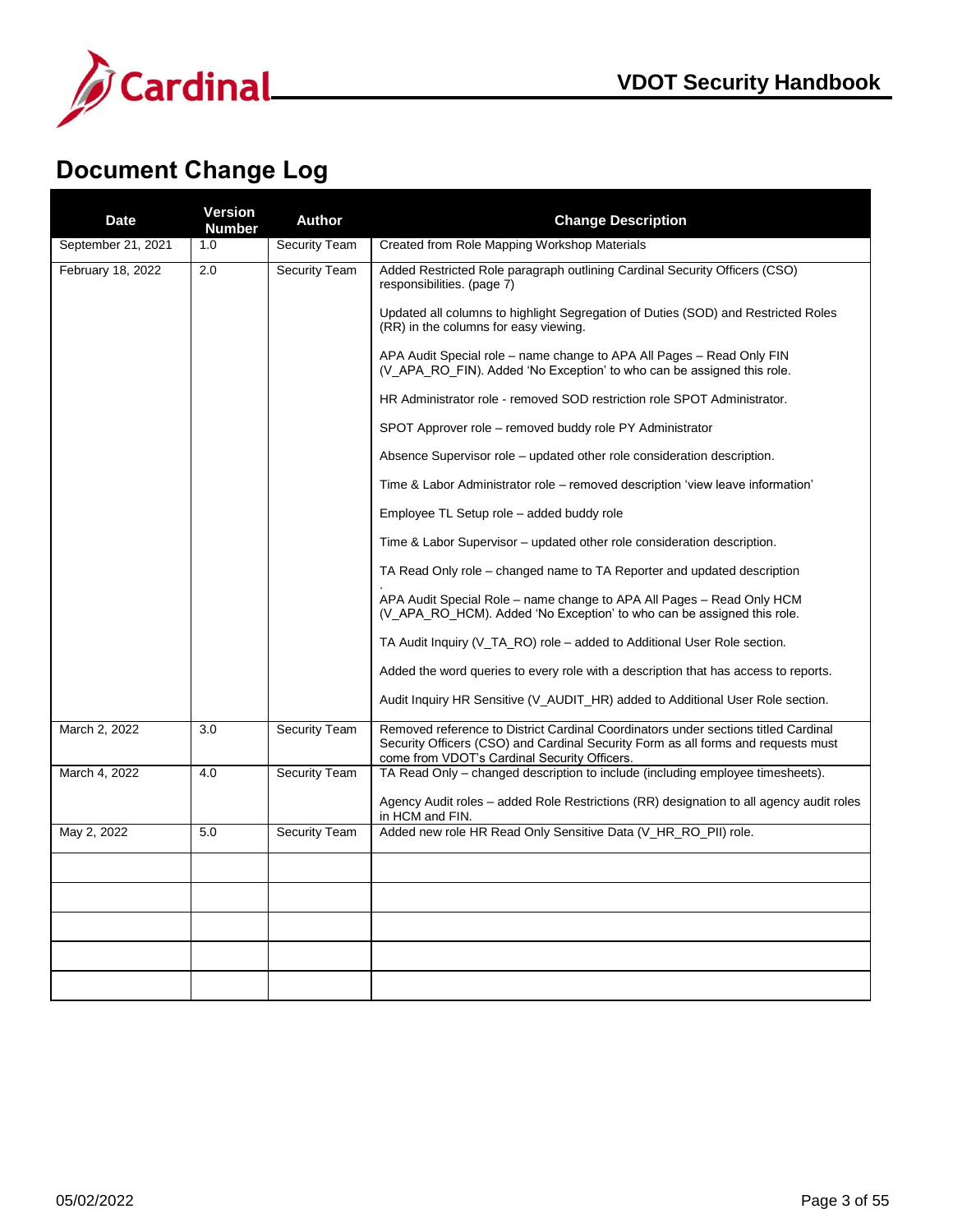

#### <span id="page-4-0"></span>**Cardinal Security Handbook**

The Cardinal Security Handbook should be used in conjunction with the Cardinal Security Access Form and instructions to request the appropriate Core user access to the Cardinal system applications (Financials, Human Capital Management and Business Intelligence). Core user access is access that is required beyond Employee Self-Service (ESS) access.

The Cardinal system utilizes a combination of roles and permission lists to grant access to the Core user. Each agency is established as a Business Unit in Cardinal and each user in Cardinal is assigned a Primary Permission List for each applicable application. These permission lists determine the Business Unit(s) that the user can access within the application. The purpose of the Primary Permission List is to prevent users from being able to modify or view data for other agencies. A user can only view, enter, or process transactions for Business Units included in their assigned Primary Permission List.

Roles provide access to pages (functions) within Cardinal. Users need to be assigned the appropriate roles in the Cardinal System to have access to do their jobs. This Cardinal Security Handbook is designed to help agencies determine the correct roles for Cardinal users.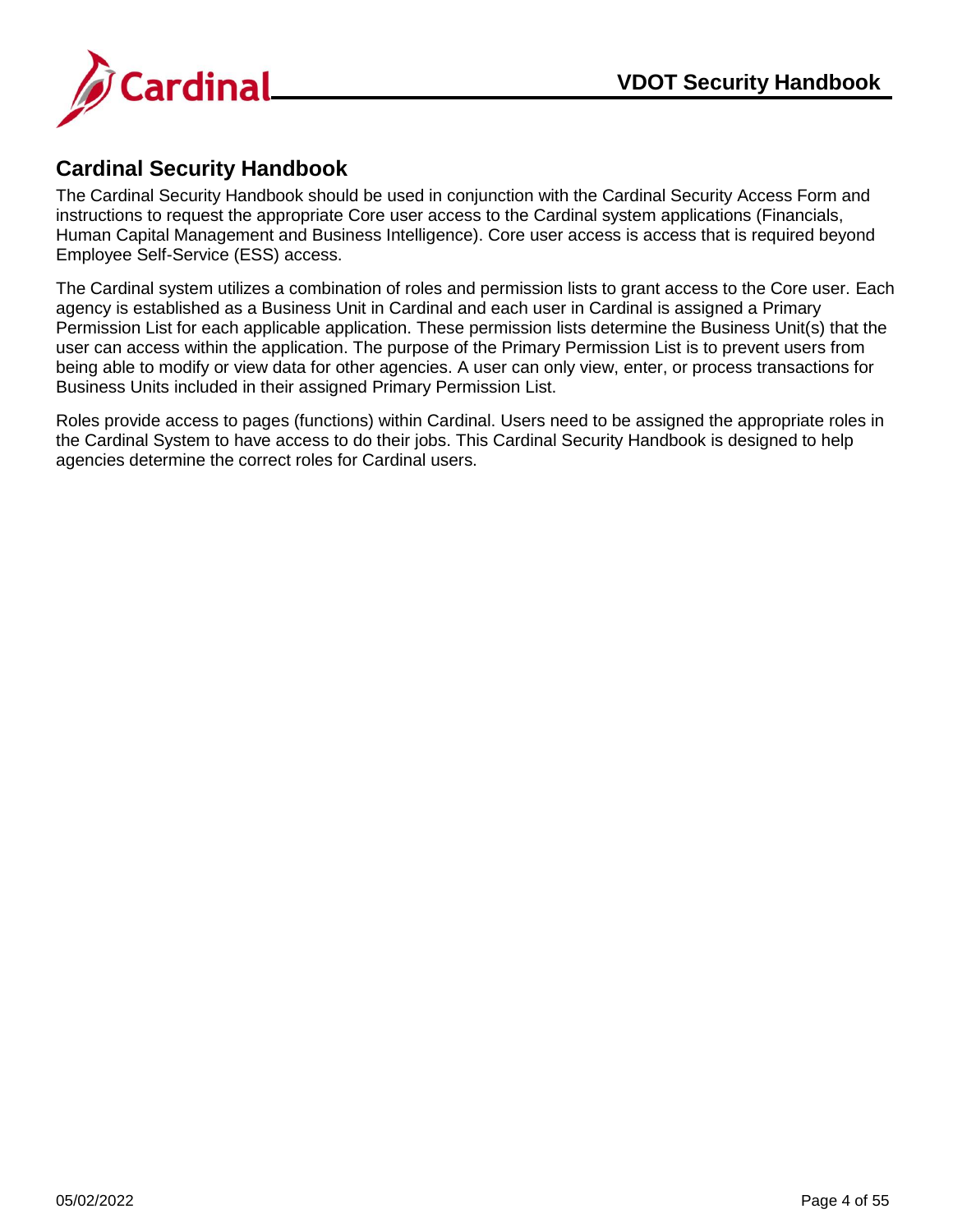

**The following sections of this handbook are applicable to all Cardinal applications.**

## <span id="page-5-0"></span>**Cardinal Security Officers (CSO)**

The Cardinal Security Officers listed on the Department of Account (DOA) Authorized Signatories Form (DA-04-121) have been granted authority to authorize the Cardinal Security Team to add, update and delete users in Cardinal that are both preparers, approvers, and/or viewers of transactions in Cardinal. By accessing a transaction/data in Cardinal, the agency, department or institution, and its employees and agents, agree to the certifications contained in the Commonwealth Accounting Policy and Procedures Manual for the applicable transaction(s).

#### <span id="page-5-1"></span>**Cardinal Security Form**

The Cardinal Security Form must be completed by the applicable agency's Cardinal Security Officer (CSO). The form should include required signatures prior to submitting to the Cardinal Security Team, in order for access to be granted in Cardinal.

The Cardinal Security Form (SE-50100-001) can be found on the Cardinal website at www.cardinalproject.virginia.gov.

Use this form to:

- Assign users to roles within Cardinal
- Update existing Cardinal user information
- Lock out users no longer requiring access to Cardinal

The Cardinal Security Officer will submit the completed form to the Cardinal Security mailbox at: [cardinal.security@doa.virginia.gov.](mailto:cardinal.security@doa.virginia.gov)

#### <span id="page-5-2"></span>**Primary Permission Lists**

Primary Permission lists grants the user access to view, enter or process transactions (as authorized via the corresponding Cardinal User Roles) for all Business Units included in the Primary Permission lists. For information on these lists, please reference the Cardinal Primary Permission list spreadsheet on the Cardinal Project website at [www.cardinalproject.virginia.gov.](http://www.cardinalproject.virginia.gov/)

When requesting access to Primary Permission lists designated as a "Statewide Access Group," it is the Agency Cardinal Security Officer's responsibility to ensure Agency Management is aware of, and concurs with, the user's need to access statewide information in order to perform assigned job duties. The agency also acknowledges adequate procedures and internal controls have been implemented at the agency to help ensure all extracted/downloaded data is stored and maintained in accordance with VITA Information Technology Resource Management (ITRM) Standard SEC501-09.

In addition to the requirements stated above, any Cardinal Security Form requesting access to a Statewide Primary Permission Lists will require approval/signature form a designated Cardinal DOA Approver.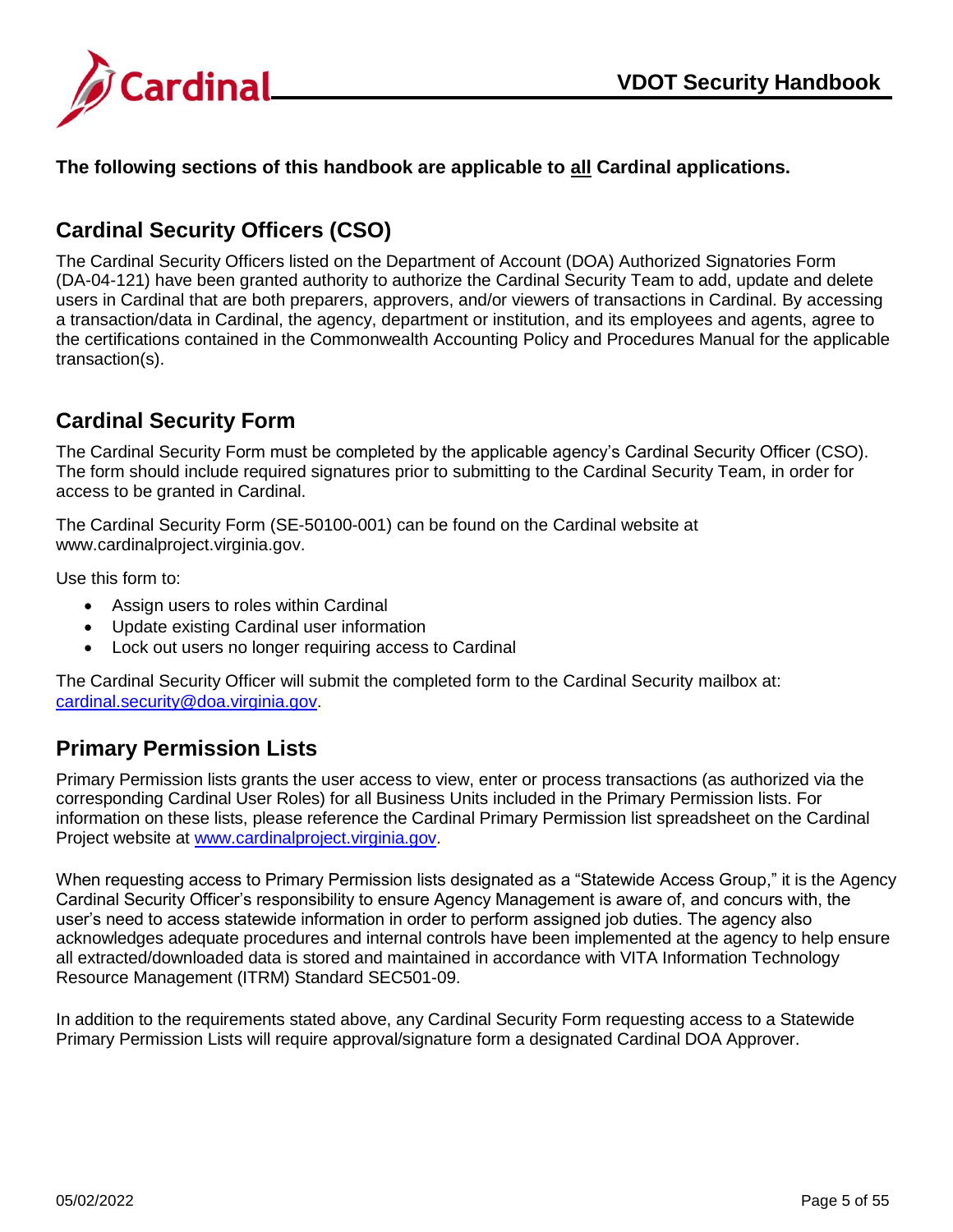

## <span id="page-6-0"></span>**Cardinal User Roles**

Roles provide access to pages (functions) in Cardinal. Use the Cardinal Security Handbook as a reference when completing the Cardinal Security form, as it defines Cardinal roles by functional area.

You will find the following information in the handbook regarding Cardinal roles:

- Descriptive Role Names
- Role Descriptions & Other Role Considerations
- Segregation of Duties (SOD)/Restricted Roles (RR) (RR)
- Additional Approvals Required

#### **Restricted Roles and Segregation of Duties Policy Exceptions**

#### **Restricted roles within VDOT's Division/District Offices**

There are several Restricted Roles noted for specific divisions/districts within VDOT. Users outside of these divisions/districts will need approval by VDOT's Fiscal Officer for an exception. The Cardinal Security Form (SE-50100-001) must be submitted to Fiscal Division before submitting to Cardinal Security for access. VDOT's Fiscal Officer will sign on the third page of the security form under VA Department of Transportation Restricted Approval signature section.

#### **Segregation of Duties Policy Exceptions**

Several combinations of Cardinal security roles have been noted as potential segregation of duty (SOD) conflicts in this handbook. As a general rule, SOD role combinations will not be granted to Cardinal users. Exceptions can be requested for offices where limited staffing is available or special circumstances exist. Before completing or submitting a security form where an SOD role combination conflict is being requested for a user, the agency should first complete the following steps in order to obtain approval for an agency SOD conflict exception.

- VDOT Fiscal Officer must submit a written request to DOA's Director of General Accounting (email: [gacct@doa.virginia.gov\)](mailto:gacct@doa.virginia.gov) that includes:
	- Exception requested
	- Justification for the exception
	- Description of the internal control implemented by the agency to mitigate the lack of segregation of duties
	- Approval (signature) from your Agency Head

DOA General Accounting will notify the agency in writing if the exception is granted. Once the SOD Exception has been approved by DOA General Accounting, the agency should take the following additional steps when submitting a Cardinal Security Form (SE-50100-001) for any user requesting SOD conflicting role combinations:

- Complete the Cardinal Security form (flagging the SOD Exception), attach a copy of the DOA General Accounting notification granting approval of the applicable agency exception
- Scan and email the form and exception approval notice to DOA's Director of General Accounting (email: [gacct@doa.virginia.gov\)](mailto:gacct@doa.virginia.gov)
- DOA General Accounting will sign the form, scan and email the approved form to Cardinal Security at [cardinal.security@doa.virginia.gov](mailto:cardinal.security@doa.virginia.gov) and to the Cardinal Security Officer for that agency.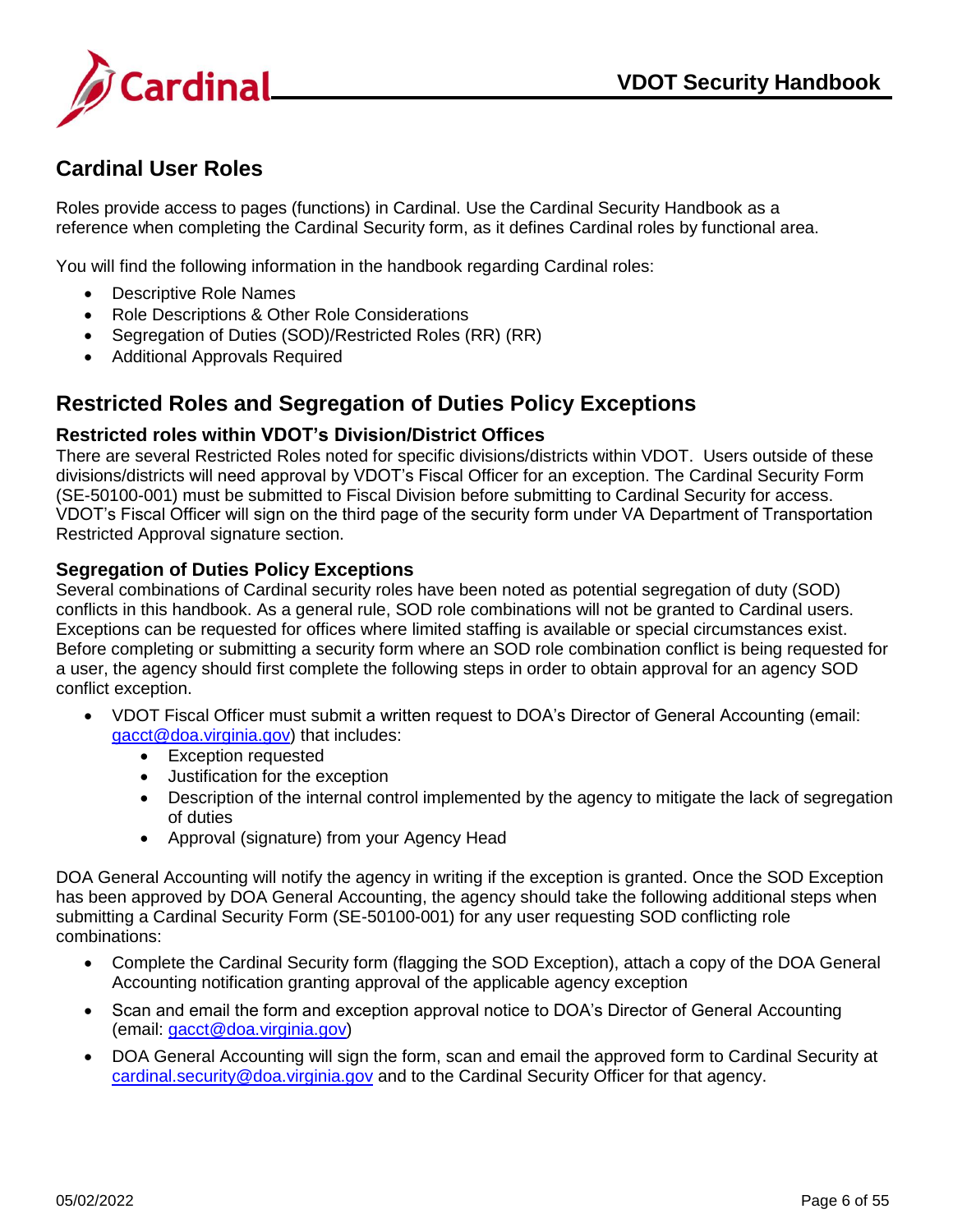

#### <span id="page-7-0"></span>**Restricted Roles**

As noted in the tables that follow, certain roles are designated as Restricted Roles (RR). It is the responsibility of the agency Cardinal Security Officer to ensure Restricted Role criteria is met before assigning these roles to agency users.

#### **Buddy Roles**

In some cases, two roles in Cardinal must be assigned together for the user to have the appropriate access to perform system tasks (e.g., in HCM the Absence Supervisor role needs the Time & Labor Supervisor role). If you select a role on the security form that has a buddy role associated with it and it is not checked on the form, the form will be rejected until all roles are selected properly.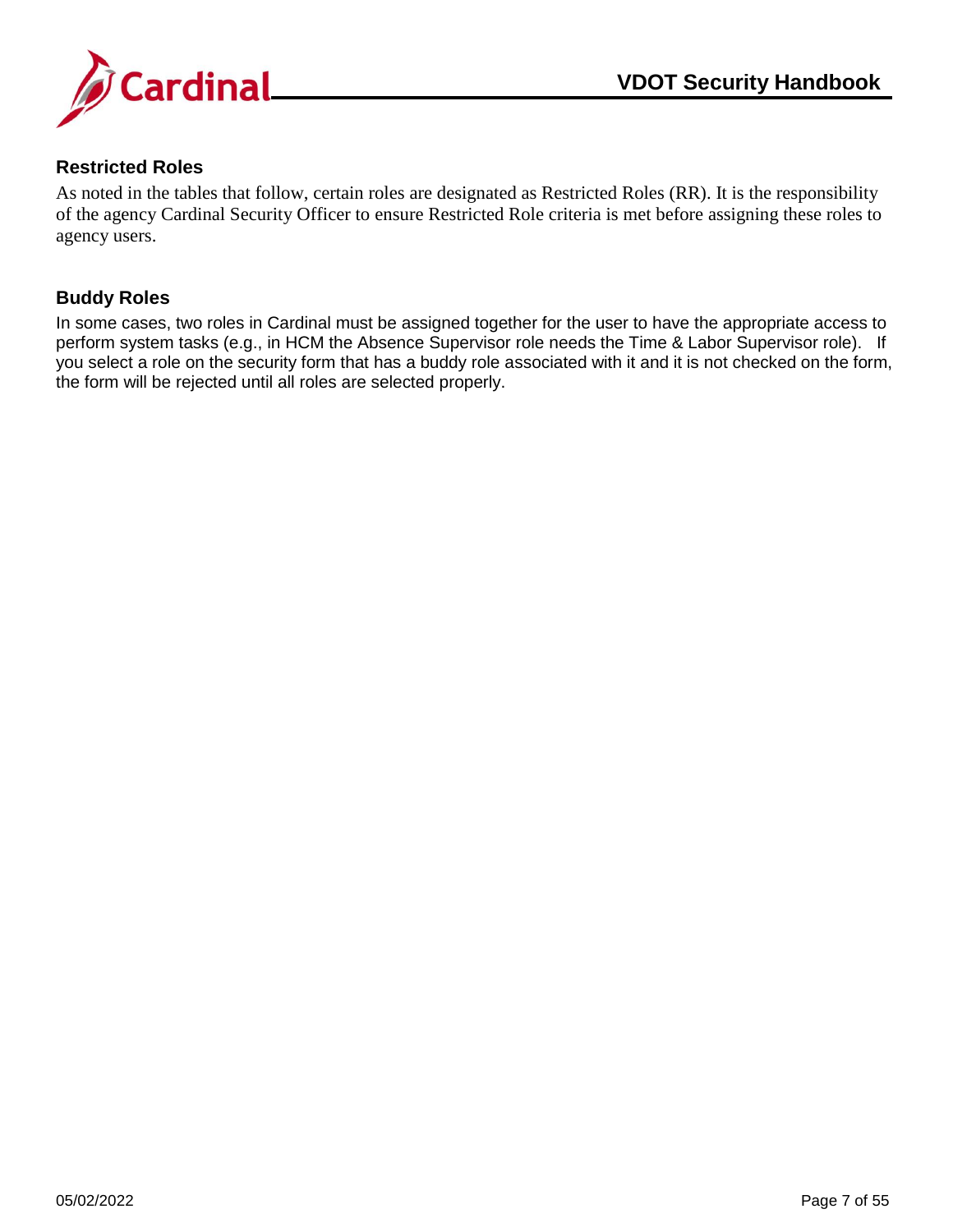

**The following sections of this handbook are applicable for the Cardinal Financials (FIN) application.**

#### <span id="page-8-0"></span>**Accounts Payable User Roles**

Accounts Payable (AP) is the main source of all non-payroll payment information for a financial entity. AP includes the following processes:

- Establish and Maintain Suppliers
- Enter and Process Vouchers
- Integration with Purchasing (Matching)
- Expense Processing
- Process Payments
- Process 1099

#### <span id="page-8-1"></span>**AP User Roles & Descriptions**

| <b>Descriptive Role Name</b>                                                     | <b>Role Description &amp;</b><br><b>Other Role</b><br><b>Considerations</b>                                                                                                                                                                                                      | <b>Segregation of Duties</b><br>(SOD)/Restricted Roles<br>(RR)                                                                                                                                                                                            | <b>Additional Approvals</b><br><b>Required</b> |
|----------------------------------------------------------------------------------|----------------------------------------------------------------------------------------------------------------------------------------------------------------------------------------------------------------------------------------------------------------------------------|-----------------------------------------------------------------------------------------------------------------------------------------------------------------------------------------------------------------------------------------------------------|------------------------------------------------|
| <b>Expenses Employee</b><br>V_AP_EXPENSES_EMPLOYEE                               | This role has access to:<br>• Enter travel<br>authorizations<br>• Enter cash advances<br>• Enter expense reports<br>• View their own<br>employee profile<br>• Delete travel<br>authorization<br>• Delete cash advance<br>• Delete expense report<br>• Perform expense<br>inquiry | RR: Non-employees are<br>assigned this role only if<br>they will be entering<br>expenses on behalf of<br>others.<br>Note: requires note on the<br>form when requesting for<br>non-employees stating 'will<br>be entering expenses on<br>behalf of others' | N/A                                            |
| <b>Expenses Approver</b><br>V_AP_EXPENSE_APPROVER                                | This role has access to:<br>• Approve expense<br>transactions based on<br>workflow                                                                                                                                                                                               | RR: Non-employees<br>should not be assigned<br>this role.                                                                                                                                                                                                 | N/A                                            |
| <b>Supplier Conversation</b><br><b>Processor</b><br>V_AP_VENDOR_CONVER_PROCESSOR | This role is for users<br>routinely involved in the<br>Supplier Procure to Pay<br>process and have a<br>need to interact with<br>suppliers. This role has<br>access to:<br>• Record Supplier<br>Conversations                                                                    | N/A                                                                                                                                                                                                                                                       | N/A                                            |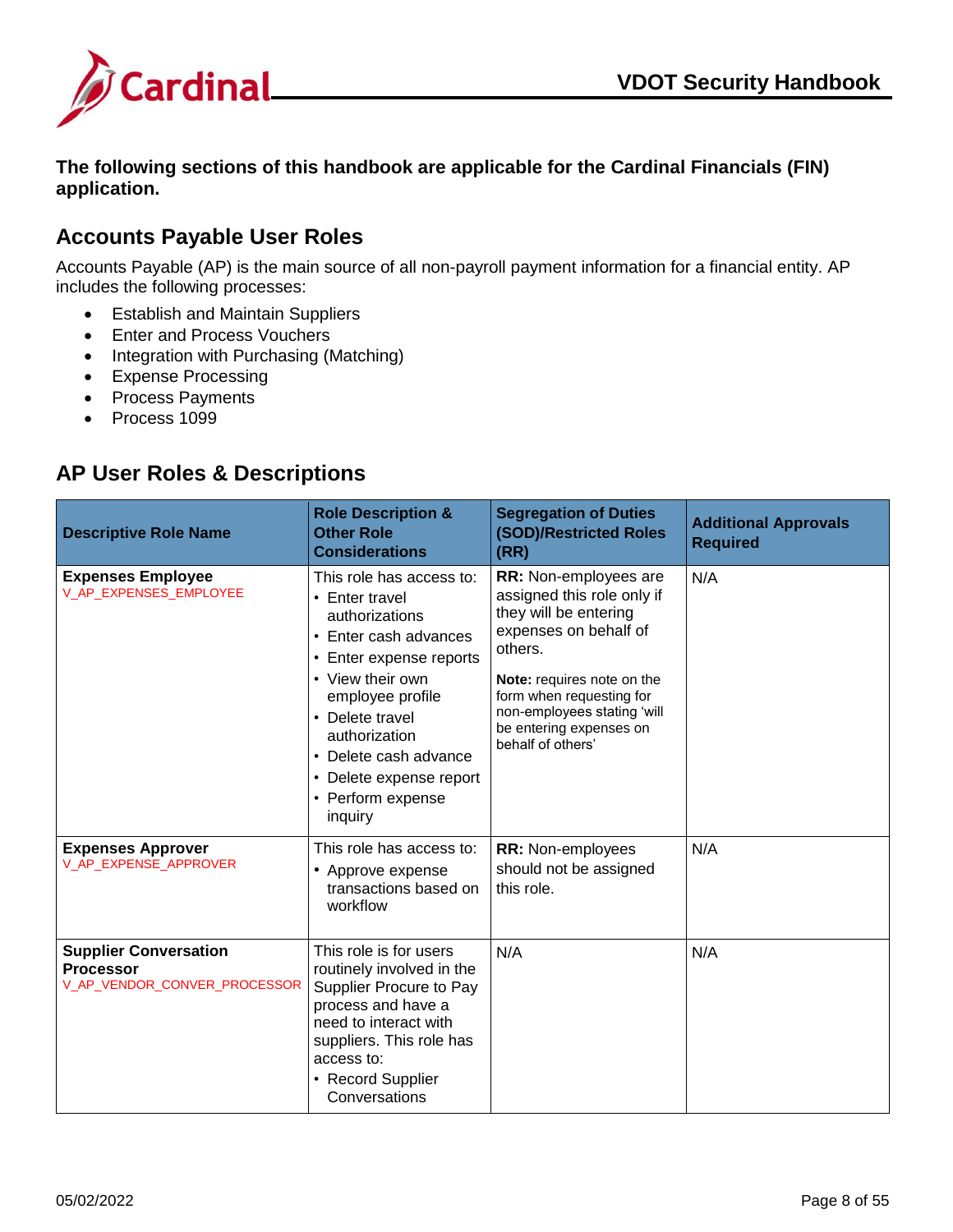



| <b>Descriptive Role Name</b>                                                  | <b>Role Description &amp;</b><br><b>Other Role</b><br><b>Considerations</b>                                                                                                                                                                                                         | <b>Segregation of Duties</b><br>(SOD)/Restricted Roles<br>(RR)                                                                                                                                       | <b>Additional Approvals</b><br><b>Required</b> |
|-------------------------------------------------------------------------------|-------------------------------------------------------------------------------------------------------------------------------------------------------------------------------------------------------------------------------------------------------------------------------------|------------------------------------------------------------------------------------------------------------------------------------------------------------------------------------------------------|------------------------------------------------|
| <b>Voucher Processor</b><br>V_AP_VOUCHER_PROCESSOR                            | This role has access to:<br>• Enter and maintain<br>vouchers<br>• Correct errors<br>including budget<br>check and voucher<br>build errors<br>• Review accounting<br>entries<br>• Process payment<br>offsets<br>• Process recurring<br>contract vouchers                             | N/A                                                                                                                                                                                                  | N/A                                            |
| <b>Voucher Processor -</b><br><b>Maintenance</b><br>V_AP_VOUCH_PROC_MAINT_FLG | An individual assigned<br>to this role would access<br>additional user<br>preferences. This role<br>has access to:<br>• Manually schedule<br>payments<br>• Record manual<br>payments<br><b>Buddy Role: This role</b><br>requires the user to<br>have the Voucher<br>Processor role. | RR: This role may only<br>be selected by<br>employees of the<br>following<br>division/district(s):<br>• Central Office -<br><b>Fiscal Division</b><br>• District Accounting<br><b>Offices</b>        | N/A                                            |
| <b>Voucher Final Approver</b><br>V_AP_VOUCH_FINAL_APPROVER                    | This role has access to:<br>• Perform final level of<br>approval for vouchers                                                                                                                                                                                                       | <b>RR:</b> This role may only<br>be selected by<br>employees of the<br>following<br>division/district(s):<br>· Central Office -<br><b>Fiscal Division</b><br>• District Accounting<br><b>Offices</b> | N/A                                            |
| <b>Match Exceptions Manager</b><br>V_AP_MATCH_EXCEPTIONS_MANAGER              | This role has access to:<br>• Correct/Override<br><b>Match Exceptions</b><br>• Match Exceptions<br>Workbench (page that<br>displays match<br>exception<br>transactions)                                                                                                             | RR: This role may only<br>be selected by<br>employees of the<br>following<br>division/district(s):<br>• Central Office -<br><b>Fiscal Division</b><br>• District Accounting<br><b>Offices</b>        | N/A                                            |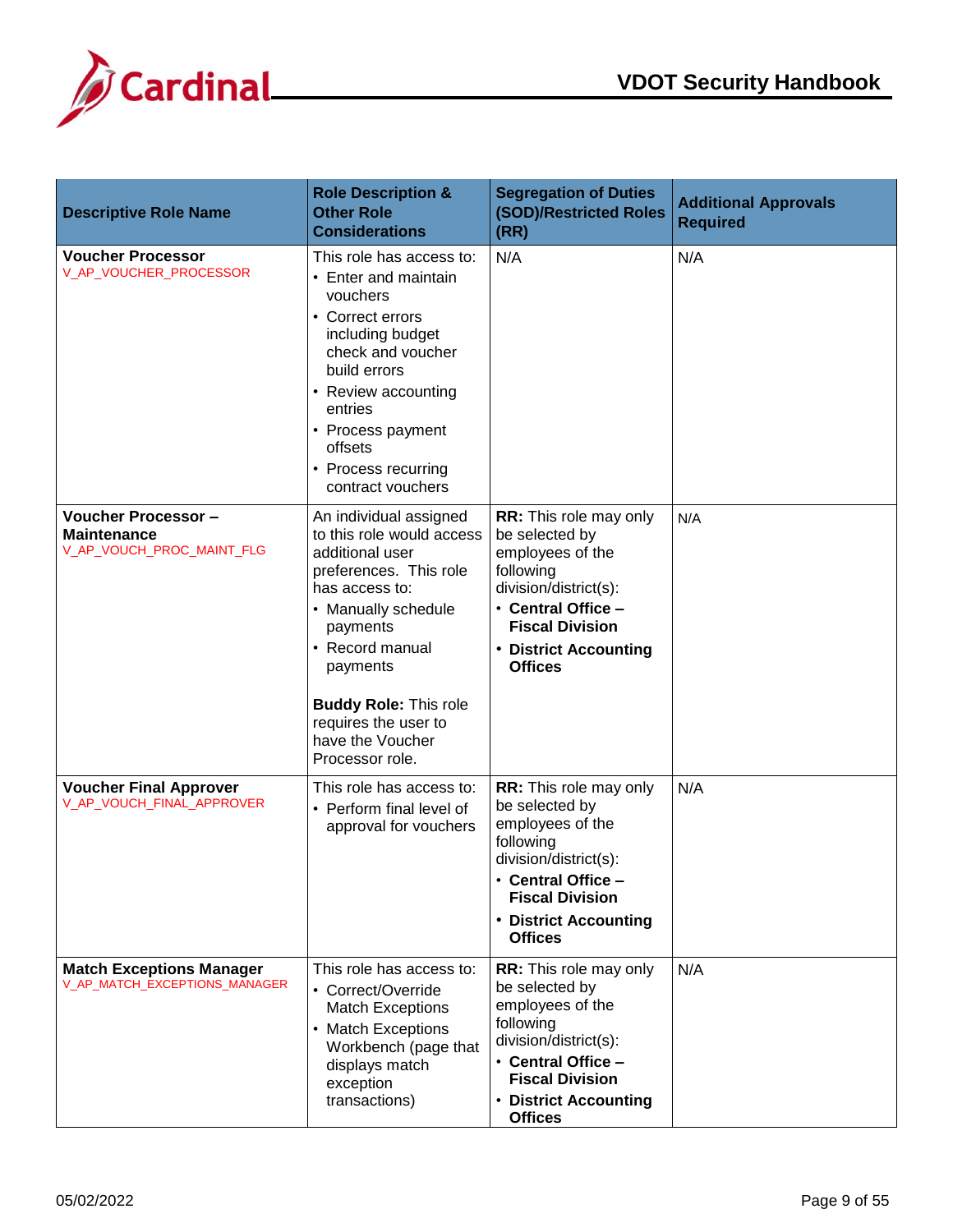

| <b>Descriptive Role Name</b>                                                    | <b>Role Description &amp;</b><br><b>Other Role</b><br><b>Considerations</b>                                                                                                                                     | <b>Segregation of Duties</b><br>(SOD)/Restricted Roles<br>(RR)                                                                                                                                                                                                                                            | <b>Additional Approvals</b><br><b>Required</b>                                                                                                                                                          |
|---------------------------------------------------------------------------------|-----------------------------------------------------------------------------------------------------------------------------------------------------------------------------------------------------------------|-----------------------------------------------------------------------------------------------------------------------------------------------------------------------------------------------------------------------------------------------------------------------------------------------------------|---------------------------------------------------------------------------------------------------------------------------------------------------------------------------------------------------------|
| <b>PCard Accountant Voucher</b><br><b>Approver</b><br>V_AP_PCARD_VOUCH_APPROVER | This role has access to:<br>• Approve PCard<br>vouchers and ISSP<br>vouchers                                                                                                                                    | RR: This role may only<br>be selected by<br>employees of the<br>following<br>division/district(s):<br>• Central Office -<br><b>Fiscal Division</b><br>• District Accounting<br><b>Offices</b>                                                                                                             | N/A                                                                                                                                                                                                     |
| <b>Petty Cash Approver</b><br>V_AP_PETTY_CASH_APPROVER_501P!                    | This role has access to:<br>• Approve Petty Cash<br>vouchers                                                                                                                                                    | RR: This role may only<br>be selected by<br>employees of the<br>following<br>division/district(s):<br>• Central Office -<br><b>Fiscal Division</b><br>• District Accounting<br><b>Offices</b>                                                                                                             | N/A                                                                                                                                                                                                     |
| <b>Petty Cash Processor</b><br>V_AP_PETTY_CASH_PROCESSOR                        | This role has access to:<br>• Run petty cash pay<br>cycle<br>• Update payment<br>selection criteria<br>• Resolve pay cycle<br>exceptions<br>• Print petty cash<br>checks<br>• View Accounting<br><b>Entries</b> | <b>SOD: This role should</b><br>not be given to a user<br>with the Petty Cash<br>Reconciler role.<br><b>RR:</b> This role may only<br>be selected by<br>employees of the<br>following<br>division/district(s):<br>• Central Office -<br><b>Fiscal Division</b><br>• District Accounting<br><b>Offices</b> | Segregation of Duties (SOD)/<br>Restriction-send to VDOT's<br>Fiscal Officer for approval at<br>cofiscalcardi@vdot.virginia.gov<br>(see SOD/Restricted Section of<br>handbook for further instructions) |
| <b>Petty Cash Reconciler</b><br>V_AP_PETTY_CASH_RECONCILER                      | This role has access to:<br>• Manually<br>reconcile/unreconcile<br>petty cash payments                                                                                                                          | <b>SOD: This role should</b><br>not be given to a user<br>with the Petty Cash<br>Processor role.<br>RR: This role may only<br>be selected by<br>employees of the<br>following<br>division/district(s):<br>• Central Office -<br><b>Fiscal Division</b><br>• District Accounting<br><b>Offices</b>         | Segregation of Duties (SOD)/<br>Restriction-send to VDOT's<br>Fiscal Officer for approval at<br>cofiscalcardi@vdot.virginia.gov<br>(see SOD/Restricted Section of<br>handbook for further instructions) |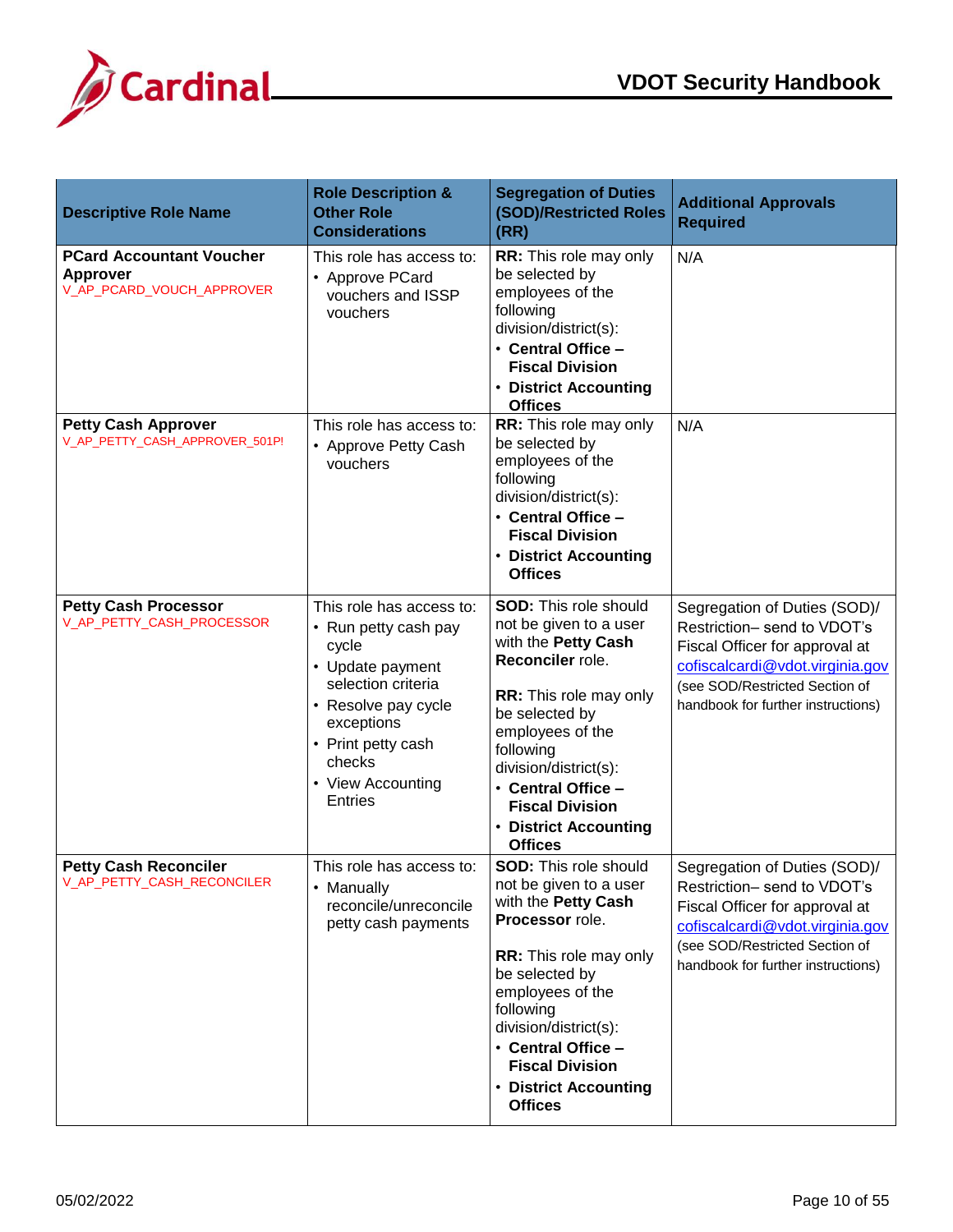

| <b>Descriptive Role Name</b>                                                 | <b>Role Description &amp;</b><br><b>Other Role</b><br><b>Considerations</b>                                                                                                                                                                                                                                                                                                                      | <b>Segregation of Duties</b><br><b>(SOD)/Restricted Roles</b><br>(RR)                                                                                                                              | <b>Additional Approvals</b><br><b>Required</b> |
|------------------------------------------------------------------------------|--------------------------------------------------------------------------------------------------------------------------------------------------------------------------------------------------------------------------------------------------------------------------------------------------------------------------------------------------------------------------------------------------|----------------------------------------------------------------------------------------------------------------------------------------------------------------------------------------------------|------------------------------------------------|
| <b>Travel Expense Sync Processor</b><br>V_AP_TE_SYNC_PROCESSOR               | This role has access to:<br>• Approve of Meal and<br>Lodging vouchers<br>• Update default<br>ChartField information<br>on Expenses<br><b>Employee Profiles</b><br>• Update user defaults<br>on Expense Employee<br>Profile<br>• Cancel travel<br>authorizations<br>• Expense budget<br>exceptions<br>• Reconcile cash<br>advances<br>• Authorize an<br>employee on behalf of<br>another employee | RR: This role may only<br>be selected by<br>employees of the<br>following<br>division/district(s):<br>• Central Office -<br><b>Fiscal Division</b><br><b>District Accounting</b><br><b>Offices</b> | N/A                                            |
| <b>Expense Coordinator</b><br>V_AP_EXPENSE_COORDINATOR                       | This role has access to:<br>• Reassign expenses to<br>users with the<br><b>Expense Approver</b><br>role.                                                                                                                                                                                                                                                                                         | RR: This role may only<br>be selected by<br>employees of the<br>following<br>division/district(s):<br>• Central Office -<br><b>Fiscal Division</b><br>• District Accounting<br><b>Offices</b>      | N/A                                            |
| 1099 Administrator<br>V_AP_1099_ADMINISTRATOR                                | This role has access to:<br>• Process files to IRS<br>• Process 1099<br>information                                                                                                                                                                                                                                                                                                              | RR: This role may only<br>be selected by<br>employees of the<br>following division(s):<br>• Central Office -<br><b>Fiscal Division</b>                                                             | N/A                                            |
| <b>Payment Processor</b><br>V_AP_PAYMENT_PROCESSOR                           | This role has access to:<br>• View pay cycle<br>exceptions                                                                                                                                                                                                                                                                                                                                       | RR: This role may only<br>be selected by<br>employees of the<br>following division(s):<br>• Central Office -<br><b>Fiscal Division</b>                                                             | N/A                                            |
| <b>Payroll Accountant Voucher</b><br>Approver<br>V_AP_PAYROLL_VOUCH_APPROVER | This role has access to:<br>• Approve Moving and<br><b>Relocation vouchers</b>                                                                                                                                                                                                                                                                                                                   | <b>RR:</b> This role may only<br>be selected by<br>employees of the<br>following division(s):<br>• Central Office -<br><b>Fiscal Division</b>                                                      | N/A                                            |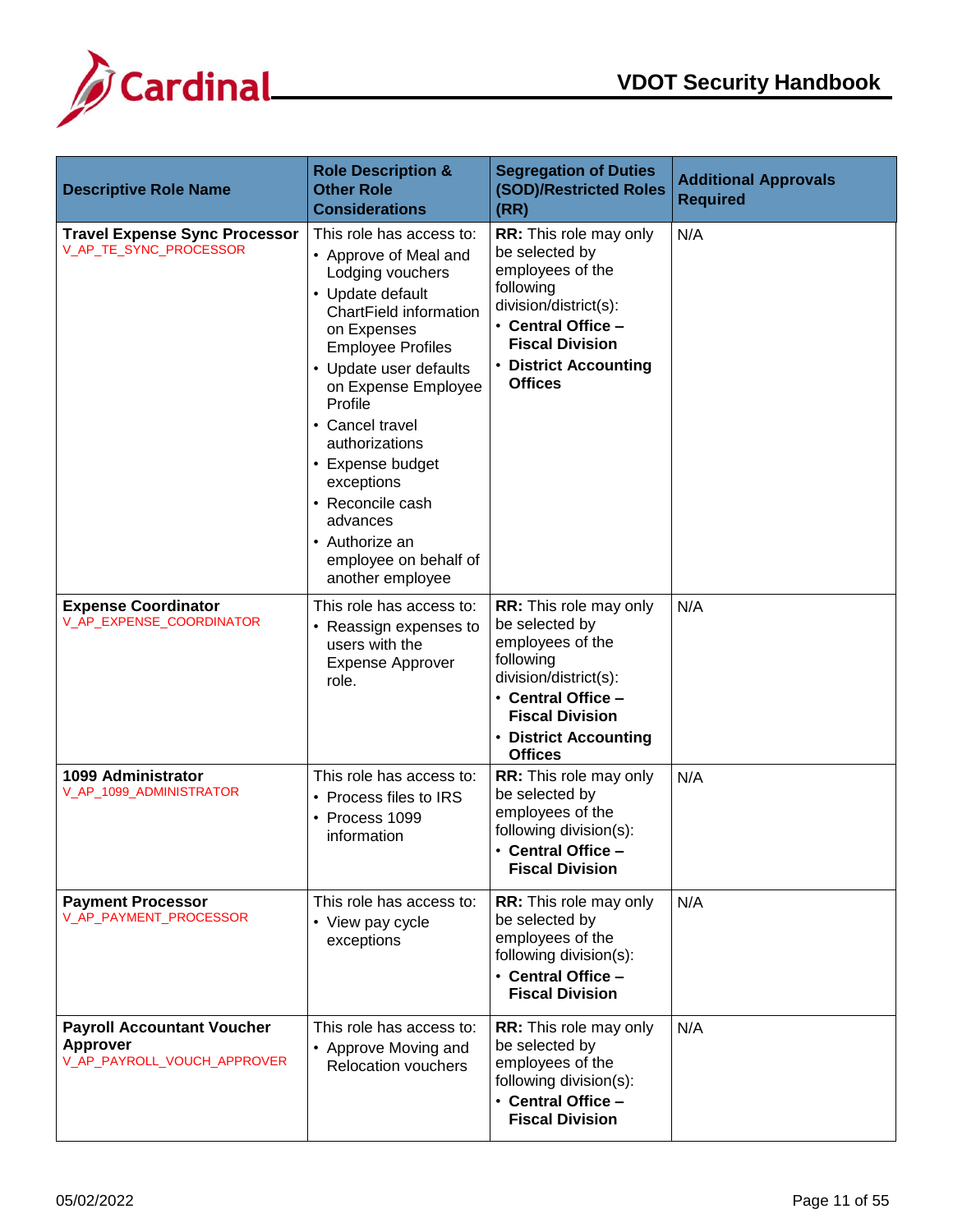

| <b>Descriptive Role Name</b>                                     | <b>Role Description &amp;</b><br><b>Other Role</b><br><b>Considerations</b>                                                                                                                                                                                                                                               | <b>Segregation of Duties</b><br>(SOD)/Restricted Roles<br>(RR)                                                                                     | <b>Additional Approvals</b><br><b>Required</b> |
|------------------------------------------------------------------|---------------------------------------------------------------------------------------------------------------------------------------------------------------------------------------------------------------------------------------------------------------------------------------------------------------------------|----------------------------------------------------------------------------------------------------------------------------------------------------|------------------------------------------------|
| <b>Accounts Payable Manager</b><br>V_AP_MANAGER                  | This role has access to<br>everything the Voucher<br>Processor has. In<br>addition, this role has<br>access to:<br>• Delete and unpost<br>vouchers<br>• Manually schedule<br>payments<br>• Record manual<br>payments                                                                                                      | RR: This role may only<br>be selected by<br>employees of the<br>following division(s):<br>• Central Office -<br><b>Fiscal Division</b>             | N/A                                            |
| <b>Utility Voucher Approver</b><br>V_AP_UTILITY_VOUCHER_APPROVER | This role has access to:<br>• Perform mass voucher<br>approval of Utility<br>vouchers                                                                                                                                                                                                                                     | RR: This role may only<br>be selected by<br>employees of the<br>following division(s):<br>• Central Office -<br><b>Fiscal Division</b>             | N/A                                            |
| <b>HCM Voucher Processor</b><br>V_AP_HCM_VCHR_PROCESSOR          | This role has access to:<br>• Enter and maintain<br>vouchers<br>• Review accounting<br>entries<br>• Delete vouchers<br>• Use HCM vendors on<br>a voucher<br>Only users with this role<br>will be able to use HCM<br>Vendors on a Voucher.<br>This role should be<br>assigned to a user in the<br>financials organization. | RR: This role may only<br>be selected by<br>employees of the<br>following<br>division/district(s):<br>• Central Office -<br><b>Fiscal Division</b> | N/A                                            |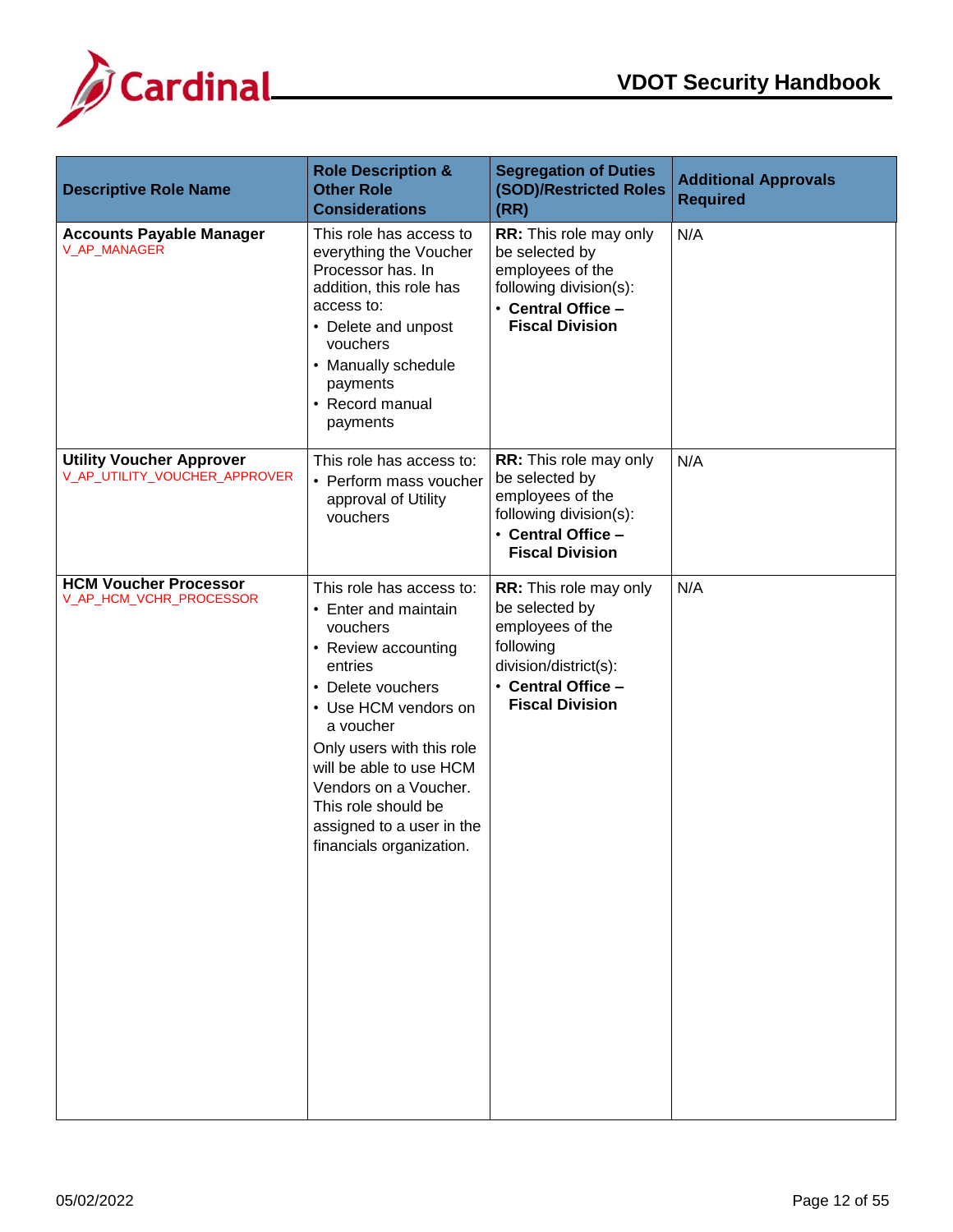

| <b>Descriptive Role Name</b>                                                          | <b>Role Description &amp;</b><br><b>Other Role</b><br><b>Considerations</b>                                                                                                                                                                                                                       | <b>Segregation of Duties</b><br>(SOD)/Restricted Roles<br>(RR)                                                                                                                                                                                                                                                                                                                                                                    | <b>Additional Approvals</b><br><b>Required</b>                                                                                                                                                           |
|---------------------------------------------------------------------------------------|---------------------------------------------------------------------------------------------------------------------------------------------------------------------------------------------------------------------------------------------------------------------------------------------------|-----------------------------------------------------------------------------------------------------------------------------------------------------------------------------------------------------------------------------------------------------------------------------------------------------------------------------------------------------------------------------------------------------------------------------------|----------------------------------------------------------------------------------------------------------------------------------------------------------------------------------------------------------|
| <b>Workflow System Administrator</b><br>V_WF_WL_REASSIGN                              | This role has access to:<br>• Move worklist items<br>from one user to<br>another and to set the<br>Alternate User ID to<br>which future<br>transactions will flow.<br>• The Alternate User ID<br>is the log-on of the<br>Alternate User to<br>whom you would like<br>to forward your<br>worklist. | <b>SOD: This role should</b><br>not be given to a user<br>with the Final Voucher<br>Approver role.<br>RR: This role should be<br>assigned to no more<br>than one user and one<br>backup per division.<br><b>RR:</b> This role may only<br>be selected by<br>employees of the<br>following division(s):<br>• Central Office -<br><b>Fiscal Division</b><br>• Central Office -<br><b>Administrative</b><br><b>Services Division</b> | Segregation of Duties (SOD)/<br>Restriction- send to VDOT's<br>Fiscal Officer for approval at<br>cofiscalcardi@vdot.virginia.gov<br>(see SOD/Restricted Section of<br>handbook for further instructions) |
| <b>Final Construction Voucher</b><br><b>Approver</b><br>V_AP_FIN_CONST_VOUCH_APPROVER | This role has access to:<br>• Approve Final Site<br>Manager vouchers                                                                                                                                                                                                                              | RR: This role may only<br>be selected by<br>employees of the<br>following division(s):<br>• Central Office -<br><b>Scheduling &amp;</b><br><b>Contracts Division</b><br>• Central Office -<br><b>Fiscal Division</b>                                                                                                                                                                                                              | N/A                                                                                                                                                                                                      |
| <b>Construction Voucher Approver</b><br>V_AP_CONST_VOUCH_APPROVER                     | This role has access to:<br>• Approve Site Manager<br>vouchers                                                                                                                                                                                                                                    | RR: This role may only<br>be selected by<br>employees of the<br>following division(s):<br>• District Construction<br><b>Contract</b><br><b>Administrators</b><br>• Central Office -<br><b>Fiscal Division</b>                                                                                                                                                                                                                     | N/A                                                                                                                                                                                                      |
| <b>Human Resources Voucher</b><br><b>Approver</b><br>V_AP_HR_VOUCH_APPROVER           | This role has access to:<br>• Approve Employee<br><b>Recognition vouchers</b>                                                                                                                                                                                                                     | RR: This role may only<br>be selected by<br>employees of the<br>following<br>division/district(s):<br>• Central Office-<br><b>Human Resources</b><br><b>Division</b><br>• District - Human<br><b>Resources</b>                                                                                                                                                                                                                    | N/A                                                                                                                                                                                                      |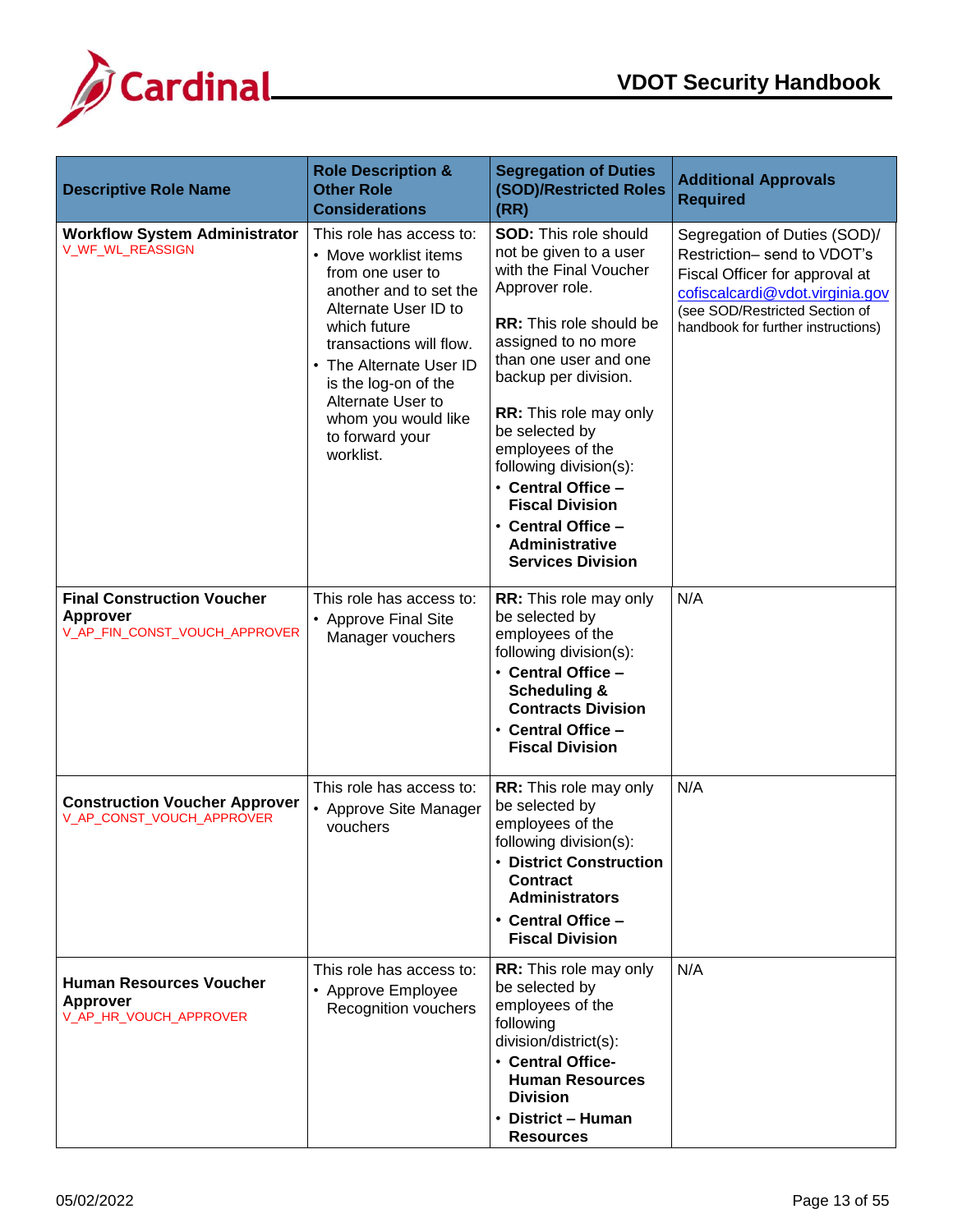

#### <span id="page-14-0"></span>**Accounts Payable Workflow**

Workflow is an automated process that takes a Cardinal transaction and routes it to the next approver level for action (approve or deny). AP Workflow governs the voucher and expenses approval (and denial) process.

The following Accounts Payable role(s) are tied to workflow:

- Human Resources Voucher Approver
- Payroll Accountant Voucher Approver
- Voucher Final Approver
- Construction Voucher Approver
- Final Construction Voucher Approver
- PCard Accountant Voucher Approver
- Utility Voucher Approver
- Petty Cash Approver
- Travel Expense Sync Processor
- Expense Approver

Users assigned to the following Accounts Payable workflow roles will be assigned route control profiles (listed in the table below) to properly route transactions for workflow. The route control profiles assigned to a user will be determined based on the user's Department ID/location listed on the Cardinal Security Form. You do not need to provide any additional information for users tied to these workflow roles.

- Voucher Final Approver
- Construction Voucher Approver
- Travel Expense Sync Processor

#### <span id="page-14-1"></span>**Accounts Payable Route Control Profiles Table**

| <b>Route Control Profiles</b> | <b>Description</b>                |
|-------------------------------|-----------------------------------|
| District 10 - 50100           | <b>Central Office</b>             |
| District 11 - 50100           | <b>Bristol District Office</b>    |
| District 12 - 50100           | <b>Salem District Office</b>      |
| District 13 - 50100           | <b>Lynchburg District Office</b>  |
| District 14 - 50100           | <b>Richmond District Office</b>   |
| District 15 - 50100           | Hampton Roads District Office     |
| District 16 - 50100           | Fredericksburg District Office    |
| District 17 - 50100           | <b>Culpeper District Office</b>   |
| District 18 - 50100           | <b>Staunton District Office</b>   |
| District 19 - 50100           | Northern Virginia District Office |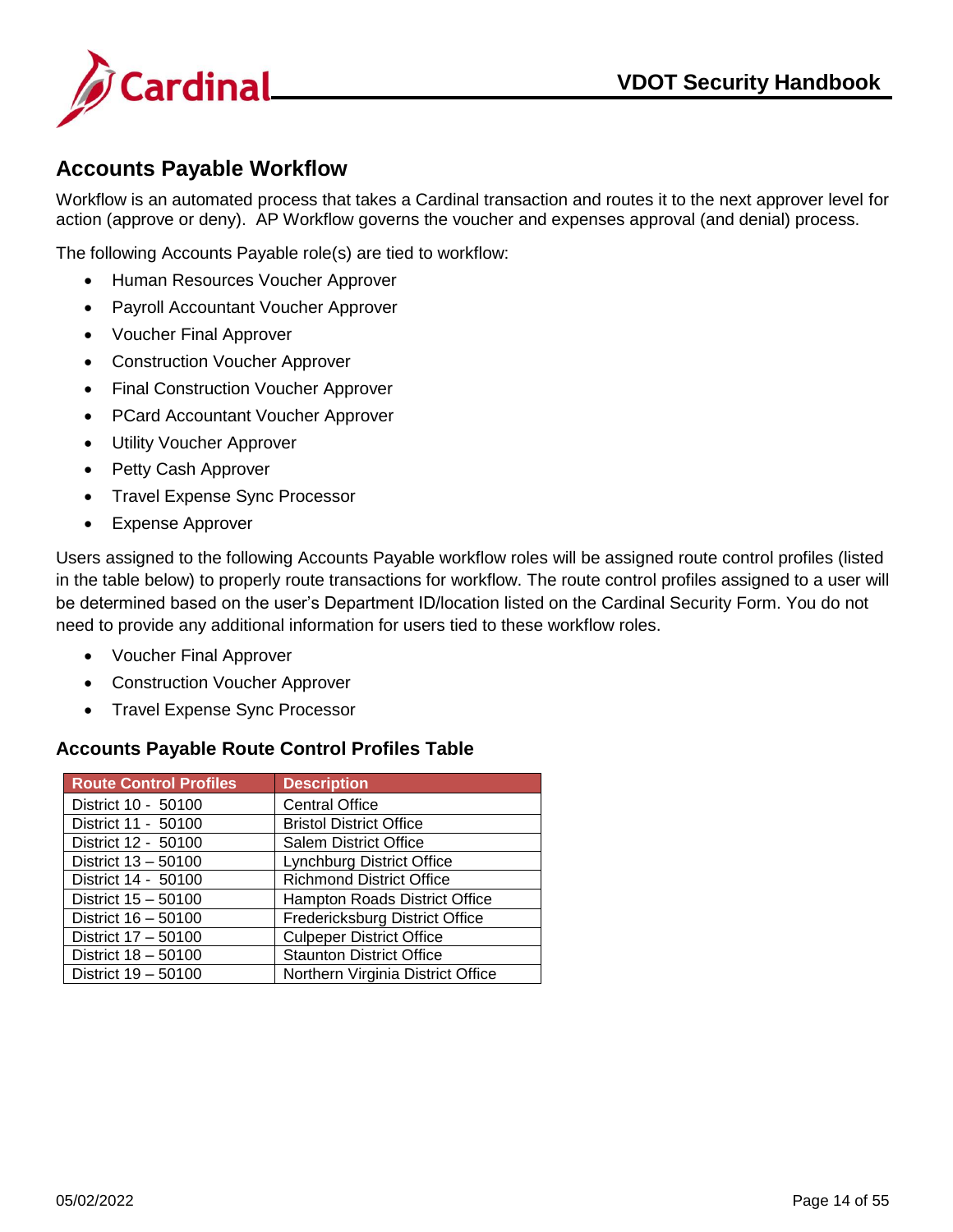

Users assigned to the following Accounts Payable workflow roles will need to select the appropriate District(s) location as specified on the Cardinal Security Form.

• Human Resources Voucher Approver

| <b>Route Control Profiles</b> | <b>Description</b>                |
|-------------------------------|-----------------------------------|
| District 10 - 50100           | <b>Central Office</b>             |
| District 11 - 50100           | <b>Bristol District Office</b>    |
| District 12 - 50100           | <b>Salem District Office</b>      |
| District 13 - 50100           | <b>Lynchburg District Office</b>  |
| District 14 - 50100           | <b>Richmond District Office</b>   |
| District 15 - 50100           | Hampton Roads District Office     |
| District 16 - 50100           | Fredericksburg District Office    |
| District 17 - 50100           | <b>Culpeper District Office</b>   |
| District 18 - 50100           | <b>Staunton District Office</b>   |
| District 19 - 50100           | Northern Virginia District Office |

The remaining workflow roles that are not tied to route control profiles are routed based on role and user's assigned to the roles, except for the Expense Approver role which is routed based on Department IDs. Read on to learn more about the Expense Approver role and workflow routing for this role.

The following Expense role(s) are tied to workflow:

Expense Approver

Because the Expense Approver role deals with the approval of expenses, only employees can be assigned to this role. Non-employees should not be assigned to this role.

Supervisors who are assigned the Expense Approver role will be able to approve travel expenses for users they supervise.

In addition, users who are assigned the Expense Approver role may need to be assigned to an Expense Approver role profile to properly route expense related workflow transactions according to their position/role. The profile and department ID's an employee can approve expense related transactions for, will determine how the expense related transactions route through workflow.

Please use the information provided below to select the appropriate Expense Approver workflow profile for your users in Cardinal and list the department ID ranges for which the user is authorized to approve expenses. Please keep in mind, a user can only be assigned to one of the following expense approver profiles and only one user per profile/department range combination.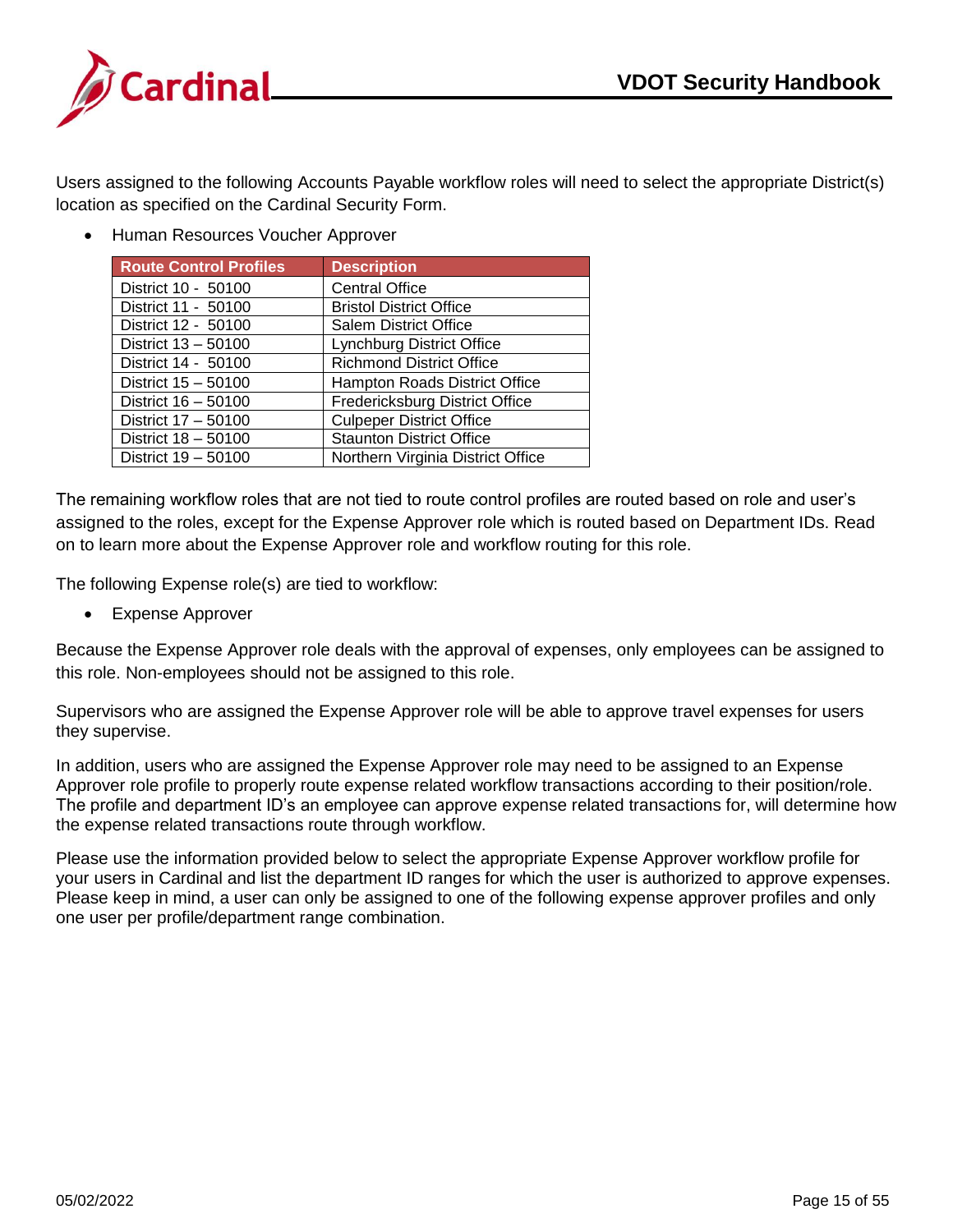



| <b>Expense Approver Profile</b> | <b>Profile Description</b>                                                                                                                                                                    |
|---------------------------------|-----------------------------------------------------------------------------------------------------------------------------------------------------------------------------------------------|
| <b>Agency Head</b>              | Approval of expense reports and travel authorizations containing expense amounts<br>over the allowable amount.                                                                                |
|                                 | This profile may only be selected by employees of the following divisions:<br>• Central Office                                                                                                |
|                                 | Approval of expense reports and travel authorizations over the allowable amount.                                                                                                              |
| Chief                           | This profile may only be selected by employees of the following divisions:<br>• Central Office<br>• Districts                                                                                 |
|                                 | Approval of expense reports and travel authorizations over the allowable amount.                                                                                                              |
| District/Division Administrator | This profile may only be selected by employees of the following divisions/districts:<br>• Central Office<br>• Districts                                                                       |
| <b>Expense Coordinator</b>      | This is the final approver role for approval of travel related expense reports, travel<br>authorizations, cash advances, education, overtime meals, business calls, and<br>registration fees. |
|                                 | This profile may only be selected by employees of the following divisions/districts:<br>• Central Office - Fiscal Division<br>• District Accounting Offices                                   |
|                                 | This is the final approver role for the approval of expense reports for non-travel<br>expenses such as work boots and office supplies.                                                        |
| Non-Travel Approver             | This profile may only be selected by employees of the following divisions/districts:<br>• Central Office - Fiscal Division<br>• District Accounting Offices                                   |
|                                 | Approval of expense reports for education reimbursements.                                                                                                                                     |
| <b>HR Representative</b>        | This profile may only be selected by employees of the following divisions:<br>• Central Office - Human Resources Division                                                                     |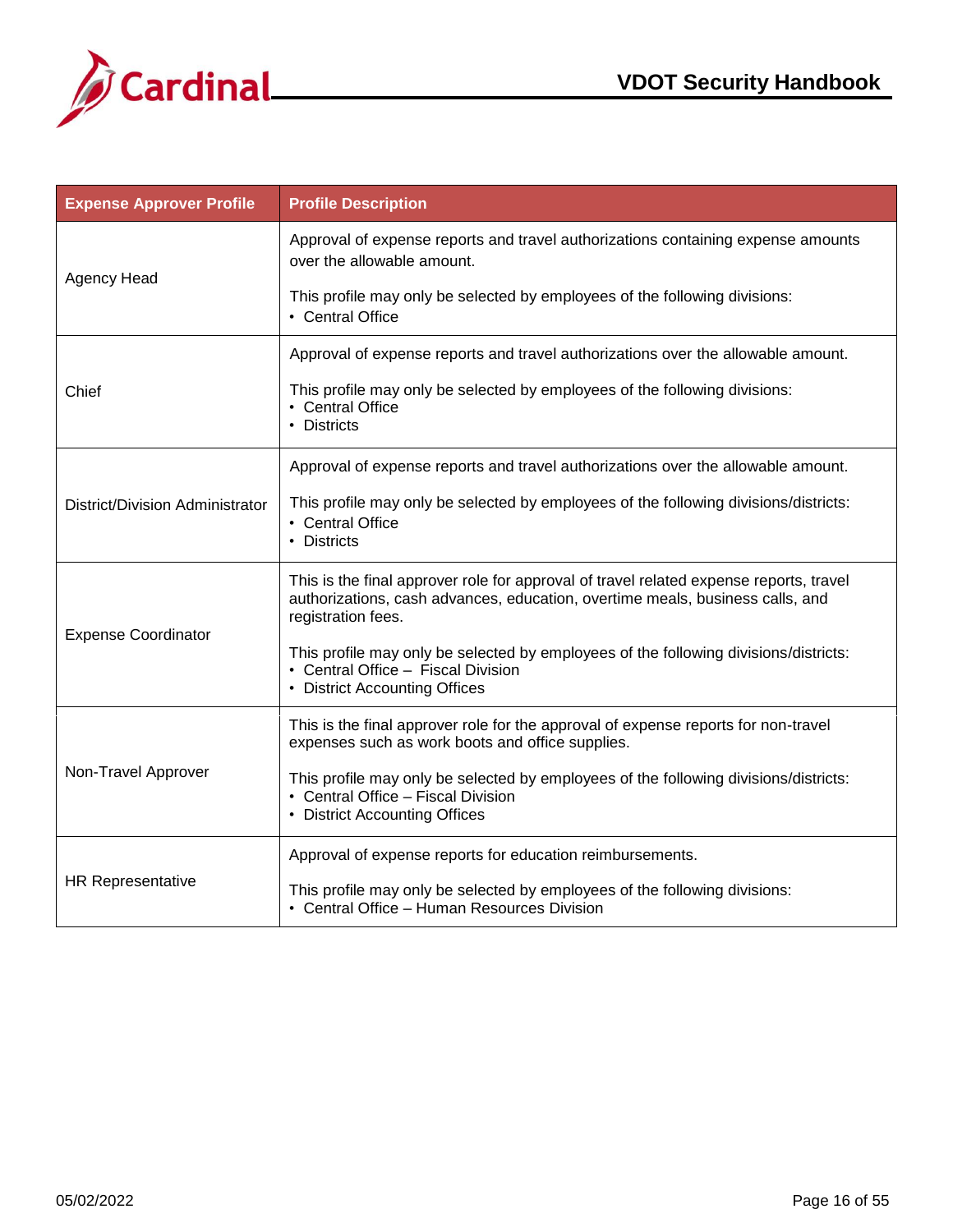

#### <span id="page-17-0"></span>**Accounts Receivable User Roles**

Accounts Receivable (AR) is the functional area that handles a series of accounting transactions dealing with the billing and maintenance of different types of customers (i.e. state agencies, government, business and individuals). AR includes the following processes:

- Setup and Maintain Customers
- Generate Bills and Create Receivables
- Maintain Receivables
- Collections and Aging
- Enter Funds Receipts and Apply Payments

#### <span id="page-17-1"></span>**AR User Roles & Descriptions**

| <b>Descriptive Role Name</b>                                   | <b>Role Description &amp;</b><br><b>Other Role</b><br><b>Considerations</b>                                                                                                                                                              | <b>Segregation of Duties</b><br>(SOD)/Restricted Roles<br>(RR)                                                                                                                                       | <b>Additional Approvals</b><br><b>Required</b> |
|----------------------------------------------------------------|------------------------------------------------------------------------------------------------------------------------------------------------------------------------------------------------------------------------------------------|------------------------------------------------------------------------------------------------------------------------------------------------------------------------------------------------------|------------------------------------------------|
| <b>Billing Processor</b><br>V_AR_STATE_BILLING_PROCESSOR       | This is the basic billing<br>role. This role has<br>access to:<br>• Create, review,<br>cancel, and re-bill an<br>invoice<br>• Generate pro forma<br>invoices, but cannot<br>finalize and print bills<br>• Update customer<br>information | <b>RR:</b> This role may only<br>be selected by<br>employees of the<br>following<br>division/district(s):<br>• Central Office -<br><b>Fiscal</b><br>• Division/District<br><b>Accounting Offices</b> | N/A                                            |
| <b>Billing Specialist</b><br>V_AR_STATE_BILLING_SPECIAL        | This role has access to<br>everything the Billing<br>Processor has. In<br>addition, this role has<br>access to:<br>• Approve Bills<br>• Finalize and Invoice<br><b>Bills</b><br>• Update customer<br>information                         | <b>RR:</b> This role may only<br>be selected by<br>employees of the<br>following<br>division/district(s):<br>• Central Office -<br><b>Fiscal Division</b><br>• District Accounting<br><b>Offices</b> | N/A                                            |
| <b>Funds Receipts Processor</b><br>V_AR_FUNDS_RECEIPTS_PROCESS | This role has access to:<br>• Enter payments and<br>deposits<br>• Apply payments to<br>customer's items<br>using a worksheet<br>• Enter directly<br>journaled payments                                                                   | RR: This role may only<br>be selected by<br>employees of the<br>following<br>division/district(s):<br>• Central Office -<br><b>Fiscal Division</b><br>• District Accounting<br><b>Offices</b>        | N/A                                            |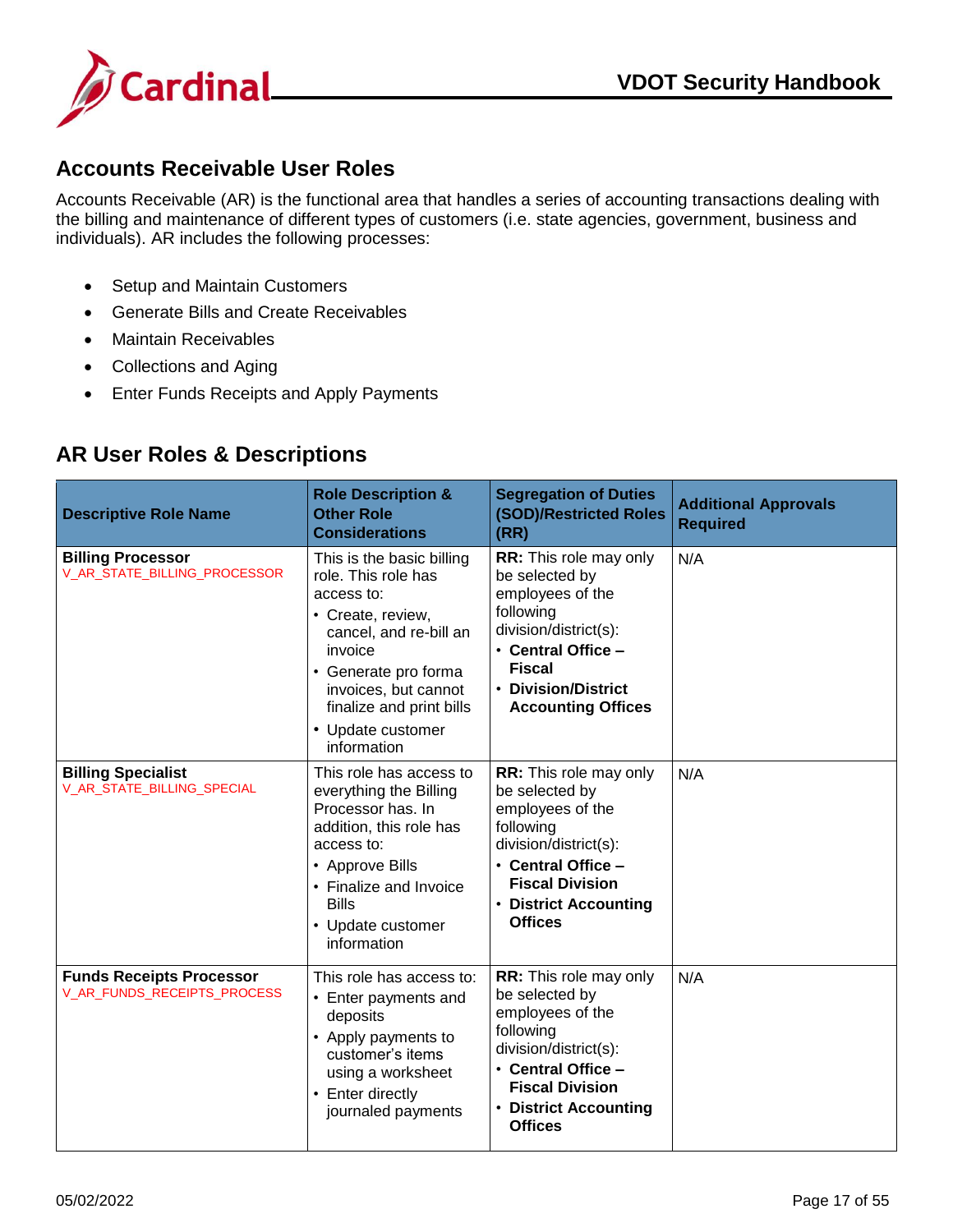

| <b>Descriptive Role Name</b>                                       | <b>Role Description &amp;</b><br><b>Other Role</b><br><b>Considerations</b>                                                                                                                                                                              | <b>Segregation of Duties</b><br>(SOD)/Restricted Roles<br>(RR)                                                                                                                                                                                                          | <b>Additional Approvals</b><br><b>Required</b>                                                                                                                                                            |
|--------------------------------------------------------------------|----------------------------------------------------------------------------------------------------------------------------------------------------------------------------------------------------------------------------------------------------------|-------------------------------------------------------------------------------------------------------------------------------------------------------------------------------------------------------------------------------------------------------------------------|-----------------------------------------------------------------------------------------------------------------------------------------------------------------------------------------------------------|
| <b>Collections Specialist</b><br>V_AR_COLLECTION_SPECIALIST        | This role has access to:<br>• Aging and dunning<br>functionality and<br>interfaces with<br>Taxation<br>• Pages with secure<br>information<br>• Update customer<br>information                                                                            | RR: This role may only<br>be selected by<br>employees of the<br>following<br>division/district(s):<br>• Central Office -<br><b>Fiscal Division</b><br>• District Accounting<br><b>Offices</b>                                                                           | N/A                                                                                                                                                                                                       |
| <b>Accounts Receivable Specialist</b><br>V_AR_SPECIALIST           | This is the basic<br><b>Accounts Receivable</b><br>role. This role has<br>access to:<br>• Review item<br>information<br>• Perform item<br>maintenance (adjust<br>and transfer)<br>• Update customer<br>information                                       | <b>RR:</b> This role may only<br>be selected by<br>employees of the<br>following<br>division/district(s):<br>• Central Office -<br><b>Fiscal Division</b>                                                                                                               | N/A                                                                                                                                                                                                       |
| <b>Accounts Receivable</b><br><b>Supervisor</b><br>V_AR_SUPERVISOR | This role has access to<br>everything the Accounts<br>Receivable Specialist<br>role has.<br>In addition, this role has<br>access to:<br>• Approve adjustments                                                                                            | RR: This role may only<br>be selected by<br>employees of the<br>following division(s):<br>• Central Office -<br><b>Fiscal Division</b>                                                                                                                                  | N/A                                                                                                                                                                                                       |
| <b>Funds Receipts Manager</b><br>V_AR_FUNDS_RECEIPTS_MANAGER       | This role has access to<br>everything the Funds<br>Receipts Processor role<br>has. In addition, this role<br>has access to:<br>• Run Payment<br>Predictor<br>• Group and approve<br>deposits with a custom<br>deposit certificate<br>transaction to CARS | <b>SOD:</b> This role should<br>not be given to a user<br>with Billing, Accounts<br>Receivable or<br><b>Collection roles.</b><br>RR: This role may only<br>be selected by<br>employees of the<br>following division(s):<br>• Central Office -<br><b>Fiscal Division</b> | Segregation of Duties (SOD)/<br>Restriction - send to VDOT's<br>Fiscal Officer for approval at<br>cofiscalcardi@vdot.virginia.gov<br>(see SOD/Restricted Section of<br>handbook for further instructions) |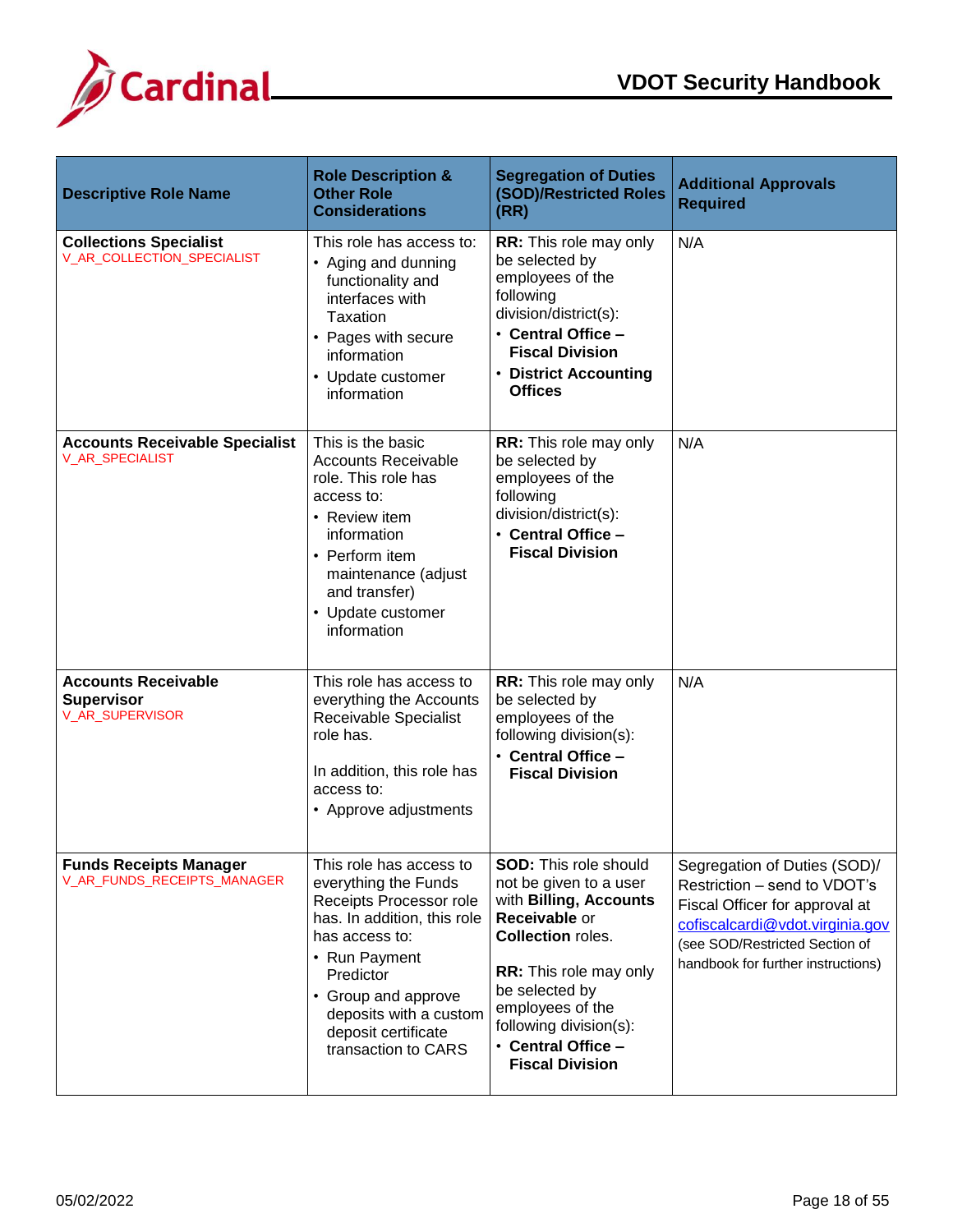

| <b>Descriptive Role Name</b>                                               | <b>Role Description &amp;</b><br><b>Other Role</b><br><b>Considerations</b>                                                                                                                                                                                                                                                                                                                                                                                                                                                                      | <b>Segregation of Duties</b><br>(SOD)/Restricted Roles<br>(RR)                                                                                | <b>Additional Approvals</b><br><b>Required</b> |
|----------------------------------------------------------------------------|--------------------------------------------------------------------------------------------------------------------------------------------------------------------------------------------------------------------------------------------------------------------------------------------------------------------------------------------------------------------------------------------------------------------------------------------------------------------------------------------------------------------------------------------------|-----------------------------------------------------------------------------------------------------------------------------------------------|------------------------------------------------|
| <b>Payment Unpost</b><br>V_AR_UNPOST                                       | This role has access to:<br>• Unpost payments                                                                                                                                                                                                                                                                                                                                                                                                                                                                                                    | RR: This role may only<br>be selected by<br>employees of the<br>following division(s):<br>• Central Office -<br><b>Fiscal Division</b>        | N/A                                            |
| <b>Accounts Receivable Fiscal</b><br><b>Manager</b><br>V_AR_FISCAL_MANAGER | This role has access to<br>perform all Accounts<br>Receivable and Billing<br>functions. In addition,<br>this role has access to:<br>• Make adjustments and<br>corrections<br><b>Buddy Role: This role</b><br>requires the user to also<br>have the following roles:<br>• Accounts Receivable<br>Supervisor<br>• AR Specialist<br>• AR Fiscal Manager<br>• Billing Specialist<br>• Billing Processor<br>• Collections Specialist<br>• Bill Adjustment<br>Specialist<br>• Billing Approver<br>• Billing Worksheet<br>Approver<br>• FHWA Specialist | <b>RR:</b> This role may only<br>be selected by<br>employees of the<br>following division(s):<br>• Central Office -<br><b>Fiscal Division</b> | N/A                                            |
| <b>Billing Approver</b><br>V_AR_BILLING_APPROVER                           | This role has access to:<br>• Change the status of<br>bills entered in the<br>system<br>• Update the status of a<br>bill to a ready status to<br>indicate availability for<br>processing<br>• Run the batch process<br>to automatically set bill<br>status from New to<br>Ready for project bills<br>created in batch                                                                                                                                                                                                                            | RR: This role may only<br>be selected by<br>employees of the<br>following division(s):<br>• Central Office -<br><b>Fiscal Division</b>        | N/A                                            |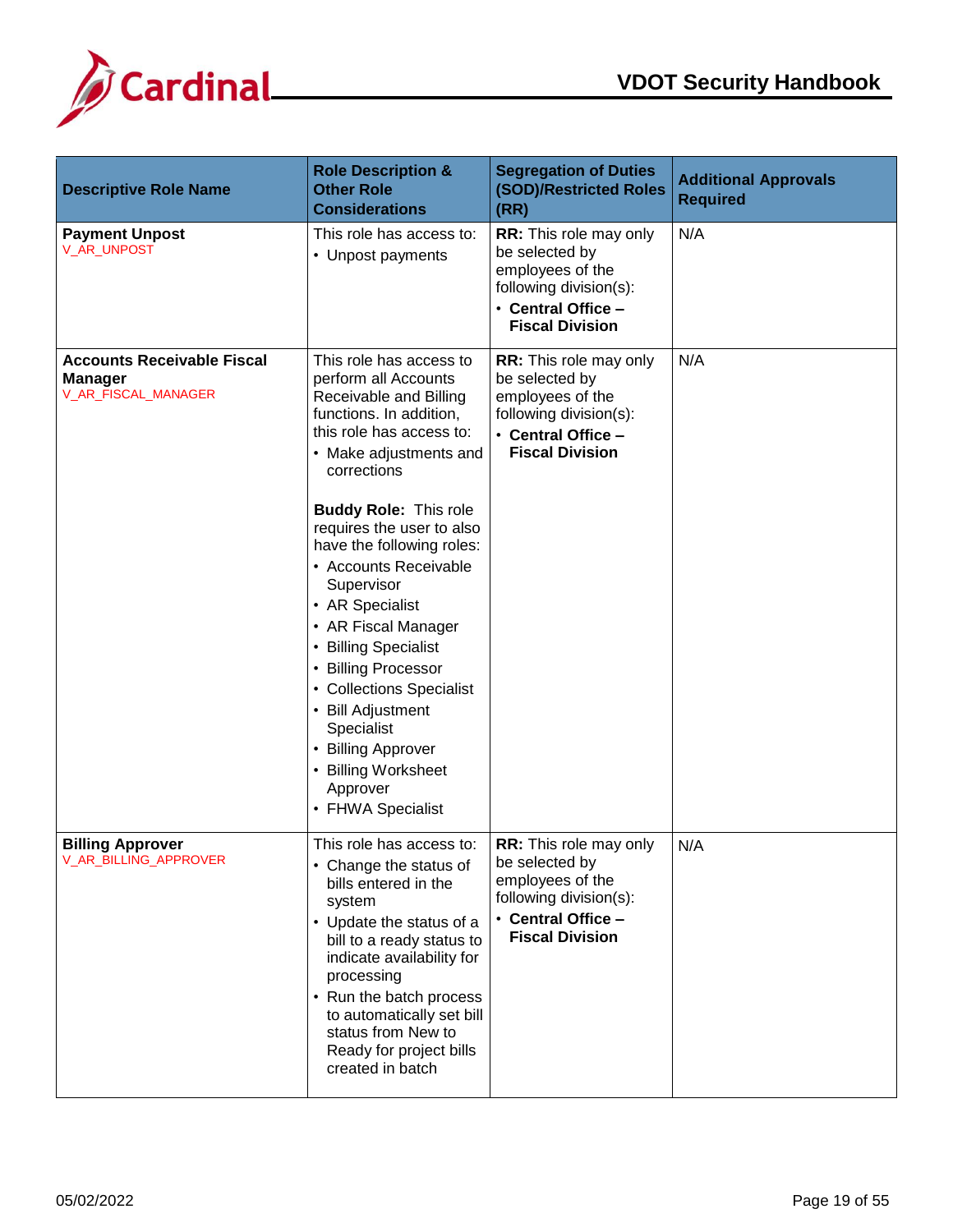

| <b>Descriptive Role Name</b>                                     | <b>Role Description &amp;</b><br><b>Other Role</b><br><b>Considerations</b>                       | <b>Segregation of Duties</b><br>(SOD)/Restricted Roles<br>(RR)                                                                                | <b>Additional Approvals</b><br><b>Required</b> |
|------------------------------------------------------------------|---------------------------------------------------------------------------------------------------|-----------------------------------------------------------------------------------------------------------------------------------------------|------------------------------------------------|
| <b>FHWA Specialist</b><br>V_AR_FHWA_SPECIALIST                   | This role has access to:<br>• Run the FHWA Extract<br>process<br>• Access FHWA content            | <b>RR:</b> This role may only<br>be selected by<br>employees of the<br>following division(s):<br>• Central Office -<br><b>Fiscal Division</b> | N/A                                            |
| <b>Billing Worksheet Approver</b><br>V_AR_BILLING_WRKT_APPROVER  | This role has access to:<br>• Approve worksheets<br>• Update worksheet<br>status                  | <b>RR:</b> This role may only<br>be selected by<br>employees of the<br>following division(s):<br>• Central Office -<br><b>Fiscal Division</b> | N/A                                            |
| <b>Bill Adjustment Specialist</b><br>V_AR_BILL_ADJUST_SPECIALIST | This role has access to:<br>• Make adjustments to<br>bills<br>• Correct bill adjustment<br>errors | <b>RR:</b> This role may only<br>be selected by<br>employees of the<br>following division(s):<br>• Central Office -<br><b>Fiscal Division</b> | N/A                                            |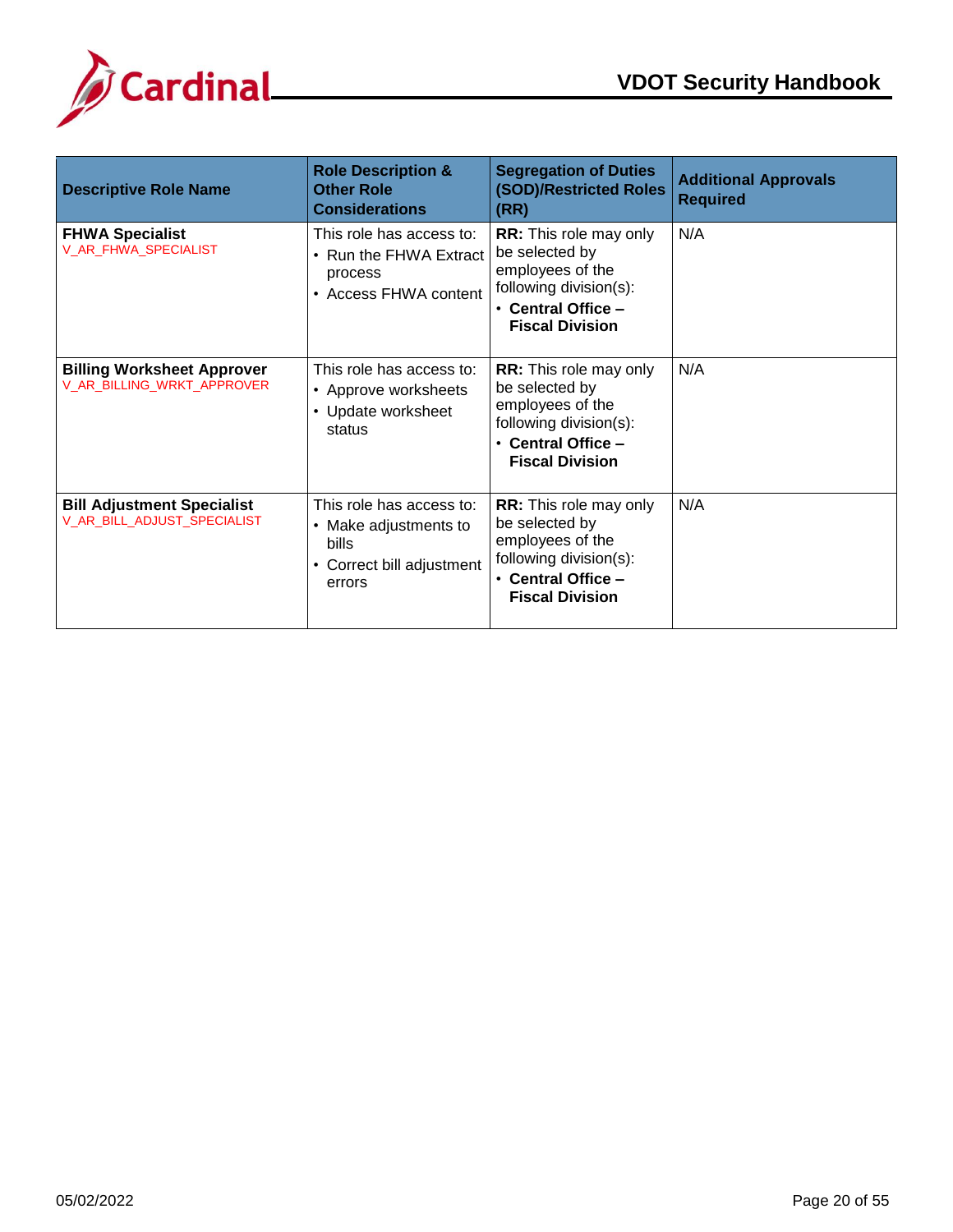

#### <span id="page-21-0"></span>**General Ledger User Roles**

General Ledger (GL) is the functional area that handles a set of financial accounts used to: accumulate the results of transaction processing, create budgets, generate financial statements and provide source financial data for reporting purposes. Cardinal GL includes the following processes:

- System Setup and ChartFields
- Create and Process Budget Journals
- Create and Process Journals
- Perform Allocations
- Period Close

#### <span id="page-21-1"></span>**GL User Roles & Descriptions**

| <b>Descriptive Role Name</b>                                                 | <b>Role Description &amp;</b><br><b>Other Role</b><br><b>Considerations</b>                                                                                                                                                                                                                                                                                                                                                                                                                                                                                                                       | <b>Segregation of Duties</b><br><b>(SOD)/Restricted Roles</b><br>(RR) | <b>Additional Approvals</b><br><b>Required</b> |
|------------------------------------------------------------------------------|---------------------------------------------------------------------------------------------------------------------------------------------------------------------------------------------------------------------------------------------------------------------------------------------------------------------------------------------------------------------------------------------------------------------------------------------------------------------------------------------------------------------------------------------------------------------------------------------------|-----------------------------------------------------------------------|------------------------------------------------|
| <b>Journal Processor</b><br>V_GL_JOURNAL_PROCESSOR                           | This role has access to:<br>• Enter online journals<br>• Enter journals in<br>spreadsheet journal<br>• Edit journals online<br>• Budget check journals<br>online<br>• Copy a journal<br>• Execute Spreadsheet<br>Upload process (batch<br>process)                                                                                                                                                                                                                                                                                                                                                | N/A                                                                   | N/A                                            |
| <b>Agency Use 1 ChartField</b><br>Administrator<br>V_GL_AGENCYUSE_1_CF_ADMIN | This role has access to:<br>• Add/update Agency<br>Use 1 Chart of<br><b>Account Values</b><br>VDOT users will use the<br>Agency Use 1 field to<br>track "Function" work<br>efforts or initiatives of a<br>miscellaneous nature that<br>should not be linked to<br>automated billing<br>contracts. This field is<br>similar to FMS II<br>Operational Projects that<br>are not billed (ex. One<br>time mowing). No specific<br>naming or numbering<br>convention has been<br>identified for the Agency<br>Use 1 field at this time but<br>the character limit for this<br>field has a length of 10. | N/A                                                                   | N/A                                            |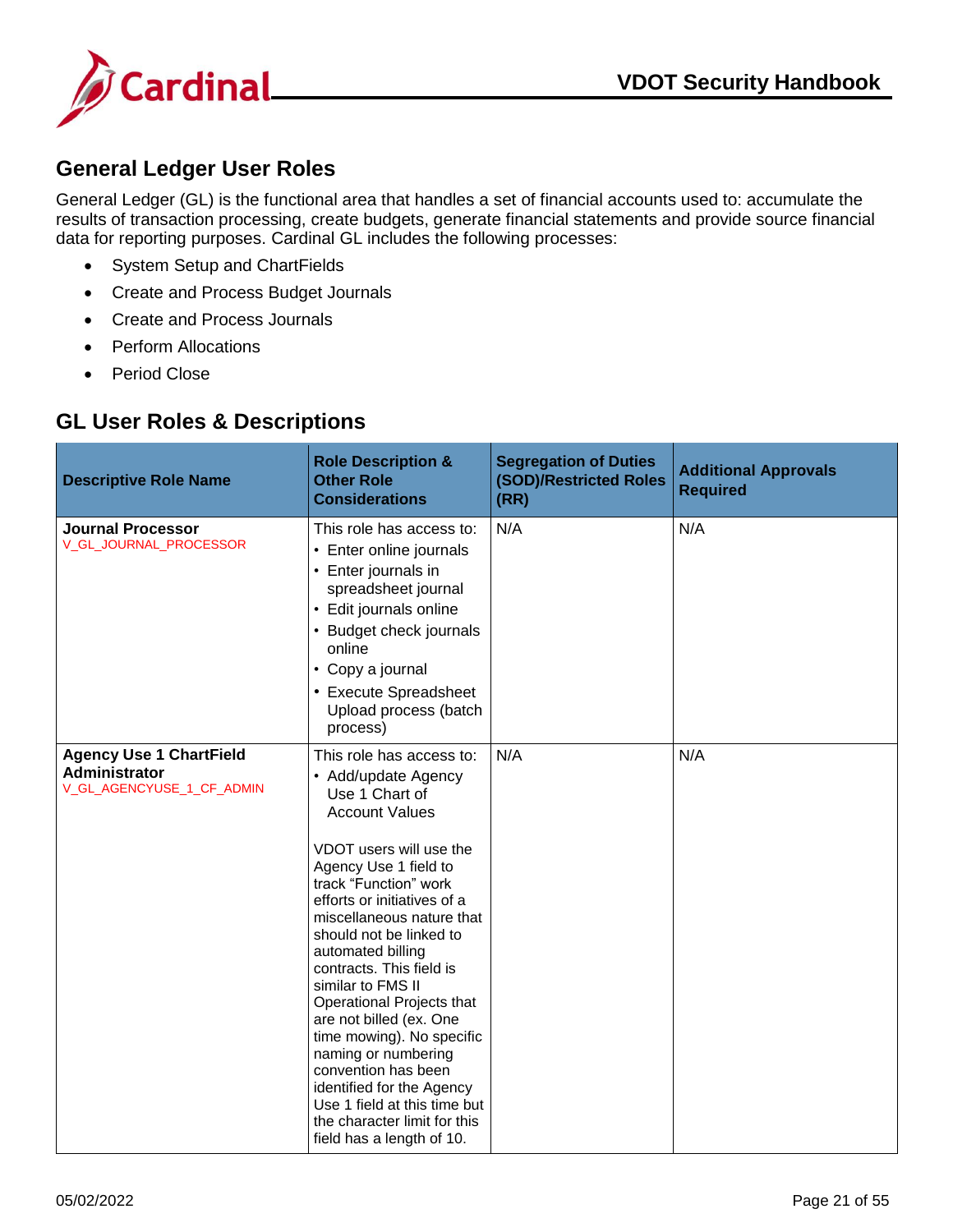

| <b>Descriptive Role Name</b>                                    | <b>Role Description &amp;</b><br><b>Other Role</b><br><b>Considerations</b>                                                                                                                                                                                                                                                                                       | <b>Segregation of Duties</b><br>(SOD)/Restricted Roles<br>(RR)                                                                                                                                                                                                                                                                                      | <b>Additional Approvals</b><br><b>Required</b>                                                                                                                                                            |
|-----------------------------------------------------------------|-------------------------------------------------------------------------------------------------------------------------------------------------------------------------------------------------------------------------------------------------------------------------------------------------------------------------------------------------------------------|-----------------------------------------------------------------------------------------------------------------------------------------------------------------------------------------------------------------------------------------------------------------------------------------------------------------------------------------------------|-----------------------------------------------------------------------------------------------------------------------------------------------------------------------------------------------------------|
| <b>Operational Budget Processor</b><br>V_GL_OPER_BUDGET_PROCESS | This role has access to:<br>• Review and correct<br>operational budget<br>journal errors<br>• Post operational<br>budget journals                                                                                                                                                                                                                                 | <b>SOD: This role should</b><br>not be given to users<br>with the Agency Budget<br>Processor or Agency<br><b>Budget Approver roles.</b>                                                                                                                                                                                                             | Segregation of Duties (SOD)/<br>Restriction - send to VDOT's<br>Fiscal Officer for approval at<br>cofiscalcardi@vdot.virginia.gov<br>(see SOD/Restricted Section of<br>handbook for further instructions) |
| <b>Agency Journal Approver</b><br>V_GL_JOURNAL_APPROVER         | This role has access to:<br>• Post journals through<br>batch process or<br>online<br>• Review journal lines<br>• Upload import file<br>• Execute Spreadsheet<br>Upload process (batch<br>process)<br>• Execute Journal Edit<br>through batch process<br>• Execute Journal<br><b>Budget Check through</b><br>batch process<br>• Execute Journal<br>Posting process | <b>RR:</b> This role may only<br>be selected by<br>employees of the<br>following<br>agency/division(s):<br>• Central Office -<br><b>Fiscal Division</b><br>• District Accounting<br><b>Offices</b>                                                                                                                                                  | N/A                                                                                                                                                                                                       |
| <b>Agency Budget Approver</b><br>V_GL_BUDGET_APPROVER           | The Budget Approver is<br>responsible for Agency-<br>level Budgets.<br>This role has access to:<br>• Post budget journal<br>through online or<br>batch process<br>Delete budget journal<br>through online or<br>batch process<br>• Post budget transfer<br>and adjustments                                                                                        | <b>SOD: This role should</b><br>not be given to a user<br>with the <b>Budget</b><br>Processor or<br><b>Operational Budget</b><br>Processor roles.<br>(No Exceptions Allowed)<br><b>RR:</b> This role may only<br>be selected by<br>employees of the<br>following division(s):<br>• Central Office -<br><b>Financial Planning</b><br><b>Division</b> | Segregation of Duties (SOD)/<br>Restriction - send to VDOT's<br>Fiscal Officer for approval at<br>cofiscalcardi@vdot.virginia.gov<br>(see SOD/Restricted Section of<br>handbook for further instructions) |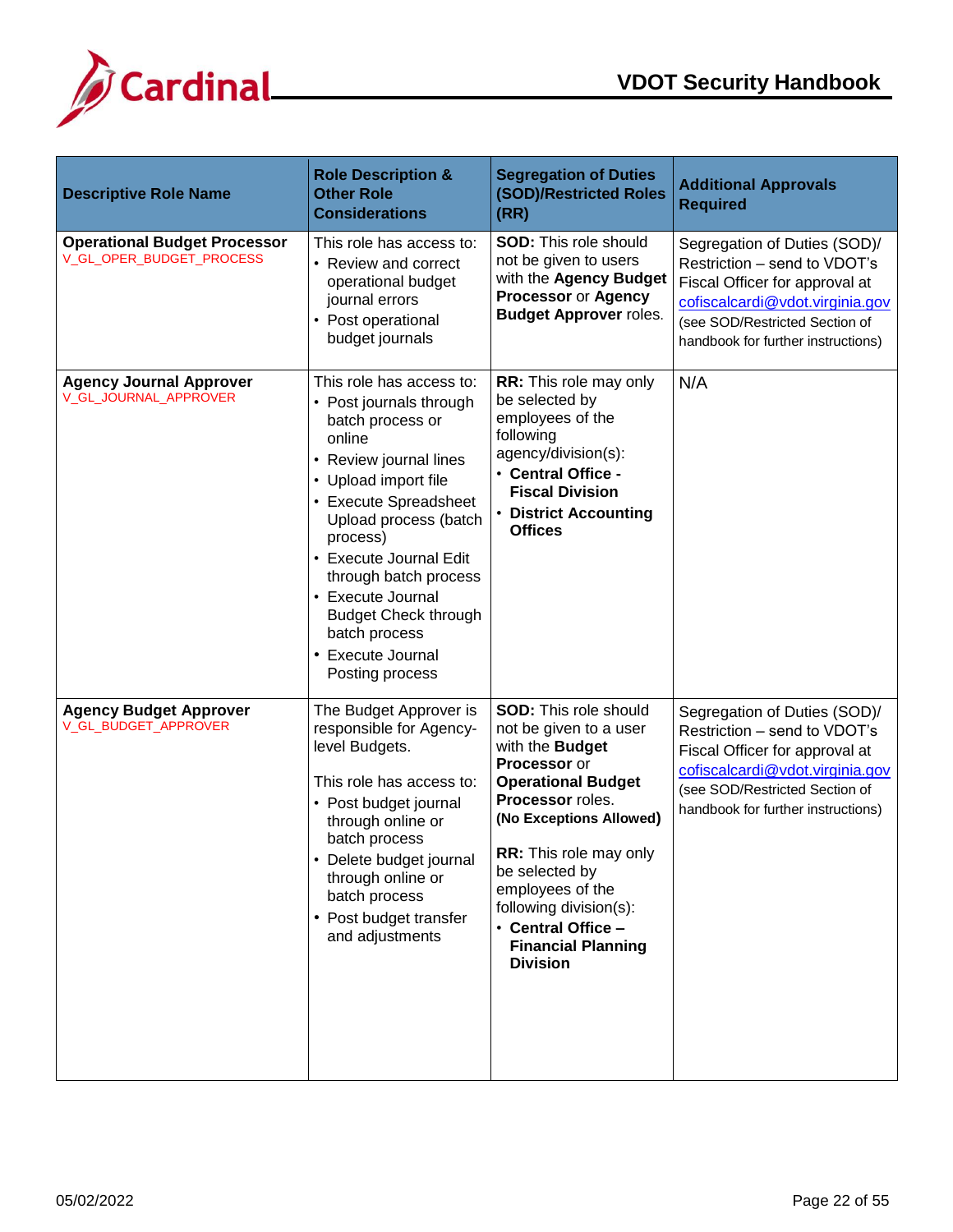

| <b>Descriptive Role Name</b>                                                      | <b>Role Description &amp;</b><br><b>Other Role</b><br><b>Considerations</b>                                                                                                                                                                                                                                                                                                                  | <b>Segregation of Duties</b><br>(SOD)/Restricted Roles<br>(RR)                                                                                                                                                                                                                                                                              | <b>Additional Approvals</b><br><b>Required</b>                                                                                                                                                            |
|-----------------------------------------------------------------------------------|----------------------------------------------------------------------------------------------------------------------------------------------------------------------------------------------------------------------------------------------------------------------------------------------------------------------------------------------------------------------------------------------|---------------------------------------------------------------------------------------------------------------------------------------------------------------------------------------------------------------------------------------------------------------------------------------------------------------------------------------------|-----------------------------------------------------------------------------------------------------------------------------------------------------------------------------------------------------------|
| <b>Agency Budget Processor</b><br>V_GL_BUDGET_PROCESSOR                           | The Budget Processor is<br>responsible for budget<br>journals at the Agency-<br>level. This role has<br>access to:<br>• Enter budget journals,<br>budget transfers and<br>budget adjustments<br>• Upload journals using<br>the Spreadsheet<br><b>Budget Journal upload</b><br>• Review and correct<br>budget journal errors<br>• Define funding<br>sources and funding<br>source allocations | <b>SOD:</b> This role should<br>not be given to a user<br>with the <b>Budget</b><br>Approver or<br><b>Operational Budget</b><br>Processor roles.<br>(No Exceptions Allowed)<br>RR: This role may only<br>be selected by<br>employees of the<br>following division(s):<br>• Central Office -<br><b>Financial Planning</b><br><b>Division</b> | Segregation of Duties (SOD)/<br>Restriction - send to VDOT's<br>Fiscal Officer for approval at<br>cofiscalcardi@vdot.virginia.gov<br>(see SOD/Restricted Section of<br>handbook for further instructions) |
| <b>Agency ChartField</b><br><b>Administrator</b><br>V_GL_CHARTFIELD_ADMIN         | This role has access:<br>• Maintain Agency<br>controlled ChartFields<br>(Department, Project,<br>Activity, Cost Center,<br>Task, Asset, Agency<br>Use 1, Statistics Code,<br>Agency Use 2)<br>• Define SpeedTypes/<br>SpeedCharts (Non-<br><b>Central ChartFields)</b>                                                                                                                       | <b>RR: This role may only</b><br>be selected by<br>employees of the<br>following division(s):<br>• Central Office -<br><b>Fiscal Division</b>                                                                                                                                                                                               | N/A                                                                                                                                                                                                       |
| <b>Agency General Ledger System</b><br>Administrator<br>V_GL_SYSTEM_ADMINISTRATOR | This role has access to:<br>• Define ChartField<br><b>Value Sets</b><br>• Define Journal<br>Generator templates                                                                                                                                                                                                                                                                              | <b>RR:</b> This role may only<br>be selected by<br>employees of the<br>following division(s):<br>• Central Office -<br><b>Fiscal Division</b>                                                                                                                                                                                               | N/A                                                                                                                                                                                                       |
| <b>General Ledger nVision</b><br><b>Executer</b><br>V_GL_NVISION_EXECUTER         | This role has access to:<br>• Define the scope of<br>nVision reports<br>• Create nVision report<br>requests                                                                                                                                                                                                                                                                                  | RR: This role may only<br>be selected by<br>employees of the<br>following division(s):<br>• Central Office -<br><b>Fiscal Division</b>                                                                                                                                                                                                      | N/A                                                                                                                                                                                                       |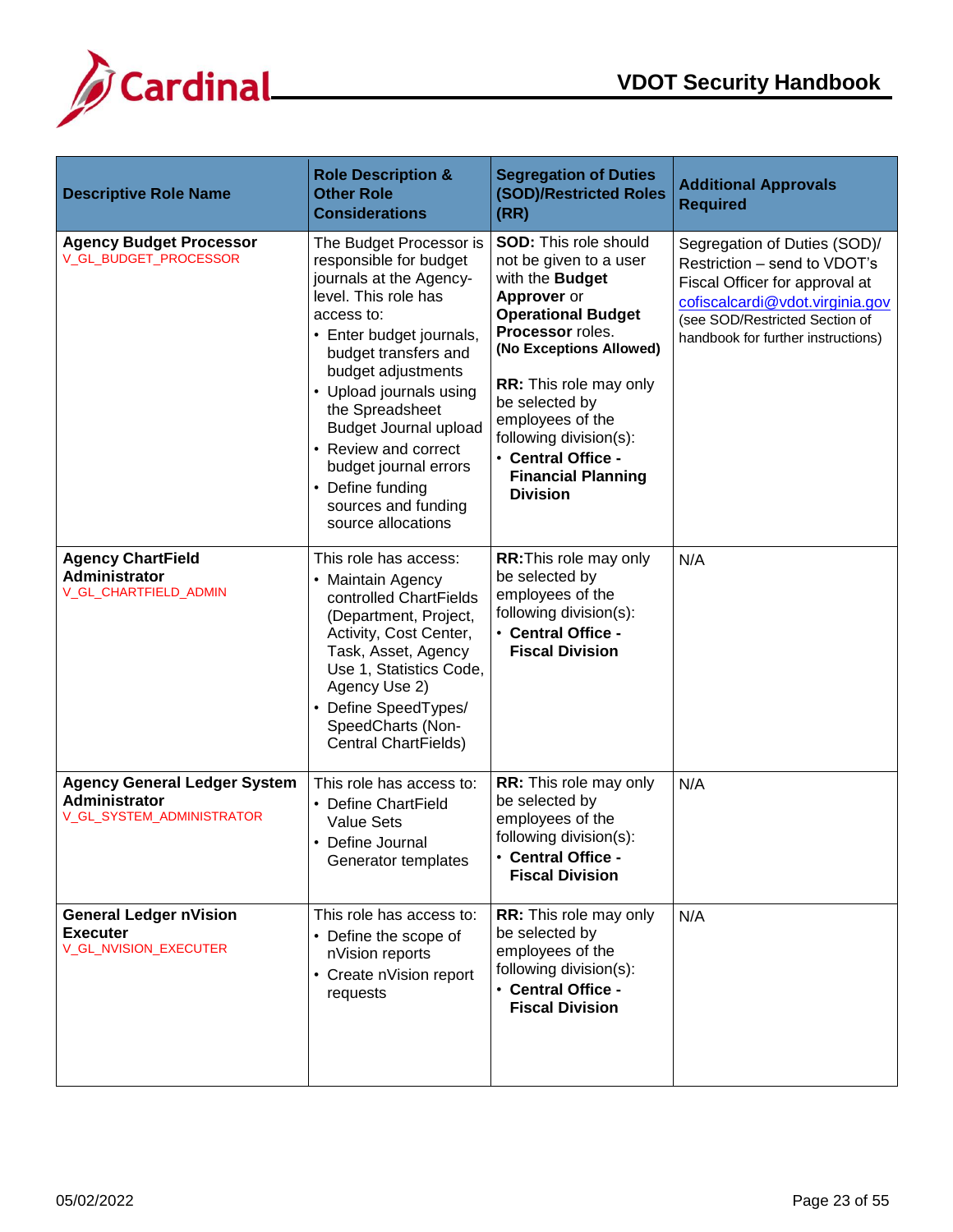

| <b>Descriptive Role Name</b>                                              | <b>Role Description &amp;</b><br><b>Other Role</b><br><b>Considerations</b>                                                                                                                                                                                                                                                                                | <b>Segregation of Duties</b><br>(SOD)/Restricted Roles<br>(RR)                                                                                   | <b>Additional Approvals</b><br><b>Required</b>                                                                                                                                            |
|---------------------------------------------------------------------------|------------------------------------------------------------------------------------------------------------------------------------------------------------------------------------------------------------------------------------------------------------------------------------------------------------------------------------------------------------|--------------------------------------------------------------------------------------------------------------------------------------------------|-------------------------------------------------------------------------------------------------------------------------------------------------------------------------------------------|
| <b>General Ledger System</b><br><b>Processor</b><br>V_GL_SYSTEM_PROCESSOR | This role has access to:<br>• Define and create<br>Standard Journal<br>Entries templates<br>• Define Average Daily<br><b>Balance</b><br>• Define Allocation<br>• Define Allocation<br>Group<br>• Run the process to<br>calculate ADB<br>• Run Allocations<br>• Execute Journal<br>Generator to generate<br>subsystem journal<br>entries (batch<br>process) | RR: This role may only<br>be selected by<br>employees of the<br>following division(s):<br>• Central Office -<br><b>Fiscal Division</b>           | N/A                                                                                                                                                                                       |
| <b>Mark Journal Post</b><br>V_GL_COVA_JOURNAL_MARKPOST                    | This role has access to:<br>• Mark Journals for<br>Posting page<br>The page provides users<br>with the ability to mark a<br>journal that has been<br>successfully edited and<br>budget checked for<br>posting.<br>Journals manually set to<br>"Mark to Post" will<br>automatically bypass the<br>approval process and<br>post in Cardinal.                 | RR: This role may only<br>be selected by<br>employees of the<br>following<br>agency/division(s):<br>• Central Office -<br><b>Fiscal Division</b> | Approval is required by<br>VDOT's Fiscal Officer and a<br>DOA Approver. Fiscal Division<br>will need to inquire DOA's<br>Approver signature<br>(gacct@doa.virginia.gov) for<br>this role. |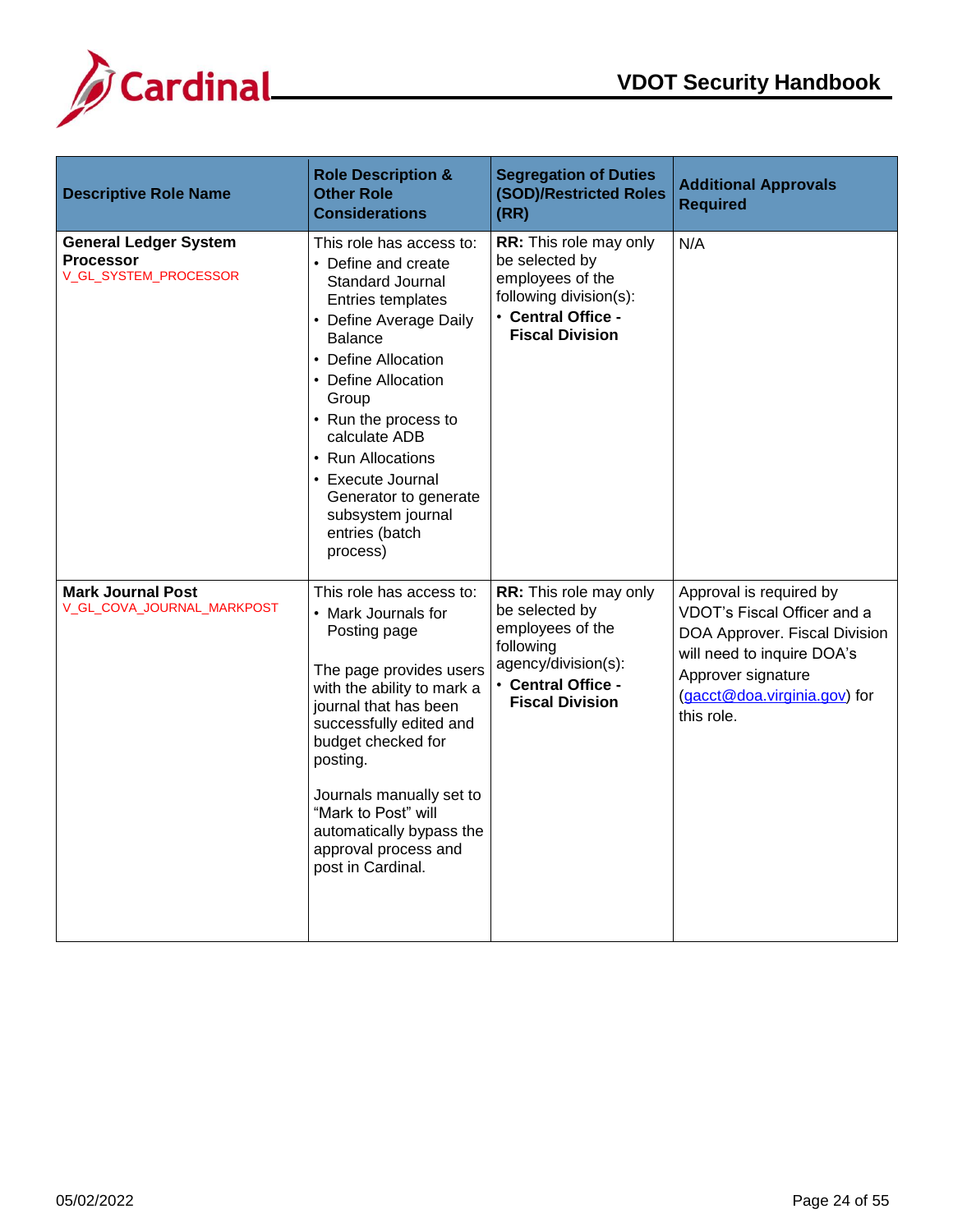



#### <span id="page-25-0"></span>**General Ledger Workflow**

Workflow is an automated process that takes a Cardinal transaction and routes it to the next approver level to approve or deny. GL Workflow governs the journal approval (and denial) process.

The following General Ledger role(s) are tied to workflow:

- Journal Processor
- Journal Approver

Users assigned to the following General Ledger workflow roles will be assigned route control profiles (listed in the table below) to properly route transactions for workflow.

- Journal Processor
- Journal Approver

The route control profiles assigned to a user will be determined based on the user's Department ID/location by the Cardinal Security Team. You do not need to provide any additional information for users tied to these workflow roles.

#### **Route Control Profiles | Description** District 10 - 50100 | Central Office District 11 - 50100 | Bristol District Office District 12 - 50100 | Salem District Office District 13 - 50100 | Lynchburg District Office District 14 - 50100 | Richmond District Office District 15 - 50100 | Hampton Roads District Office District 16 - 50100 | Fredericksburg District Office District 17 - 50100 | Culpeper District Office District 18 - 50100 | Staunton District Office District 19 - 50100 | Northern Virginia District Office

#### <span id="page-25-1"></span>**General Ledger Route Control Profiles Table**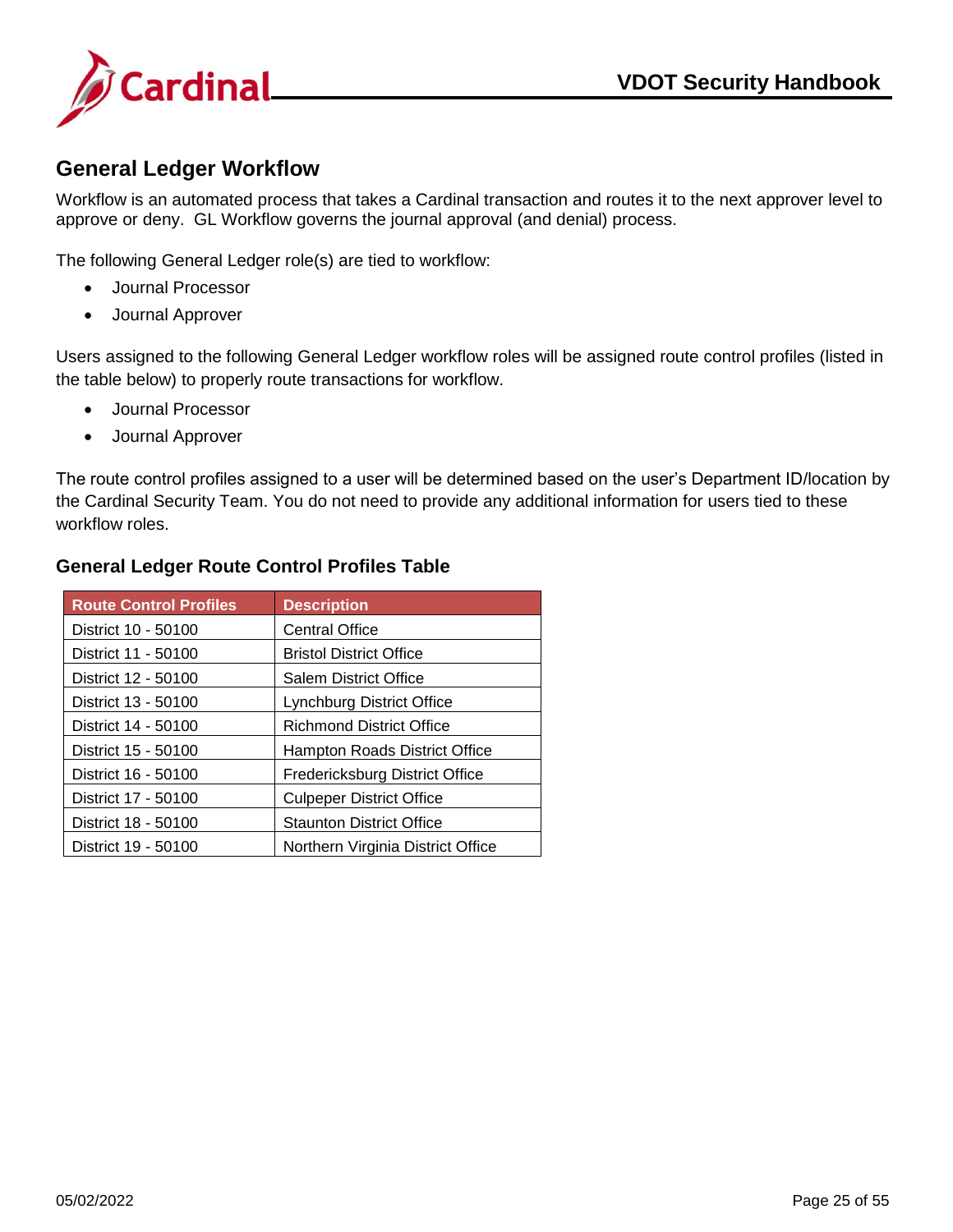

#### <span id="page-26-0"></span>**Procurement User Roles**

Procurement (PR) is the process of obtaining goods and services to accomplish the goals of the enterprise. PR includes the following processes:

- Maintain Items
- Enter and Process Requisitions
- Enter and Maintain Contracts
- Strategic Sourcing
- Enter and Process Purchase Orders
- Receive and Inspect Goods
- Procurement Card Processing

#### <span id="page-26-1"></span>**PR User Roles & Descriptions**

| <b>Descriptive Role Name</b>                                                    | <b>Role Description &amp;</b><br><b>Other Role</b><br><b>Considerations</b>                                                                                                                                                                                                                                             | <b>Segregation of Duties</b><br>(SOD)/Restricted Roles<br>(RR) | <b>Additional Approvals</b><br><b>Required</b> |
|---------------------------------------------------------------------------------|-------------------------------------------------------------------------------------------------------------------------------------------------------------------------------------------------------------------------------------------------------------------------------------------------------------------------|----------------------------------------------------------------|------------------------------------------------|
| <b>Purchasing Requisition</b><br><b>Processor</b><br>V PR REQUISITION PROCESSOR | This role has access to:<br>Create and update<br>$\bullet$<br>requisitions<br>Add and update<br>$\bullet$<br>receivers<br>• View purchase orders,<br>contracts and strategic<br>sourcing events (bids)<br>• View purchasing<br>items, categories and<br>locations<br>• Approve requisitions,<br>if you are a supervisor | N/A                                                            | N/A                                            |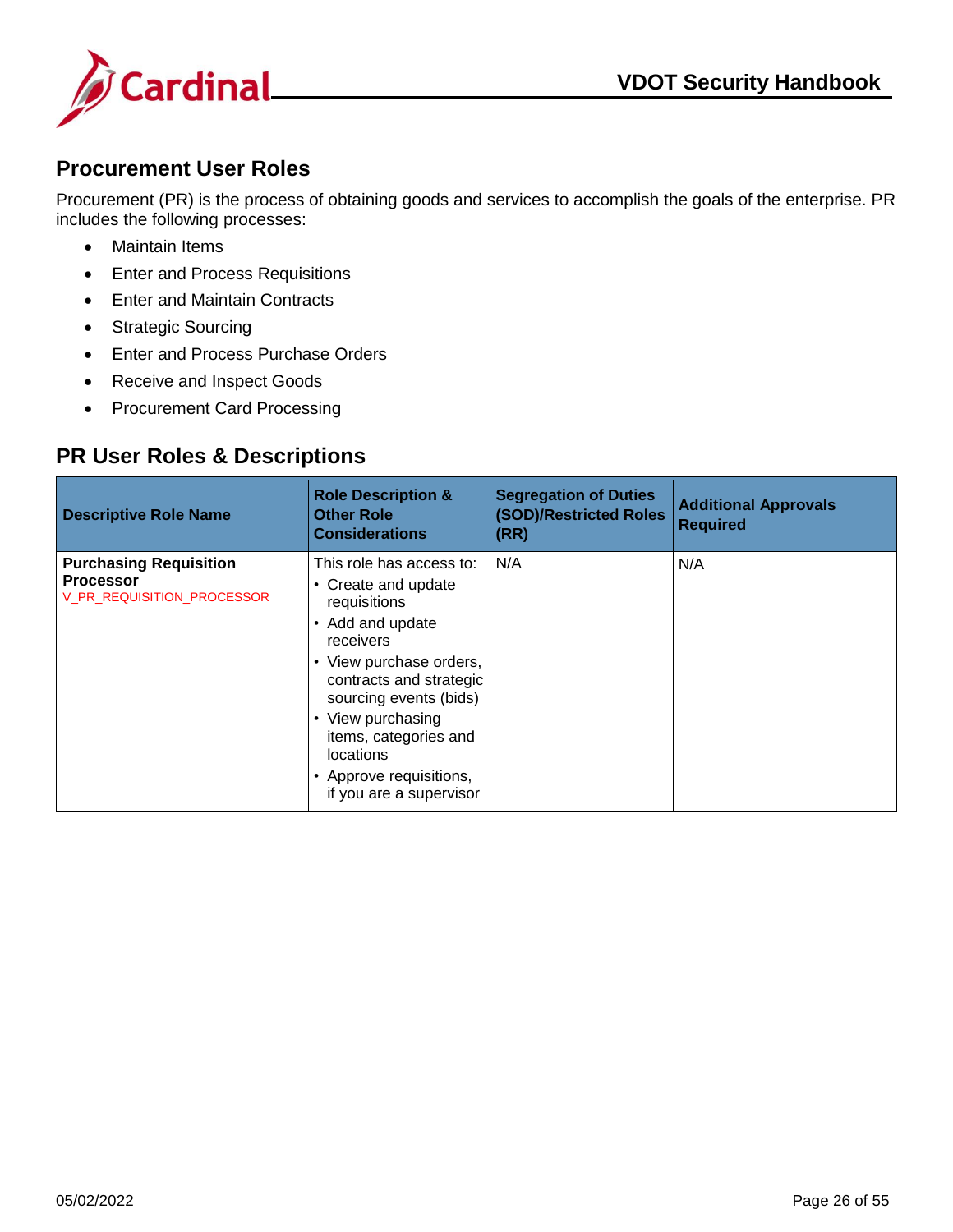

| <b>Descriptive Role Name</b>                                             | <b>Role Description &amp;</b><br><b>Other Role</b><br><b>Considerations</b>                                                                                                                                                                                                                                                                                                                                                | <b>Segregation of Duties</b><br>(SOD)/Restricted Roles<br>(RR) | <b>Additional Approvals</b><br><b>Required</b> |
|--------------------------------------------------------------------------|----------------------------------------------------------------------------------------------------------------------------------------------------------------------------------------------------------------------------------------------------------------------------------------------------------------------------------------------------------------------------------------------------------------------------|----------------------------------------------------------------|------------------------------------------------|
| <b>Strategic Sourcing Collaborator</b><br>V_PR_STRATEGIC_SOURCING_COLLAB | This is any user the<br><b>Strategic Sourcing buyer</b><br>wants to receive input<br>from and is also used to<br>route potential awards to<br>Procurement<br>management for<br>approval. This role has<br>access to:<br>• Review sourcing<br>events (bid)<br>• Provide feedback and<br>evaluation for an<br>event (bid) during<br>event creation and<br>award<br><b>Buddy Role: This role</b><br>requires the user to also | N/A                                                            | N/A                                            |
|                                                                          | have the Event<br>Collaborator role.                                                                                                                                                                                                                                                                                                                                                                                       |                                                                |                                                |
| <b>Buyer</b><br>V_PR_BUYER                                               | This role has access to:<br>• Create, update and<br>dispatch Purchase<br>Orders                                                                                                                                                                                                                                                                                                                                            | N/A                                                            | N/A                                            |
| <b>PCard User</b><br>V_PR_PCARD_USER                                     | This role has access to:<br>• Review and verify<br><b>PCard transactions</b><br>• Dispute transactions<br>as necessary<br>• ISSP Reconciler                                                                                                                                                                                                                                                                                | N/A                                                            | N/A                                            |
| <b>PCard Supervisor</b><br><b>SUPERVISOR</b>                             | This role has access to:<br>• Review and approve<br><b>PCard transactions</b><br>• ISSP Approver<br><b>Buddy Role: This role</b><br>requires the user to<br>either have the PCard<br>User role or PCard<br>Administrator role (may<br>not have a proxy as the<br>PCard user unless<br>MANCON)                                                                                                                              | N/A                                                            | N/A                                            |
|                                                                          |                                                                                                                                                                                                                                                                                                                                                                                                                            |                                                                |                                                |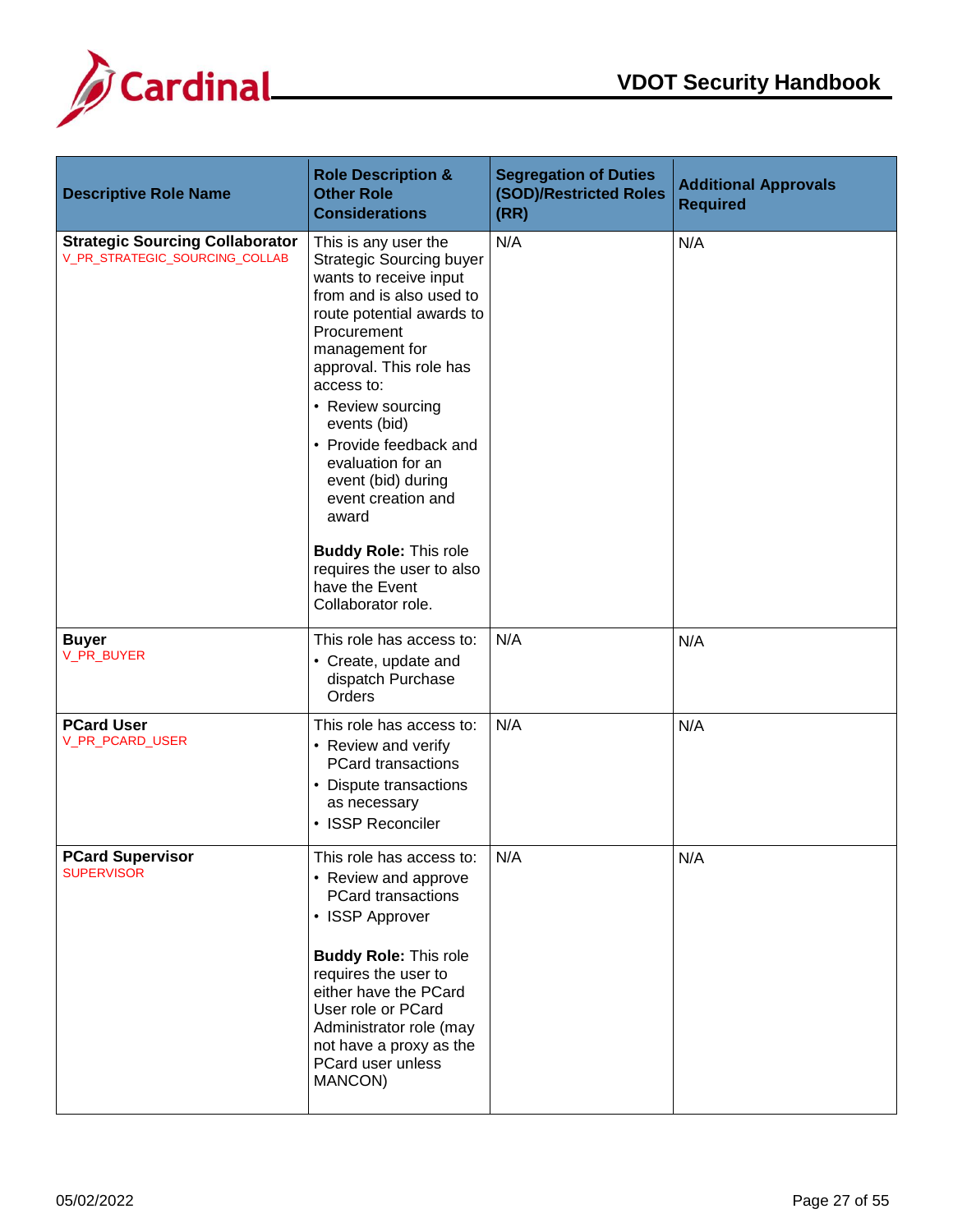

| <b>Descriptive Role Name</b>                                         | <b>Role Description &amp;</b><br><b>Other Role</b><br><b>Considerations</b>                                                                                                                                                                                                                                                                                                              | <b>Segregation of Duties</b><br>(SOD)/Restricted Roles<br>(RR)                                                                                             | <b>Additional Approvals</b><br><b>Required</b>                                                                                                                                                            |
|----------------------------------------------------------------------|------------------------------------------------------------------------------------------------------------------------------------------------------------------------------------------------------------------------------------------------------------------------------------------------------------------------------------------------------------------------------------------|------------------------------------------------------------------------------------------------------------------------------------------------------------|-----------------------------------------------------------------------------------------------------------------------------------------------------------------------------------------------------------|
| <b>PCard Administrator</b><br><b>V PR PCARD ADMINISTRATOR</b>        | This role has access to:<br>• Associate credit cards<br>to users<br>• Maintain user credit<br>card information<br>• Add and maintain<br>proxies (associate the<br>supervisor to the card)                                                                                                                                                                                                | <b>SOD:</b> This role may not<br>have the PCard User<br>role.<br>(Exception: the user<br>needs to be listed as the<br>PCard user proxy for<br>MANCON only) | Segregation of Duties (SOD)/<br>Restriction - send to VDOT's<br>Fiscal Officer for approval at<br>cofiscalcardi@vdot.virginia.gov<br>(see SOD/Restricted Section of<br>handbook for further instructions) |
| <b>Purchasing Contracts</b><br>Administrator<br>V_PR_CONTRACTS_ADMIN | This role has access to:<br>• Add and update<br>Contracts<br>• Create new versions<br>of Contracts (new<br>effective dates)<br>• Maintain Contracts<br><b>Approve Contracts</b>                                                                                                                                                                                                          | N/A                                                                                                                                                        | N/A                                                                                                                                                                                                       |
| <b>Bid Processor</b><br>V_PR_BID_PROCESSOR                           | This role has access to:<br>• Enter and update Bid<br>responses<br>• Enter and update<br>vendor responses in<br><b>Strategic Sourcing</b><br>(RFQ)<br><b>Buddy Role: This role</b><br>requires the user to also<br>have the Strategic<br>Sourcing Buyer role.<br>Note: Buddy Roles for<br><b>Strategic Sourcing</b><br>Buyer is not needed<br>when user primary role<br>is Bid Processor | <b>RR:</b> This role should<br>only be assigned to no<br>more than two users per<br>district location.                                                     | N/A                                                                                                                                                                                                       |
| <b>StoreKeeper</b><br>V_PR_WEBIMS_STOREKEEPER                        | This role has access to:<br>• Issue WebIMS stock<br>• Create restock orders<br>• Receive<br>replenishment stock                                                                                                                                                                                                                                                                          | N/A                                                                                                                                                        | N/A                                                                                                                                                                                                       |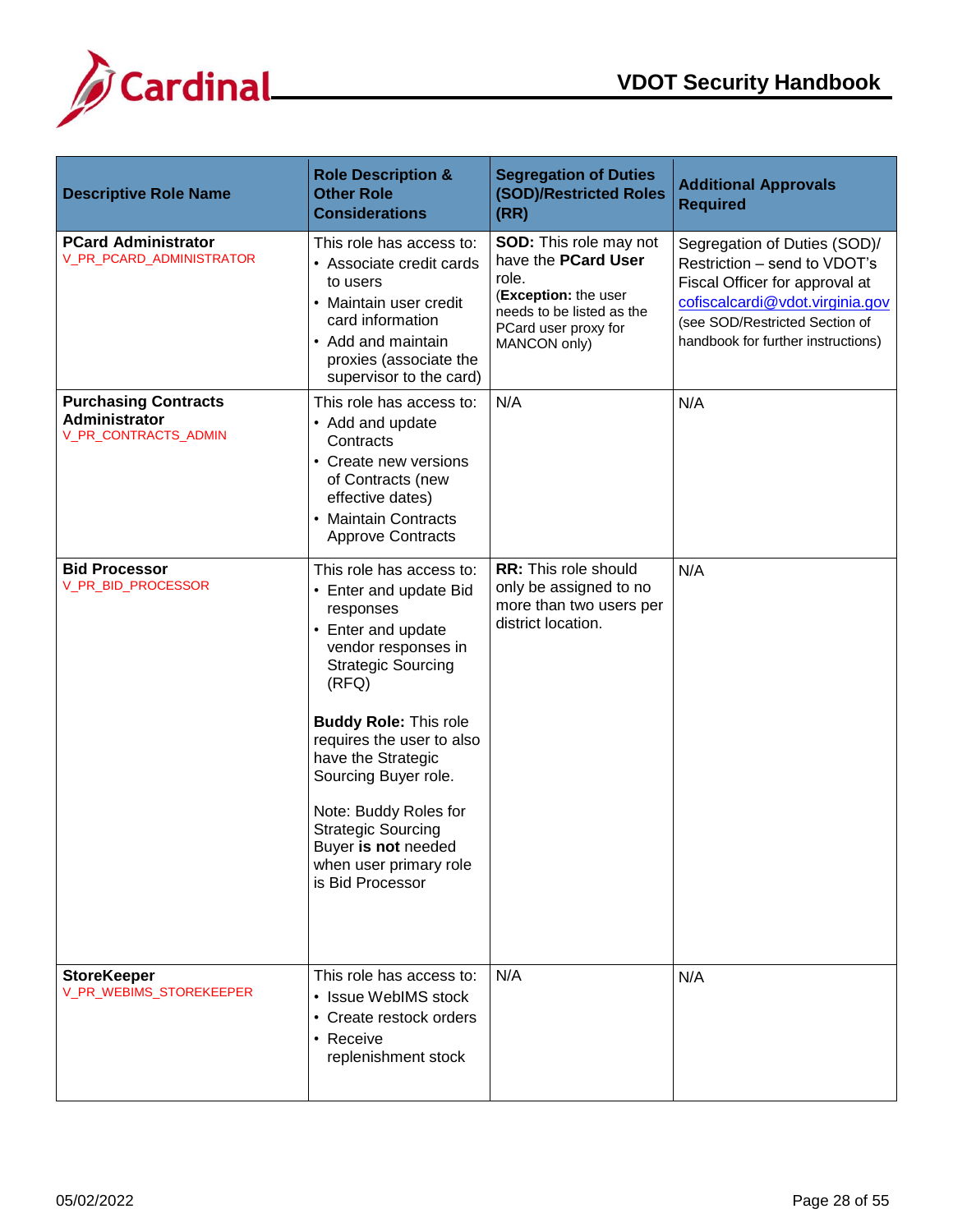

| <b>Descriptive Role Name</b>                                                | <b>Role Description &amp;</b><br><b>Other Role</b><br><b>Considerations</b>                                                                                                                                                                                                                                                                                                                                                                                                                                                    | <b>Segregation of Duties</b><br>(SOD)/Restricted Roles<br>(RR)                                                                                                                                                                                         | <b>Additional Approvals</b><br><b>Required</b> |
|-----------------------------------------------------------------------------|--------------------------------------------------------------------------------------------------------------------------------------------------------------------------------------------------------------------------------------------------------------------------------------------------------------------------------------------------------------------------------------------------------------------------------------------------------------------------------------------------------------------------------|--------------------------------------------------------------------------------------------------------------------------------------------------------------------------------------------------------------------------------------------------------|------------------------------------------------|
| <b>Strategic Sourcing Buyer</b><br>V_PR_STRATEGIC_SOURCING_BUYER            | This role has access to:<br>• Add and update award<br>events (bids)<br>• Award events (bids)<br>into Purchase<br>Orders/Contracts<br>• Assign Strategic<br>Sourcing<br>Collaborators to<br>events (bids)<br><b>Buddy Role: This role</b><br>requires the user to also<br>have the Buyer and<br><b>Purchasing Contracts</b><br>Administrator roles.                                                                                                                                                                             | <b>RR:</b> This role may only<br>be selected by<br>employees of the<br>following<br>division/district(s):<br>• Central Office -<br><b>Administrative</b><br><b>Services Division</b><br>• District $-$<br>Administrative<br><b>Services Division</b>   | N/A                                            |
| <b>Procurement System</b><br>Administrator<br>V_PR_PROCUREMENT_SYSTEM_ADMIN | This role has full access<br>to all of Procurement<br>including correction<br>mode. In addition, this<br>role has access to:<br>• Provide support<br>• Resolve issues                                                                                                                                                                                                                                                                                                                                                          | <b>RR:</b> This role may only<br>be selected by<br>employees of the<br>following division(s):<br>• Central Office -<br><b>Administrative</b><br><b>Services Division</b>                                                                               | N/A                                            |
| <b>Procurement Manager</b><br>V_PR_PROCUREMENT_MANAGER                      | This role has access to:<br>• Assign requisitions to<br>Buyers for processing<br>• Approve Strategic<br>Sourcing events (bids)<br>that are above the<br>Buyer's delegated<br>authority<br>• Approve Purchase<br>Order change orders<br>that exceed the<br>APSPM (Agency<br>Procurement and<br><b>Surplus Property</b><br>Manual), if required<br><b>Buddy Role: This role</b><br>requires the user to also<br>have the Buyer,<br><b>Purchasing Contracts</b><br>Administrator and<br><b>Strategic Sourcing</b><br>Buyer roles. | RR: This role may only<br>be selected by<br>employees of the<br>following<br>division/district(s):<br>• Central Office<br><b>Administrative</b><br><b>Services Division</b><br>$\cdot$ District -<br><b>Administrative</b><br><b>Services Division</b> | N/A                                            |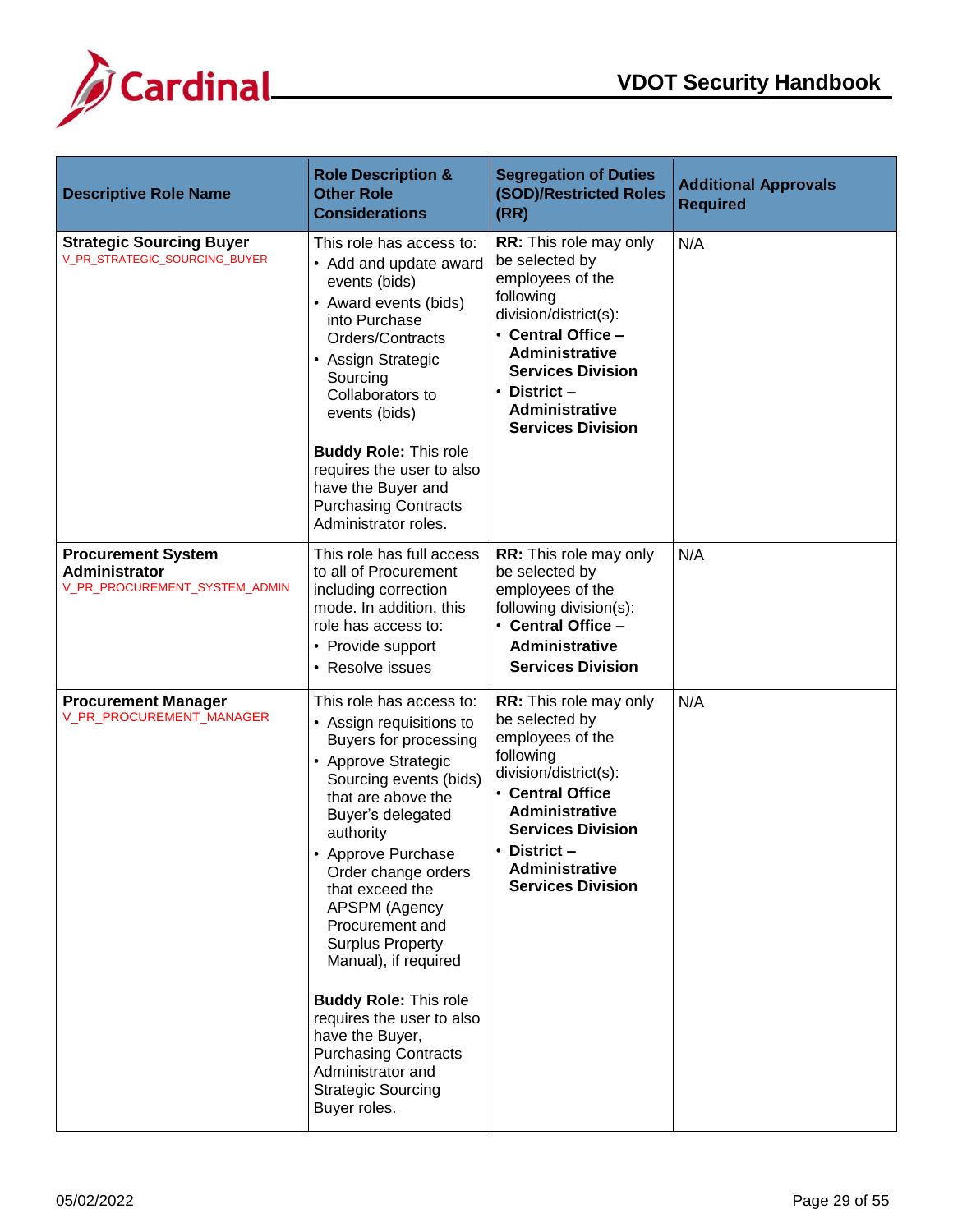

| <b>Descriptive Role Name</b>                                          | <b>Role Description &amp;</b><br><b>Other Role</b><br><b>Considerations</b>                                                                                                                                                                                                                                                                                                                                                                                                                                                                                                      | <b>Segregation of Duties</b><br>(SOD)/Restricted Roles<br>(RR)                                                                                                                                                                                               | <b>Additional Approvals</b><br><b>Required</b> |
|-----------------------------------------------------------------------|----------------------------------------------------------------------------------------------------------------------------------------------------------------------------------------------------------------------------------------------------------------------------------------------------------------------------------------------------------------------------------------------------------------------------------------------------------------------------------------------------------------------------------------------------------------------------------|--------------------------------------------------------------------------------------------------------------------------------------------------------------------------------------------------------------------------------------------------------------|------------------------------------------------|
| <b>Senior Procurement Manager</b><br>V_PR_SR_PROCUREMENT_MANAGER      | This role has access to:<br>• Approve Strategic<br>Sourcing events (bids)<br>that are above the<br>Procurement<br>Manager's delegated<br>authority<br>• Approve Purchase<br>Order change orders<br>that exceed the<br>APSPM (Agency<br>Procurement and<br><b>Surplus Property</b><br>Manual), if required<br><b>Buddy Role: This role</b><br>requires the user to also<br>have the Buyer,<br><b>Purchasing Contracts</b><br>Administrator and<br><b>Strategic Sourcing Buyer</b><br>roles.                                                                                       | RR: This role may only<br>be selected by<br>employees of the<br>following<br>division/district(s):<br>• Central Office -<br><b>Administrative</b><br><b>Services Division</b><br>• District –<br>Administrative<br><b>Services Division</b>                  | N/A                                            |
| <b>Administrative Services</b><br>Director (ASD)<br>V_PR_ASD_DIRECTOR | This role has access to:<br>• Review and approve<br>any and all<br>transactions in the<br>Procurement module<br>• Approve Purchase<br>Order change orders<br>that exceed the<br>APSPM (Agency<br>Procurement and<br><b>Surplus Property</b><br>Manual), if required<br>• Handle escalations<br><b>Buddy Role: This role</b><br>requires the user to also<br>have the:<br>• Buyer, Purchasing<br>Contracts<br>Administrator (Not<br>needed for Consultant<br>Procurement Division)<br>• Strategic Sourcing<br>Buyer (Not needed for<br><b>Consultant Procurement</b><br>Division) | <b>RR:</b> This role may only<br>be selected by<br>employees of the<br>following division(s):<br>• Central Office -<br><b>Administrative</b><br><b>Services Division</b><br>• Central Office -<br><b>Consultant</b><br><b>Procurement</b><br><b>Division</b> | N/A                                            |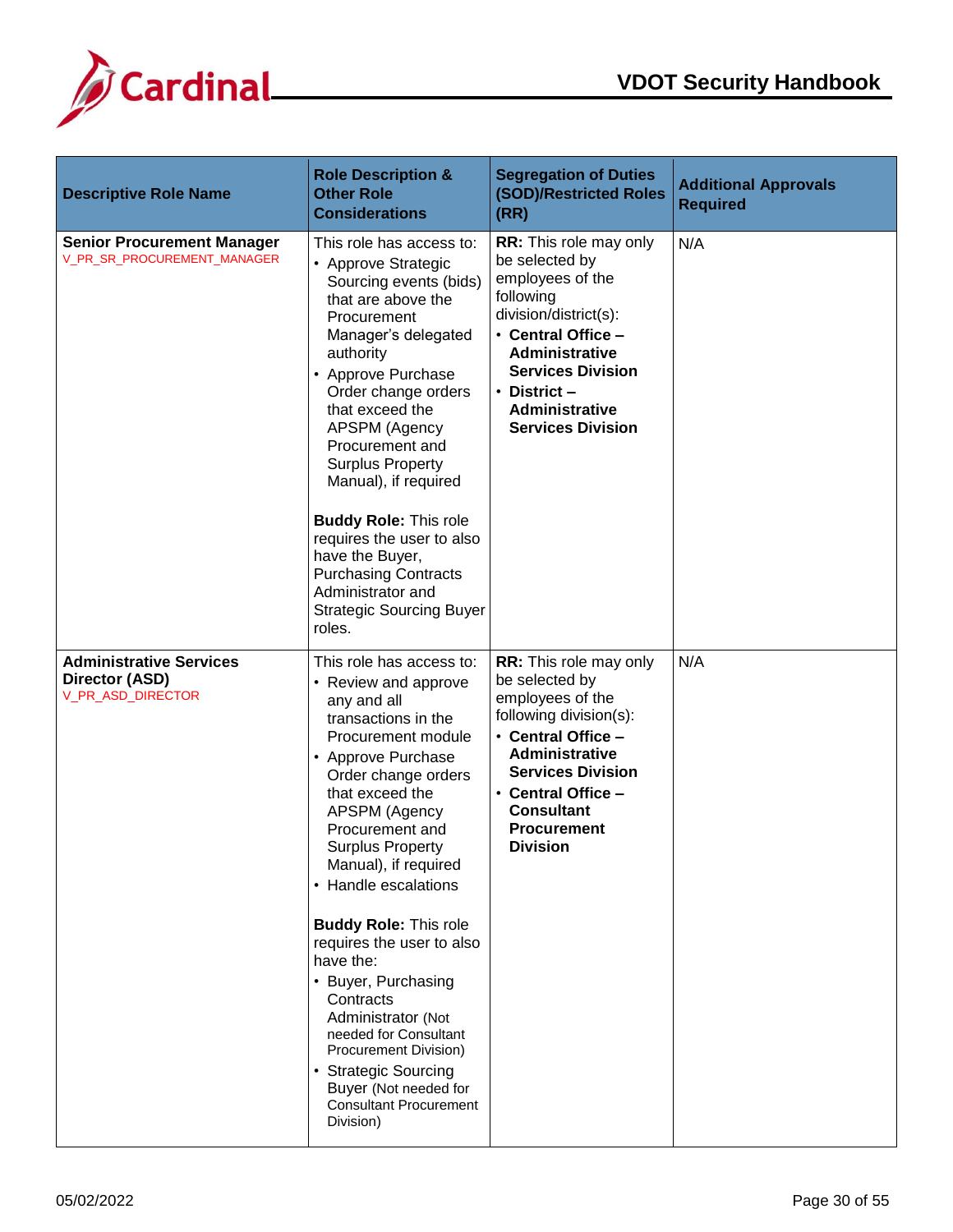

| <b>Descriptive Role Name</b>                                     | <b>Role Description &amp;</b><br><b>Other Role</b><br><b>Considerations</b>                                  | <b>Segregation of Duties</b><br><b>(SOD)/Restricted Roles</b><br>(RR)                                                                                    | <b>Additional Approvals</b><br><b>Required</b> |
|------------------------------------------------------------------|--------------------------------------------------------------------------------------------------------------|----------------------------------------------------------------------------------------------------------------------------------------------------------|------------------------------------------------|
| <b>Fiscal Inventory Manager</b><br>V_PR_FISCAL_INVENTORY_MANAGER | This role has access to:<br>• Add and update items<br>and categories<br>• Add and update<br><b>locations</b> | <b>RR:</b> This role may only<br>be selected by<br>employees of the<br>following division(s):<br>Central Office -<br>$\bullet$<br><b>Fiscal Division</b> | N/A                                            |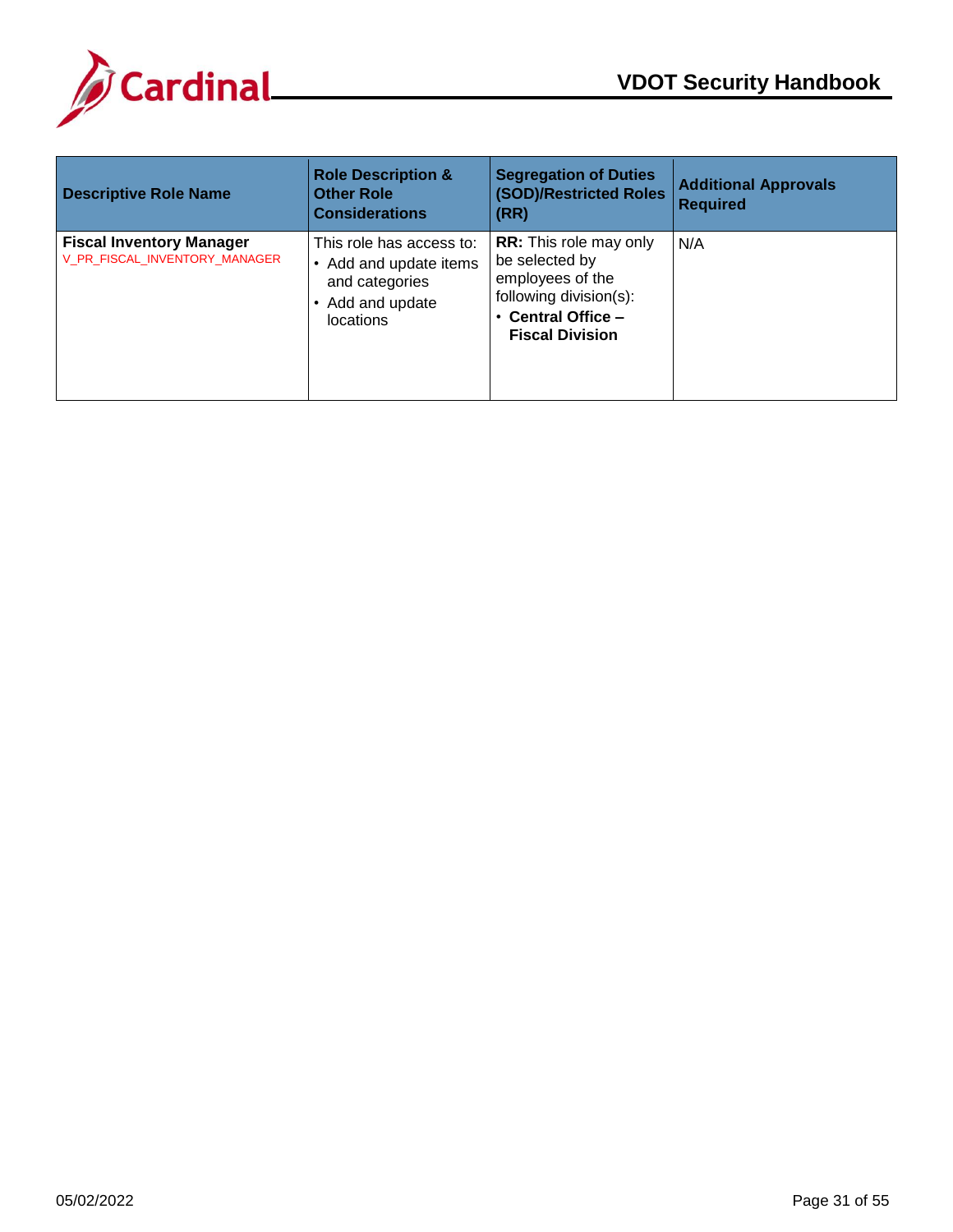

#### <span id="page-32-0"></span>**Procurement Workflow**

Workflow is an automated process that takes a Cardinal transaction and routes it to the next approver level to approve or deny. Procurement workflow governs the approval (and denial) of Procurement related transactions.

In Procurement, requisitions are routed to the requestor's supervisor for approval and purchase orders not related to a requisition are routed to the buyer's supervisor for approval. There is no role or route controls profile required for the approval of these transactions; it will be done automatically in Cardinal based on supervisor information. Listed below are the roles that will require route control profile information for transaction approval.

The following Procurement role(s) are tied to workflow:

- Procurement Manager
- Senior Procurement Manager
- Administrative Services Division Director
- Storekeeper

Users assigned to the following Procurement workflow roles will be assigned route control profiles (listed in the table below) to properly route transactions for workflow.

Administrative Services Division Director

<span id="page-32-1"></span>The route control profiles assigned to a user will be determined based on the user's Department ID/location.

| <b>Route Control Profiles</b> | <b>Description</b>                |
|-------------------------------|-----------------------------------|
| District 10 - 50100           | <b>Central Office</b>             |
| District 11 - 50100           | <b>Bristol District Office</b>    |
| District 12 - 50100           | <b>Salem District Office</b>      |
| District 13 - 50100           | Lynchburg District Office         |
| District 14 - 50100           | <b>Richmond District Office</b>   |
| District 15 - 50100           | Hampton Roads District Office     |
| District 16 - 50100           | Fredericksburg District Office    |
| District 17 - 50100           | <b>Culpeper District Office</b>   |
| District 18 - 50100           | <b>Staunton District Office</b>   |
| District 19 - 50100           | Northern Virginia District Office |

## **Procurement Route Control Profiles Table**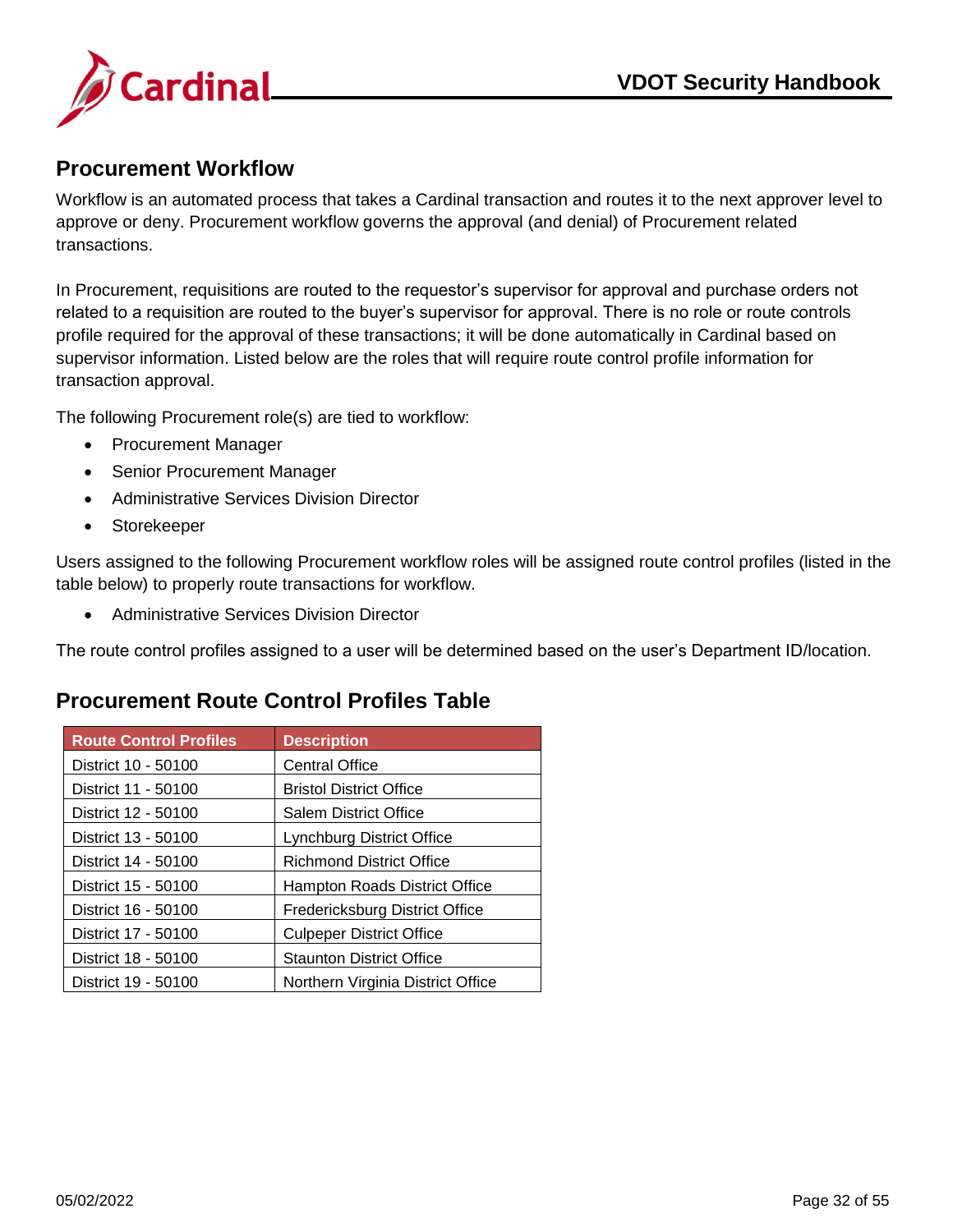

Users assigned to the following Procurement workflow roles will need to select the appropriate District(s) location as specified on the security form.

- Procurement Manager
- Senior Procurement Manager

| <b>Route Control Profiles</b> | <b>Description</b>                |
|-------------------------------|-----------------------------------|
| District 10 - 50100           | <b>Central Office</b>             |
| District 11 - 50100           | <b>Bristol District Office</b>    |
| District 12 - 50100           | <b>Salem District Office</b>      |
| District 13 - 50100           | <b>Lynchburg District Office</b>  |
| District 14 - 50100           | <b>Richmond District Office</b>   |
| District 15 - 50100           | Hampton Roads District Office     |
| District 16 - 50100           | Fredericksburg District Office    |
| District 17 - 50100           | <b>Culpeper District Office</b>   |
| District 18 - 50100           | <b>Staunton District Office</b>   |
| District 19 - 50100           | Northern Virginia District Office |

#### <span id="page-33-0"></span>**StoreKeeper Setup**

For users with the Storekeeper role, you will need to select the appropriate WebIMS Route Control profiles that should be assigned to the user. The WebIMS route control profiles outline the stock locations a Storekeeper has WebIMS security to issue and receive stock for.

When selecting WebIMIS route control profiles for users assigned to the Storekeeper role, you can select route controls that are location specific, for an entire residency location or for an entire district location.

Some locations in the route control profiles table are specifically listed with the WebIMS number in the description (e.g. Storekeeper Bristol 9506).

| <b>Route Control Profile</b> |                                                                                       |                   |                                                 |         |
|------------------------------|---------------------------------------------------------------------------------------|-------------------|-------------------------------------------------|---------|
| Route Control Profile:       | Store Keeper Bristol 9506                                                             |                   |                                                 |         |
| <b>Description:</b>          | WebIMS locations Storekkeper has permissions to. Uses Sector field on location table. |                   |                                                 |         |
| <b>Routing Control</b>       |                                                                                       |                   | Find   View All First $\Box$ 1 of 1 $\Box$ Last |         |
| *Route Control<br>Type:      | V WebIMS Location                                                                     |                   |                                                 | $+$ $-$ |
| Range                        |                                                                                       |                   | Find   View All First 1 of 1 2 Last             |         |
| <b>From Value:</b><br>9506   |                                                                                       | To Value:<br>9506 | $+$ $-$                                         |         |
|                              |                                                                                       |                   |                                                 |         |
|                              |                                                                                       |                   |                                                 |         |
|                              |                                                                                       |                   |                                                 |         |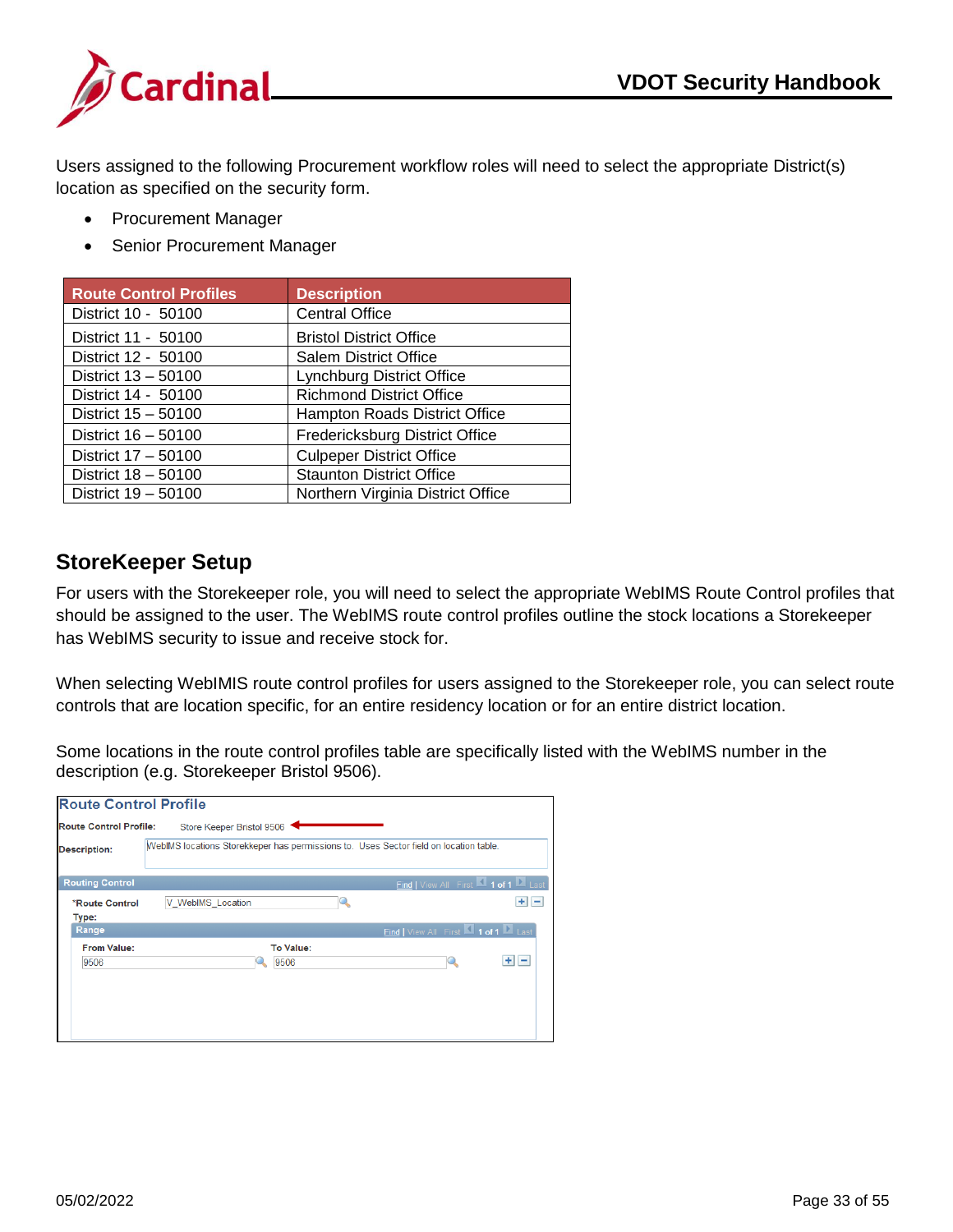

Some locations are grouped together for a Residency or District. For example, in the screenshot the "Storekeeper Fred Saluda" Route Control Profile gives a user access to the range of Web IMS locations

| <b>Route Control Profile</b>  |                                                                                       |                          |                                     |                                       |         |
|-------------------------------|---------------------------------------------------------------------------------------|--------------------------|-------------------------------------|---------------------------------------|---------|
| <b>Route Control Profile:</b> | Store Keeper Fred Saluda                                                              |                          |                                     |                                       |         |
| <b>Description:</b>           | WebIMS locations Storekkeper has permissions to. Uses Sector field on location table. |                          |                                     |                                       |         |
| <b>Routing Control</b>        |                                                                                       |                          |                                     | Find   View All First 1 1 of 1 2 Last |         |
| *Route Control<br>Type:       | V WebIMS Location                                                                     |                          |                                     |                                       | $+$ $-$ |
| Range                         |                                                                                       |                          | Find   View All First 1-3 of 6 Last |                                       |         |
| <b>From Value:</b><br>2820    |                                                                                       | <b>To Value:</b><br>2899 |                                     |                                       | $+$ $-$ |
| 3610                          |                                                                                       | 3699                     |                                     |                                       | $+$ $-$ |
| 4910                          |                                                                                       | 4999                     |                                     |                                       | $+$ $-$ |
|                               |                                                                                       |                          |                                     |                                       |         |
|                               |                                                                                       |                          |                                     |                                       |         |

#### **Additional Group Locations**

| <b>Bristol</b>                 | <b>Salem</b>                   | Lynchburg                        |
|--------------------------------|--------------------------------|----------------------------------|
| Store Keeper Bristol All       | Store Keeper Salem All         | Store Keeper Lynchburg All       |
| Store Keeper Bristol Abingdon  | Store Keeper Salem Bedford     | Store Keeper Lynch Amherst       |
| Store Keeper Bristol Jonesvle  | Store Keeper Salem Christnsbrg | Store Keeper Lynch Appomattox    |
| Store Keeper Bristol Lebanon   | Store Keeper Salem Hillsville  | Store Keeper Lynch Chatham       |
| Store Keeper Bristol Tazewell  | Store Keeper Salem Martinsvle  | Store Keeper Lynch Dillwyn       |
| Store Keeper Bristol Wise      | Store Keeper Salem Res         | Store Keeper Lynch Halifax       |
| Store Keeper Bristol Wythevle  | Store Keeper Salem Rocky Mount |                                  |
| <b>Richmond</b>                | <b>HamptonRds</b>              | <b>Fredericksburg</b>            |
| Store Keeper Richmond All      | Store Keeper Hmp Rds All       | Store Keeper Fred All            |
| Store Keeper Rich Amelia       | Store Keeper HR Accomac        | Store Keeper Fred Bowling Grn    |
| Store Keeper Rich Ashland      | Store Keeper HR Franklin       | Store Keeper Fred Fredericksburg |
| Store Keeper Rich Chesterfield | Store Keeper HR Hmp Rds        | Store Keeper Fred Northern Nec   |
| Store Keeper Rich Petersburg   | Store Keeper HR Waverly        | Store Keeper Fred Saluda         |
| Store Keeper Rich Sandston     | Store Keeper HR Williamsburg   | Store Keeper Fred Warsaw         |
| Store Keeper Rich South Hill   |                                |                                  |
| <b>Culpeper</b>                | <b>Staunton</b>                | <b>NOVA</b>                      |
| Store Keeper Culpeper All      | Store Keeper Staunton All      | Store Keeper NOVA All            |
| Store Keeper Culp Charlottsvle | Store Keeper Staunt Edinburg   | Store Keeper NOVA Fairfax        |
| Store Keeper Culp Culpeper     | Store Keeper Staunt Harrisonbg | Store Keeper NOVA Leesburg       |
| Store Keeper Culp Louisa       | Store Keeper Staun Lexington   | Store Keeper NOVA Manassas       |
| Store Keeper Culp Warrenton    | Store Keeper Staunt Luray      |                                  |
|                                | Store Keeper Staunt Verona     |                                  |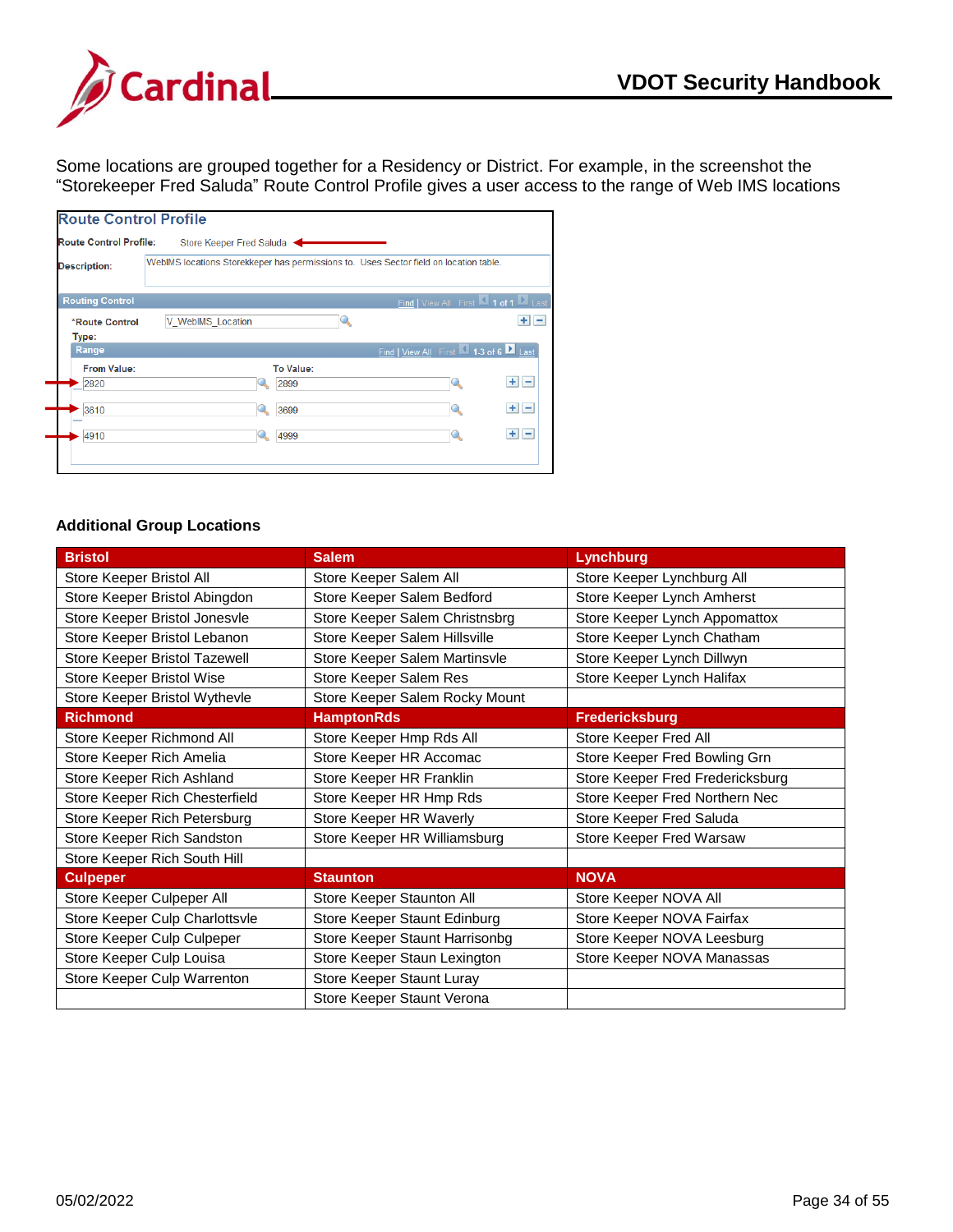

## <span id="page-35-0"></span>**Project Accounting User Roles**

Project Accounting (PA) provides the ability to track project related costs and to automatically bill entities for the portion of costs incurred for which the entity has agreed to provide reimbursement. In addition, PA provides the ability to report on the financial status of projects which can be used by management to manage projects. PA includes the following processes:

- Create and Maintain Projects
- Create and Amend Contracts
- Collect, Distribute, and Price
- Process Billing and Revenue
- Adjustments and Reconciliation

#### <span id="page-35-1"></span>**PA User Roles & Descriptions**

| <b>Descriptive Role Name</b>                    | <b>Role Description &amp;</b><br><b>Other Role</b><br><b>Considerations</b>                                                                             | <b>Segregation of Duties</b><br>(SOD)/Restricted Roles<br>(RR)                                                                                                                                                                                                                                                                                                                                                                                                                            | <b>Additional Approvals</b><br><b>Required</b> |
|-------------------------------------------------|---------------------------------------------------------------------------------------------------------------------------------------------------------|-------------------------------------------------------------------------------------------------------------------------------------------------------------------------------------------------------------------------------------------------------------------------------------------------------------------------------------------------------------------------------------------------------------------------------------------------------------------------------------------|------------------------------------------------|
| <b>Projects Manager</b><br>V_PA_PROJECT_MANAGER | This role has access to:<br>• Enter and update<br>projects and<br>associated activities<br>• Update the Project<br>Manager associated<br>with a project | <b>RR:</b> This role may only<br>be selected by<br>employees of the<br>following division(s):<br>• Central Office -<br><b>Fiscal Division</b><br>• Central Office -<br><b>Transportation</b><br><b>Planning Division</b><br>• Central Office -<br><b>Research Council</b><br>• Central Office -<br><b>Infrast Investment</b><br><b>Division</b><br>• Central Office -<br><b>Financial Planning</b><br><b>Division</b><br>• Central Office -<br>Administrative<br><b>Services Division</b> | N/A                                            |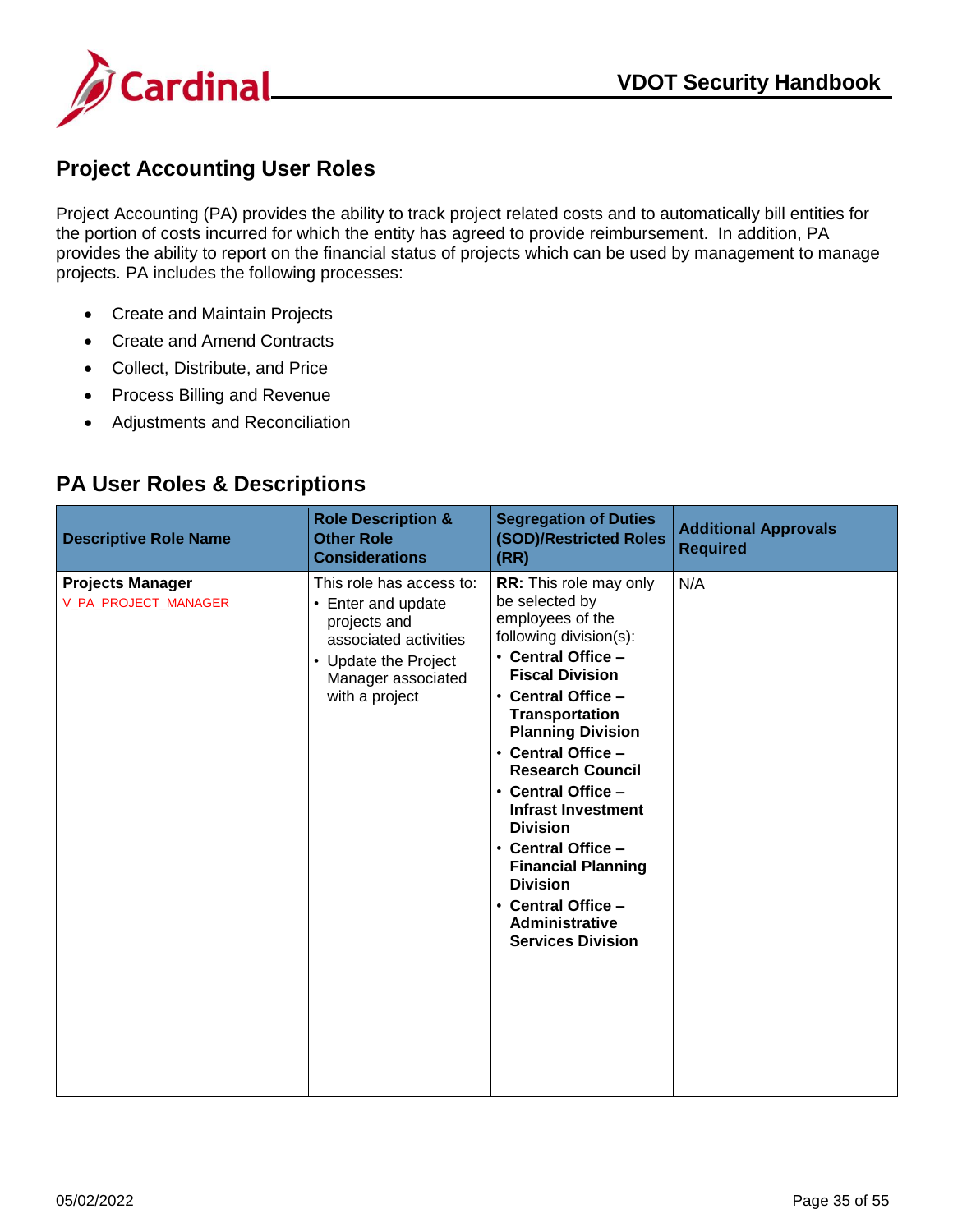

| <b>Descriptive Role Name</b>                                                        | <b>Role Description &amp;</b><br><b>Other Role</b><br><b>Considerations</b>                                                                                                                  | <b>Segregation of Duties</b><br>(SOD)/Restricted Roles<br>(RR)                                                                                                                                                                                                                                                                                                                                                                                                                     | <b>Additional Approvals</b><br><b>Required</b> |
|-------------------------------------------------------------------------------------|----------------------------------------------------------------------------------------------------------------------------------------------------------------------------------------------|------------------------------------------------------------------------------------------------------------------------------------------------------------------------------------------------------------------------------------------------------------------------------------------------------------------------------------------------------------------------------------------------------------------------------------------------------------------------------------|------------------------------------------------|
| <b>Accounting Distribution</b><br><b>Specialist</b><br>V_PA_ACCOUNT_DISTRIB_SPECIAL | This role has access to:<br>• Enter and update<br>project distributions<br>• View funds distribution<br>rules<br>• Review funds<br>distribution errors                                       | RR: This role may only<br>be selected by<br>employees of the<br>following division(s):<br>• Central Office -<br><b>Fiscal Division</b><br>• Central Office -<br><b>Transportation</b><br><b>Planning Division</b><br>• Central Office -<br><b>Research Council</b><br>• Central Office -<br><b>Infrast Investment</b><br><b>Division</b><br>• Central Office -<br><b>Financial Planning</b><br><b>Division</b><br>• Central Office -<br>Administrative<br><b>Services Division</b> | N/A                                            |
| <b>Accounting Distribution</b><br>Approver<br>V_PA_ACCOUNT_DISTRIB_APPROVER         | This role has access to:<br>• Enter and update<br>project distributions<br>• Approve project<br>distributions<br>• View funds distribution<br>rules<br>• Review funds<br>distribution errors | <b>RR:</b> This role may only<br>be selected by<br>employees of the<br>following division(s):<br>• Central Office -<br><b>Fiscal Division</b>                                                                                                                                                                                                                                                                                                                                      | N/A                                            |
| <b>Project Status Approver</b><br>V_PA_PROJECT_STATUS_APPROVER                      | This role has access to:<br>Update and approve<br>project status                                                                                                                             | <b>RR:</b> This role may only<br>be selected by<br>employees of the<br>following division(s):<br>• Central Office -<br><b>Fiscal Division</b>                                                                                                                                                                                                                                                                                                                                      | N/A                                            |
| <b>Contracts Manager</b><br>V_PA_CONTRACTS_MANAGER                                  | This role has access to:<br>• Enter and amend<br>contracts (agreements<br>to bill customers i.e.,<br>FHWA, localities,<br>property damage)                                                   | <b>RR:</b> This role may only<br>be selected by<br>employees of the<br>following division(s):<br>• Central Office -<br><b>Fiscal Division</b>                                                                                                                                                                                                                                                                                                                                      | N/A                                            |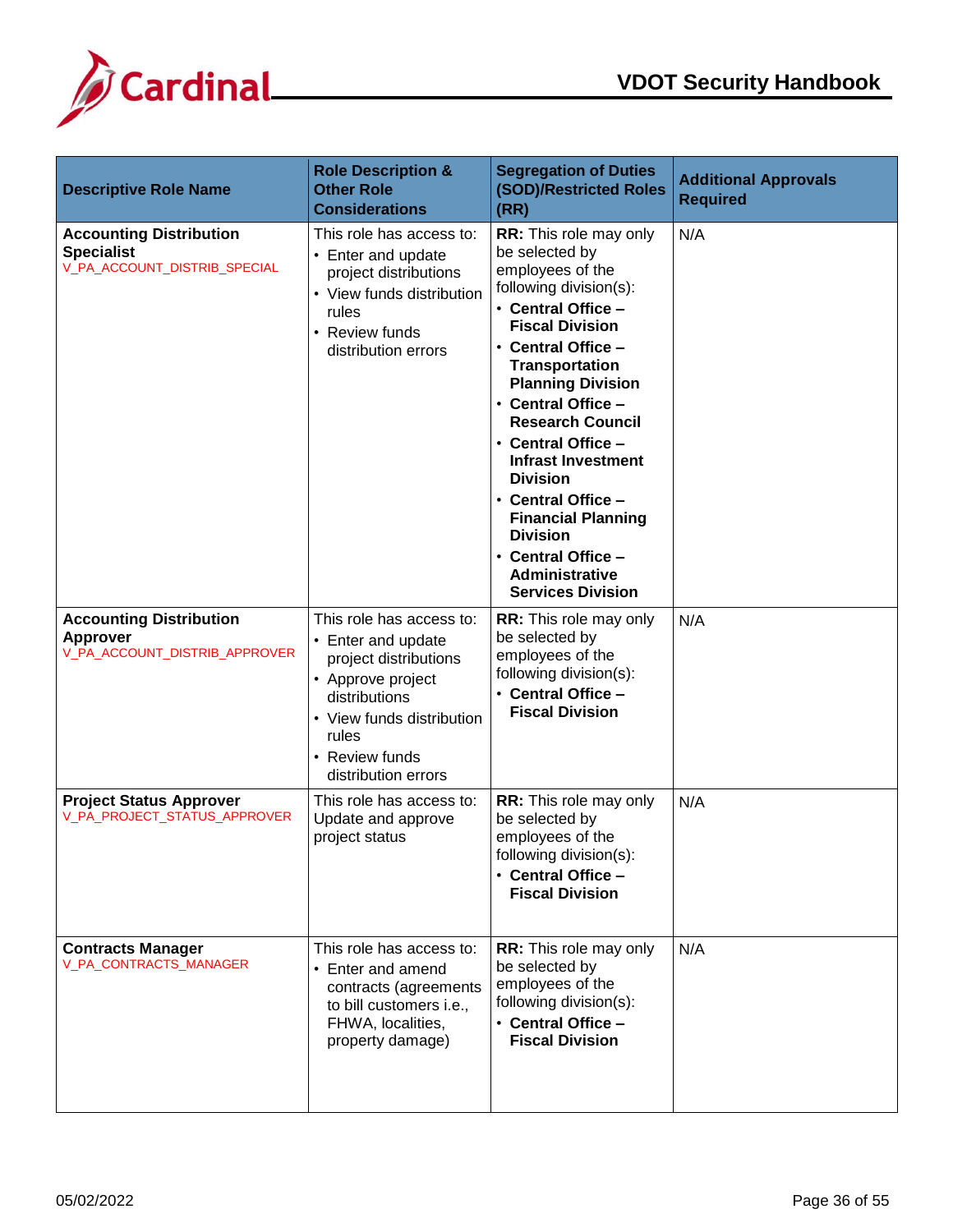

| <b>Descriptive Role Name</b>                                                                  | <b>Role Description &amp;</b><br><b>Other Role</b><br><b>Considerations</b>                                                                                                             | <b>Segregation of Duties</b><br>(SOD)/Restricted Roles<br>(RR)                                                                                      | <b>Additional Approvals</b><br><b>Required</b> |
|-----------------------------------------------------------------------------------------------|-----------------------------------------------------------------------------------------------------------------------------------------------------------------------------------------|-----------------------------------------------------------------------------------------------------------------------------------------------------|------------------------------------------------|
| <b>Project Accounting</b><br>Configurator<br>V_PA_CONFIGURATOR                                | This role has access to:<br>• Add/Update Project<br>Accounting<br>configuration                                                                                                         | <b>RR:</b> This role may only<br>be selected by<br>employees of the<br>following division(s):<br>$\cdot$ Central Office -<br><b>Fiscal Division</b> | N/A                                            |
| <b>Work Breakdown Structure</b><br><b>Control Status Processor</b><br>V_PA_WBS_CONTROL_STATUS | This role has access to:<br>• Update/maintain the<br>Work Breakdown<br>Structure (WBS) for<br>project activities<br>(maintain the activity)<br>association to the<br>appropriate phase) | <b>RR:</b> This role may only<br>be selected by<br>employees of the<br>following division(s):<br><b>Central Office -</b><br><b>Fiscal Division</b>  | N/A                                            |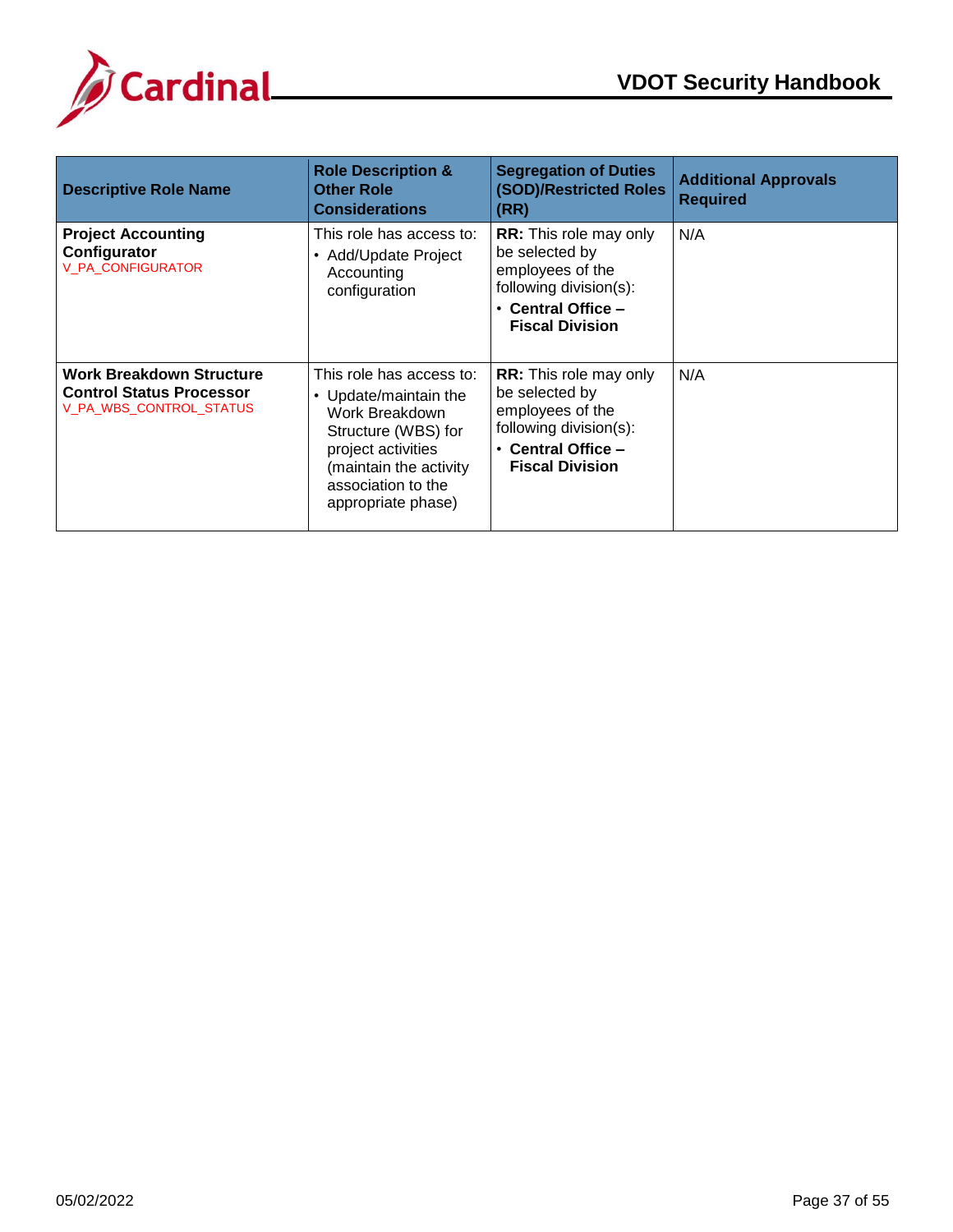

#### <span id="page-38-0"></span>**Additional User Roles**

Additional roles are available in Cardinal FIN and will be granted to select users as noted in the descriptions below.

## <span id="page-38-1"></span>**Additional User Roles & Descriptions**

| <b>Descriptive Role Name</b>                           | <b>Role Description &amp; Other</b><br><b>Role Considerations</b>                                                                                                                                                                                                                                                                                                                                                                   | <b>Segregation of Duties</b><br>(SOD)/Restricted Roles<br>(RR)                                                                                                | <b>Additional Approvals</b><br><b>Required</b>                                  |
|--------------------------------------------------------|-------------------------------------------------------------------------------------------------------------------------------------------------------------------------------------------------------------------------------------------------------------------------------------------------------------------------------------------------------------------------------------------------------------------------------------|---------------------------------------------------------------------------------------------------------------------------------------------------------------|---------------------------------------------------------------------------------|
| <b>Event Collaborator</b><br><b>Event Collaborator</b> | This role is for a user the<br><b>Strategic Sourcing buyer wants</b><br>to receive input from and is<br>used to route potential awards<br>to Procurement management<br>for approval.<br>This role has access to:<br>• Review sourcing events<br>• Provide feedback and<br>evaluation for an event during<br>event creation and award.<br>This role is only granted when<br>the Strategic Sourcing<br>Collaborator role is selected. | N/A                                                                                                                                                           | N/A                                                                             |
| <b>VDOT Special</b><br><b>V VDOT SPECIAL</b>           | This role has access to:<br>• RDP/SQL Read Only Access                                                                                                                                                                                                                                                                                                                                                                              | <b>RR:</b> This role may only be<br>selected by limited users in<br>the Central Office Fiscal<br><b>Division's Financial Systems</b><br>and Training section. | Special approval is required<br>by VDOT's Fiscal Officer<br>and a DOA Approver. |
| <b>Audit Inquiry</b><br>V_AUDITOR_FIN                  | This role has access to:<br>• Comprehensive Read only<br>inquiry including sensitive<br>data.<br><b>Note: The Cardinal Security</b><br><b>Audit Access Form (SE-</b><br>AUDIT-001) must be submitted<br>for this access.                                                                                                                                                                                                            | RR: This role may only be<br>assigned to users of the<br>following agency/division(s):<br>• Auditor of Public<br><b>Accounts</b><br><b>Agency Audit Staff</b> | N/A                                                                             |
| APA all pages - read only FIN<br>V_APA_RO_FIN          | This role has access to:<br>• Read Only access to Remote<br>Desktop, SQL Developer<br>Read Only & Application<br>Designer<br><b>Note: The Cardinal Security</b><br><b>Audit Access Form (SE-</b><br>AUDIT-001) must be submitted<br>for this access.                                                                                                                                                                                | <b>RR:</b> This role may only be<br>assigned to users of the<br>following agency/division(s):<br>• Auditor of Public<br><b>Accounts (NO</b><br>Exceptions)    | N/A                                                                             |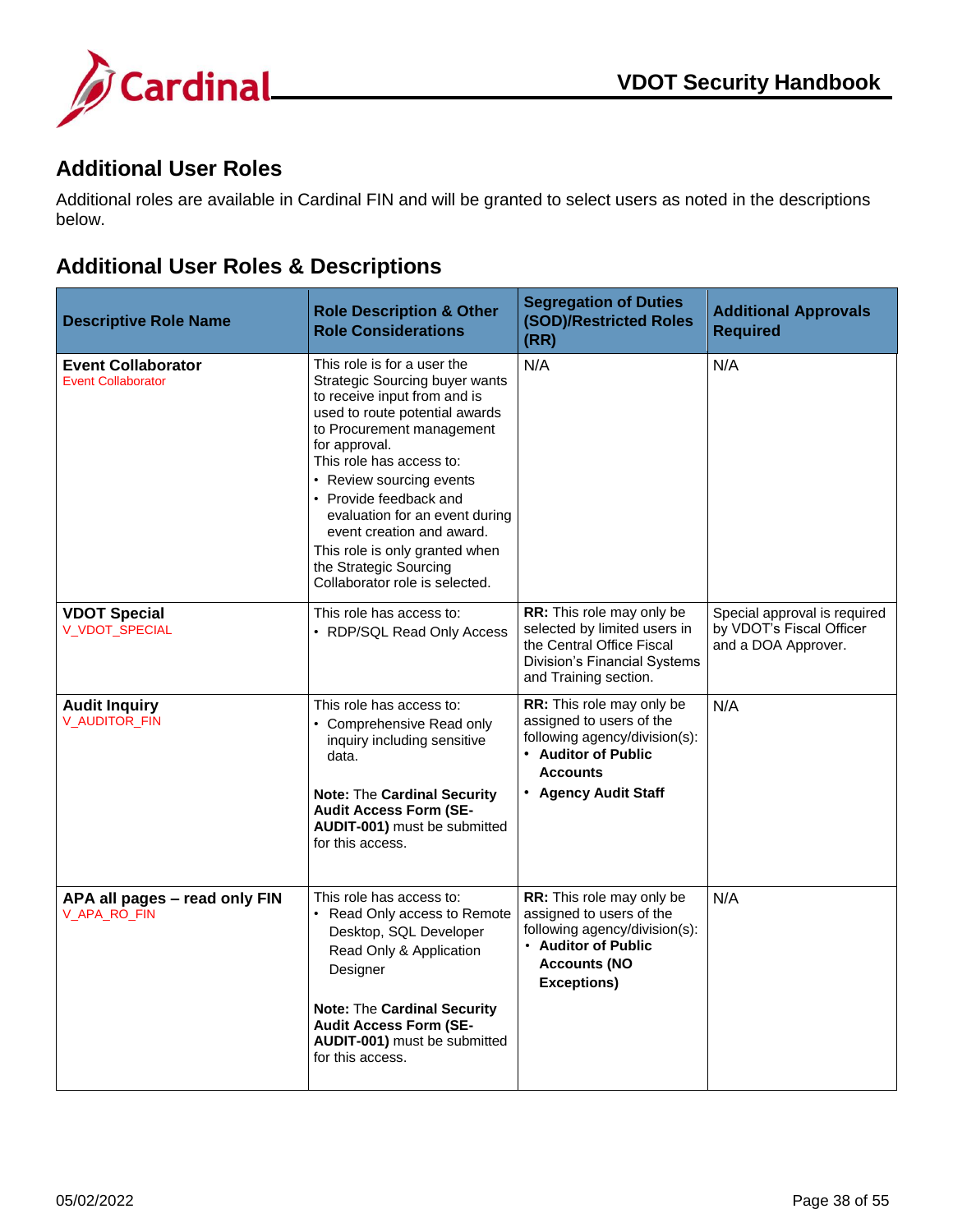

#### <span id="page-39-0"></span>**Default User Roles**

Default roles will be automatically assigned to Cardinal FIN users as noted in the descriptions below. This includes FIN users who request the Cardinal FIN Read Only access. These roles are not listed on the security forms, but will be visible in the FIN security queries.

#### <span id="page-39-1"></span>**Default Roles & Descriptions**

| <b>Descriptive Role Name</b>                         | <b>Role Description &amp;</b><br><b>Other Role</b><br><b>Considerations</b>                                  | <b>Segregation of Duties</b><br>(SOD)/Restricted Roles<br>(RR) | <b>Additional Approvals</b><br><b>Required</b> |
|------------------------------------------------------|--------------------------------------------------------------------------------------------------------------|----------------------------------------------------------------|------------------------------------------------|
| <b>Cardinal PeopleSoft User</b><br>V_PEOPLESOFT_USER | This role has access to:<br>• Run public queries                                                             | N/A                                                            | N/A                                            |
|                                                      | Default role given to all<br>users for access in the<br>system.                                              |                                                                |                                                |
|                                                      | Default role given to all<br>FIN Core users.                                                                 |                                                                |                                                |
| <b>Cardinal Viewer</b><br>V_CARDINAL_VIEWER          | This role has access to:<br>• Read-only pages in<br>Cardinal<br>Default role given to all<br>FIN Core users. | N/A                                                            | N/A                                            |
| <b>Cardinal Reporter</b><br>V_CARDINAL_REPORTER      | This role has access to:<br>• Run Reports in<br>Cardinal<br>Default role given to all<br>FIN Core users.     | N/A                                                            | N/A                                            |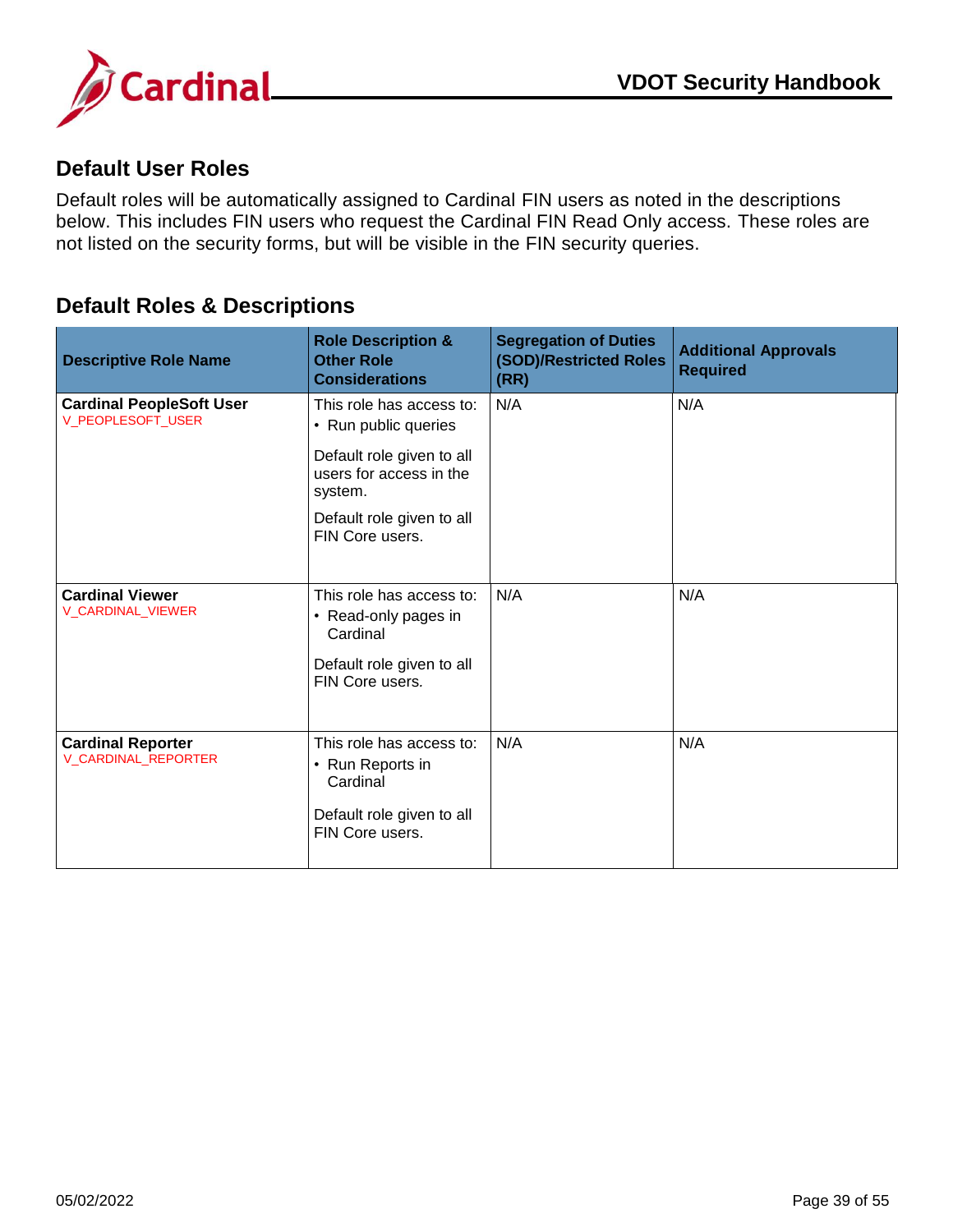

**The following sections of this handbook are applicable for the Cardinal Human Capital Management (HCM) application.**

#### <span id="page-40-0"></span>**Benefits Administration User Roles**

Benefits Administration (BN) is the functional area containing the processes required for maintaining health and other benefits for the employees of the organization and their dependents. Benefits includes the following processes:

- Administer Event Maintenance
- **•** Benefits Reconciliation
- Affordable Care Act (ACA) Reporting

#### <span id="page-40-1"></span>**BN User Roles & Descriptions**

| <b>Descriptive Role Name</b>                               | <b>Role Description &amp;</b><br><b>Other Role</b><br><b>Considerations</b>                                                                                                                                                                                                | <b>Segregation of Duties</b><br>(SOD)/Restricted Roles<br>(RR)                                         | <b>Additional Approvals</b><br><b>Required</b> |
|------------------------------------------------------------|----------------------------------------------------------------------------------------------------------------------------------------------------------------------------------------------------------------------------------------------------------------------------|--------------------------------------------------------------------------------------------------------|------------------------------------------------|
| <b>Benefits Administrator</b><br><b>V_BN_ADMINISTRATOR</b> | This role has access to:<br>• View/update/process<br>benefits enrollments<br>• Run BN, HR reports<br>and queries<br>• View HR Data<br>• Input and reconcile<br>ACA data<br>• View and update<br>employee dependent<br>data<br>• Update agency BN<br>administrator contacts | RR: This role may be<br>assigned to employees<br>at state agencies<br>and decentralized<br>localities. | N/A                                            |
| <b>Benefits Read Only</b><br>V_BN_RO                       | This role has access to<br>• Run BN reports and<br>queries<br>• View employee BN<br>enrollment data                                                                                                                                                                        | N/A                                                                                                    | N/A                                            |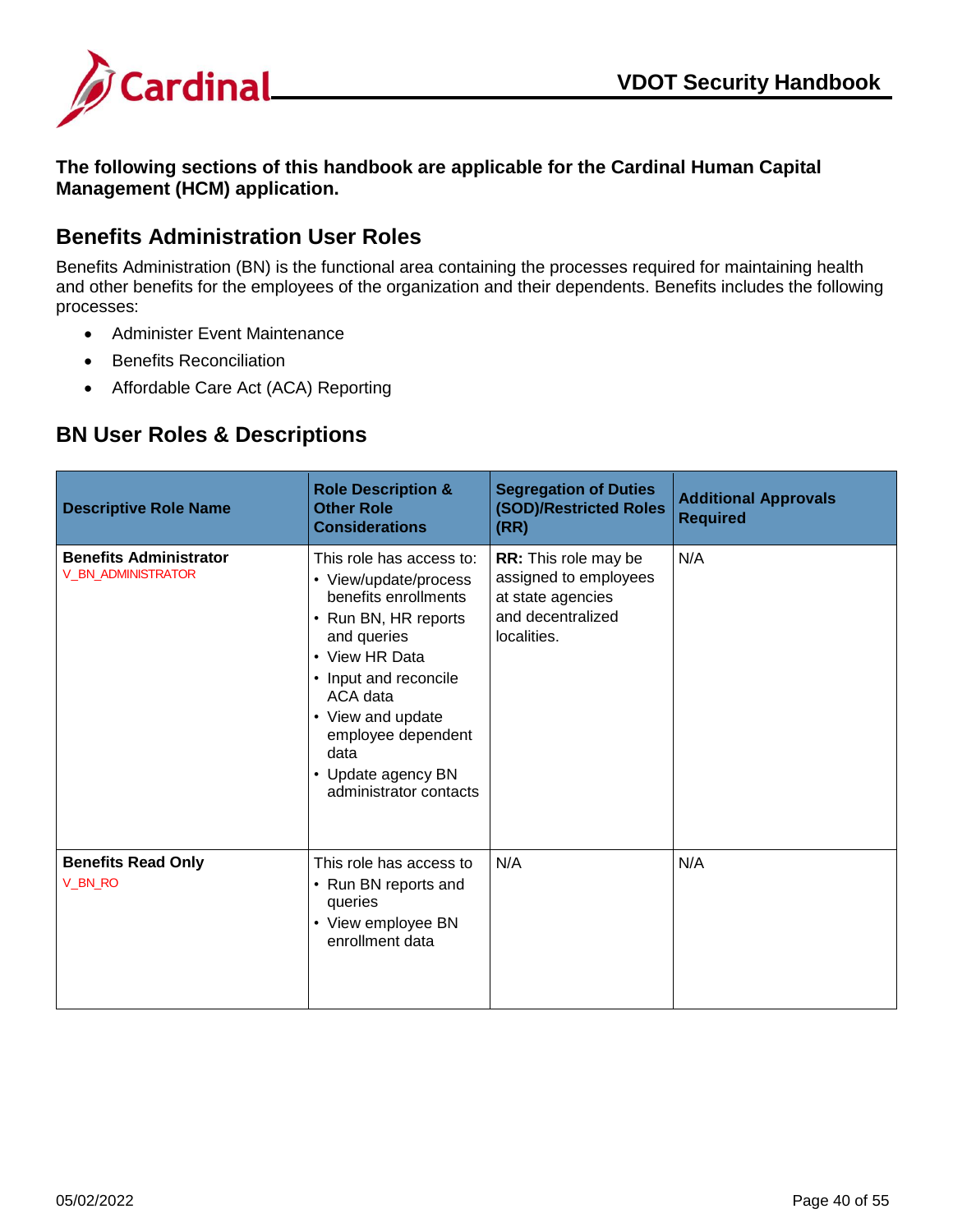



#### <span id="page-41-0"></span>**Human Resources User Roles**

Human Resources (HR) is the functional area containing all employee human resource data related to the employee lifecycle. HR includes the following processes:

- Set Up and Maintain Employee HR Data
- Maintain Employee Payroll Data Maintain Additional Pay
- Maintain Additional HR Data

#### <span id="page-41-1"></span>**HR User Roles & Descriptions**

| <b>Descriptive Role Name</b>                  | <b>Role Description &amp; Other</b><br><b>Role Considerations</b>                                                                                                                                                                                                                                                                                                                                                                                                                                                                                           | <b>Segregation of Duties</b><br>(SOD)/Restricted Roles<br>(RR)                                 | <b>Additional Approvals</b><br><b>Required</b>                                                                                                                                     |
|-----------------------------------------------|-------------------------------------------------------------------------------------------------------------------------------------------------------------------------------------------------------------------------------------------------------------------------------------------------------------------------------------------------------------------------------------------------------------------------------------------------------------------------------------------------------------------------------------------------------------|------------------------------------------------------------------------------------------------|------------------------------------------------------------------------------------------------------------------------------------------------------------------------------------|
| <b>HR Administrator</b><br>V_HR_ADMINISTRATOR | This role has access to:<br>• Enter/update job data<br>• Enter/update additional<br>pay data<br>• Update position data<br>• Enter/update personal<br>data<br>• View results of position<br>data upload and<br>employee data upload<br>• Enter/update<br>performance ratings<br>• Enter/update rewards &<br>recognition<br>• Enter/update disciplinary<br>actions<br>• Enter/update EPR tool<br>• Employee match search<br>• Run HR reports and<br>queries, including those<br>with Personally<br>Identifiable Information<br>(PII) and confidential<br>data | <b>SOD:</b> This role should not<br>be assigned to users with<br>the PY Administrator<br>role. | Segregation of Duties<br>(SOD)/ Restriction-<br>send to DOA Approvers<br>for approval at<br>gacct@doa.virginia.gov<br>(see SOD section of<br>handbook for further<br>instructions) |
|                                               | Users with the HR<br>Administrator role will not<br>have access to update<br>their own HR records in<br>Cardinal.<br>Users with the HR<br>Administrator role do not<br>need to select the EPR<br>Only role, as this capability<br>is also included as part of<br>the HR Administrator role.                                                                                                                                                                                                                                                                 |                                                                                                |                                                                                                                                                                                    |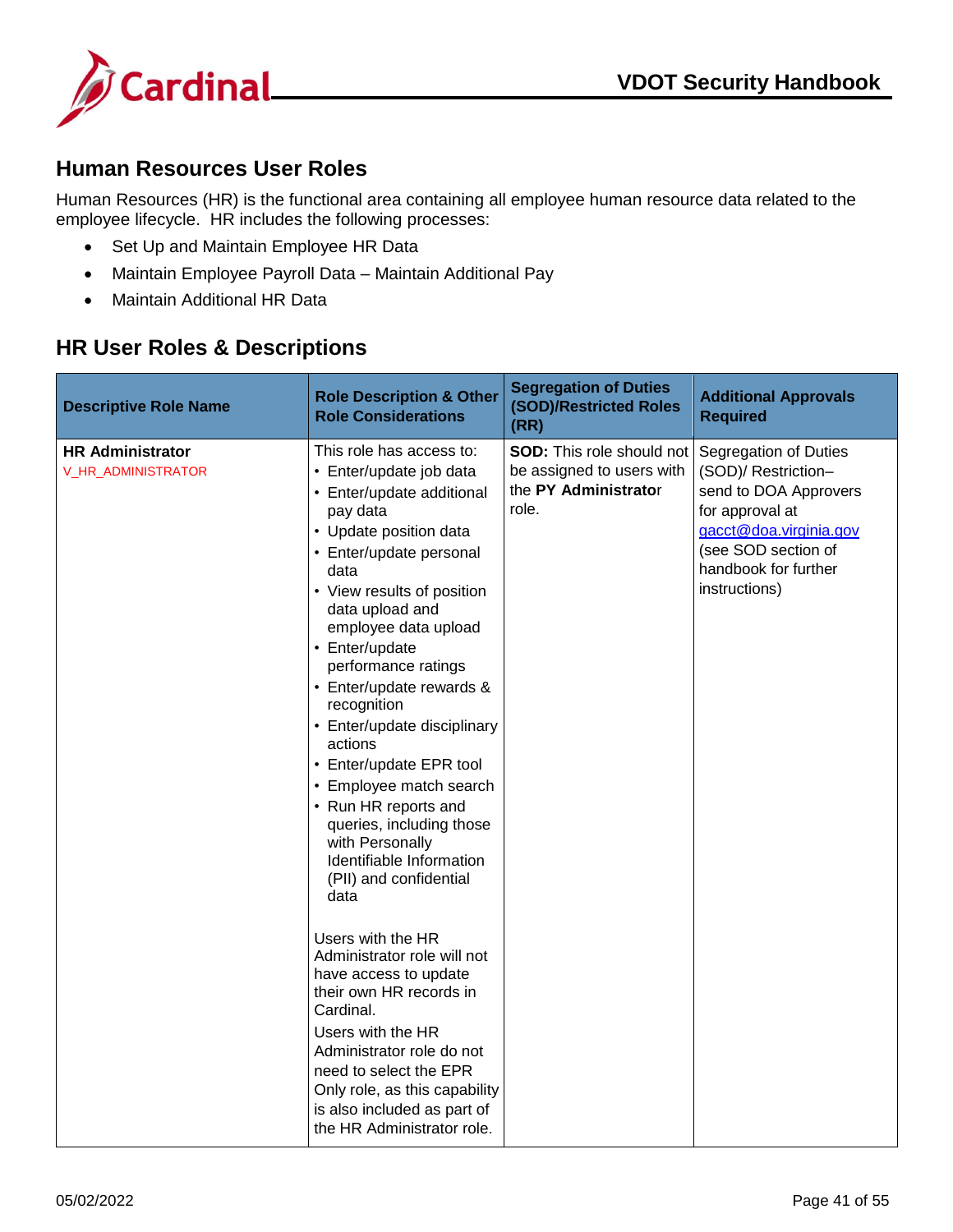



| <b>Descriptive Role Name</b>                               | <b>Role Description &amp;</b><br><b>Other Role</b><br><b>Considerations</b>                                                                                                                                         | <b>Segregation of Duties</b><br>(SOD)/Restricted Roles<br>(RR) | <b>Additional Approvals</b><br><b>Required</b> |
|------------------------------------------------------------|---------------------------------------------------------------------------------------------------------------------------------------------------------------------------------------------------------------------|----------------------------------------------------------------|------------------------------------------------|
| <b>HR Position Management</b><br><b>V_HR_POSITION_MGMT</b> | This role has access to:<br>• Add a position<br>• Agency salary plan<br>steps configuration                                                                                                                         | N/A                                                            | N/A                                            |
|                                                            | <b>Buddy Role: HR</b><br>Administrator role                                                                                                                                                                         |                                                                |                                                |
| <b>HR Manager Reports</b><br>V_HR_MANAGER_RPTS             | This role has access to:<br>• Run HR reports and<br>queries with PII and<br>confidential data in<br>Cardinal including, but<br>not limited to,<br>performance, rewards,<br>and disciplinary<br>actions.             | N/A                                                            | N/A                                            |
|                                                            | This role gives access to<br>confidential data in<br>Cardinal.                                                                                                                                                      |                                                                |                                                |
| <b>HR Read Only</b><br>V_HR_RO                             | This role has access to:<br>• View personal data<br>• View job data<br>• View position data<br>• Run HR reports and<br>queries                                                                                      | N/A                                                            | N/A                                            |
| <b>HR Read Only Sensitive Data</b><br>V_HR_RO_PII          | This role has access to:<br>• Sensitive personal<br>fields (e.g., SSN,<br>Date of Birth)<br><b>Buddy Role: HR Read</b><br>Only                                                                                      | N/A                                                            | N/A                                            |
| <b>EPR Only Entry</b><br>V_HR_EPR_ONLY                     | This role has access to:<br>• Review/Update/Certify<br><b>EPR Counts</b><br>The EPR Only Entry role<br>does not need to be<br>given to an HR<br>administrator due to that<br>role having access to<br>the EPR tool. | N/A                                                            | N/A                                            |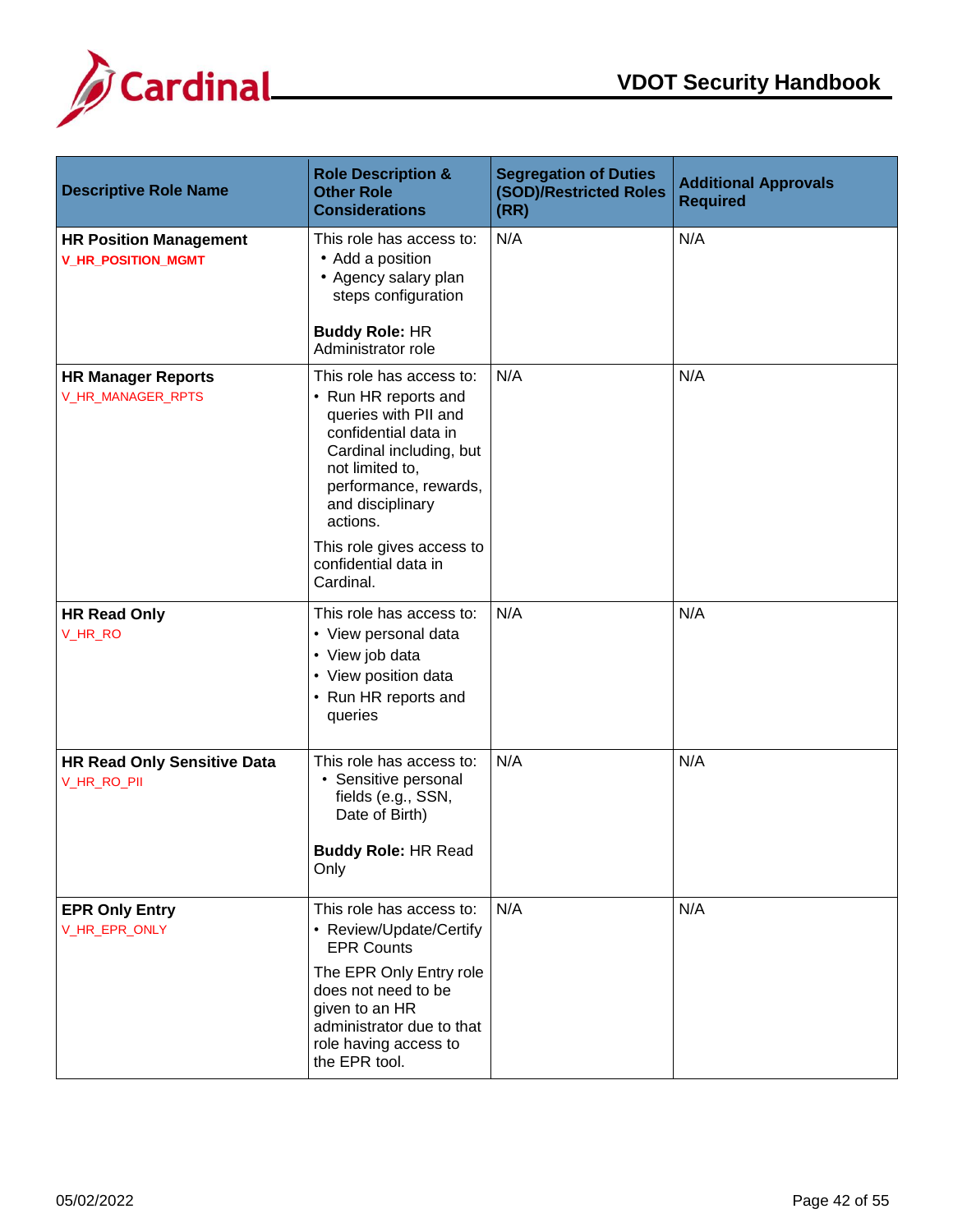

#### <span id="page-43-0"></span>**Payroll User Roles**

Payroll (PY) is the functional area that enables the calculation of earnings, taxes, and deductions. Payroll includes the following processes:

- Maintain Employee Payroll Data
- Process Payroll
- Post Payroll Process
- Payroll Costing
- <span id="page-43-1"></span>• Periodic Regulatory Reporting

## **PY User Roles & Descriptions**

| <b>Descriptive Role Name</b>                       | <b>Role Description &amp; Other</b><br><b>Role Considerations</b>                                                                                                                                                                                                                                                                                                                                                                                        | <b>Segregation of Duties</b><br>(SOD)/Restricted Roles<br>(RR)                                                                      | <b>Additional Approvals</b><br><b>Required</b>                                                                                                                                         |
|----------------------------------------------------|----------------------------------------------------------------------------------------------------------------------------------------------------------------------------------------------------------------------------------------------------------------------------------------------------------------------------------------------------------------------------------------------------------------------------------------------------------|-------------------------------------------------------------------------------------------------------------------------------------|----------------------------------------------------------------------------------------------------------------------------------------------------------------------------------------|
| <b>Payroll Administrator</b><br>V_PY_ADMINISTRATOR | This role has access to:<br>• Enter general<br>deductions<br>• Enter direct deposit<br>information on behalf of<br>employees<br>• Review W-4 tax data<br>• Enter state and local tax<br>data and tax distribution<br>data<br>• Run Payroll audit reports<br>and queries<br>• View garnishments<br>• Enter adjustments<br>through Single Use<br>Payroll Online Tool<br>(SPOT)<br>• Run PY, HR, TA, and<br>BN reports and queries<br>• View HR and BN data | <b>SOD:</b> This role should not<br>be assigned to users with<br>the HR Administrator role<br>or the HR Position<br>Management role | Segregation of<br>Duties (SOD)/<br>Restriction-send to<br>DOA Approvers for<br>approval at<br>gacct@doa.virginia.g<br>ov. (see SOD section<br>of handbook for<br>further instructions) |
| <b>Payroll Read Only</b><br>V_PY_RO                | This role has access to:<br>• View employee PY data,<br>such as general<br>deductions and review<br>paycheck<br>• Run PY reports and<br>queries                                                                                                                                                                                                                                                                                                          | N/A                                                                                                                                 | N/A                                                                                                                                                                                    |
| <b>SPOT Approver</b><br>V_PY_SPOT_APPROVER         | This role has access to:<br>• Approve SPOT<br>transactions                                                                                                                                                                                                                                                                                                                                                                                               | N/A                                                                                                                                 | N/A                                                                                                                                                                                    |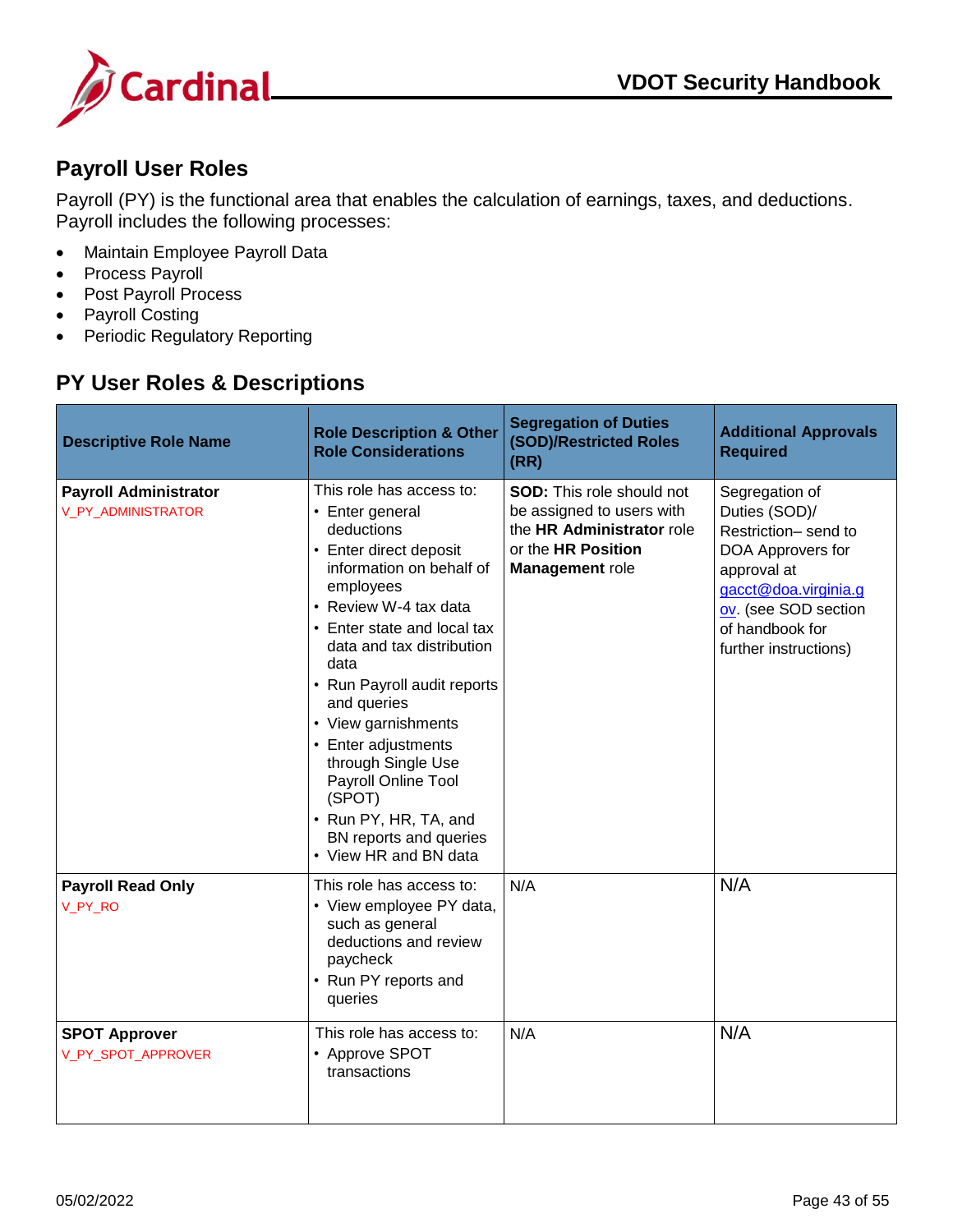



| <b>Descriptive Role Name</b>                             | <b>Role Description &amp; Other</b><br><b>Role Considerations</b>                                                                                                                                                                                                                                                                                                                                                                                                                                                                                                                                                                                              | <b>Segregation of Duties</b><br>(SOD)/Restricted Roles<br>(RR) | <b>Additional Approvals</b><br><b>Required</b> |
|----------------------------------------------------------|----------------------------------------------------------------------------------------------------------------------------------------------------------------------------------------------------------------------------------------------------------------------------------------------------------------------------------------------------------------------------------------------------------------------------------------------------------------------------------------------------------------------------------------------------------------------------------------------------------------------------------------------------------------|----------------------------------------------------------------|------------------------------------------------|
| <b>Payroll Budget Processor</b><br>V_PY_BUDGET_PROCESSOR | This role has access to:<br>• Run PY reports and<br>queries<br>• Maintain default funding<br>details on the<br>department/ position<br>budget table<br>Recommend assigning<br>this role to a user in<br>Finance or a user with the<br>HR Administrator role.<br>The intent of the PY<br><b>Budget Processor role is</b><br>to maintain position/<br>department default<br>funding, not to view payroll<br>data.<br>Note: The Payroll Read<br>Only role gives access to<br>view payroll data online. A<br>person can be assigned<br>either or both roles. Non-<br>payroll agencies providing<br>default funding will assign<br>the PY Budget Processor<br>role. | N/A                                                            | N/A                                            |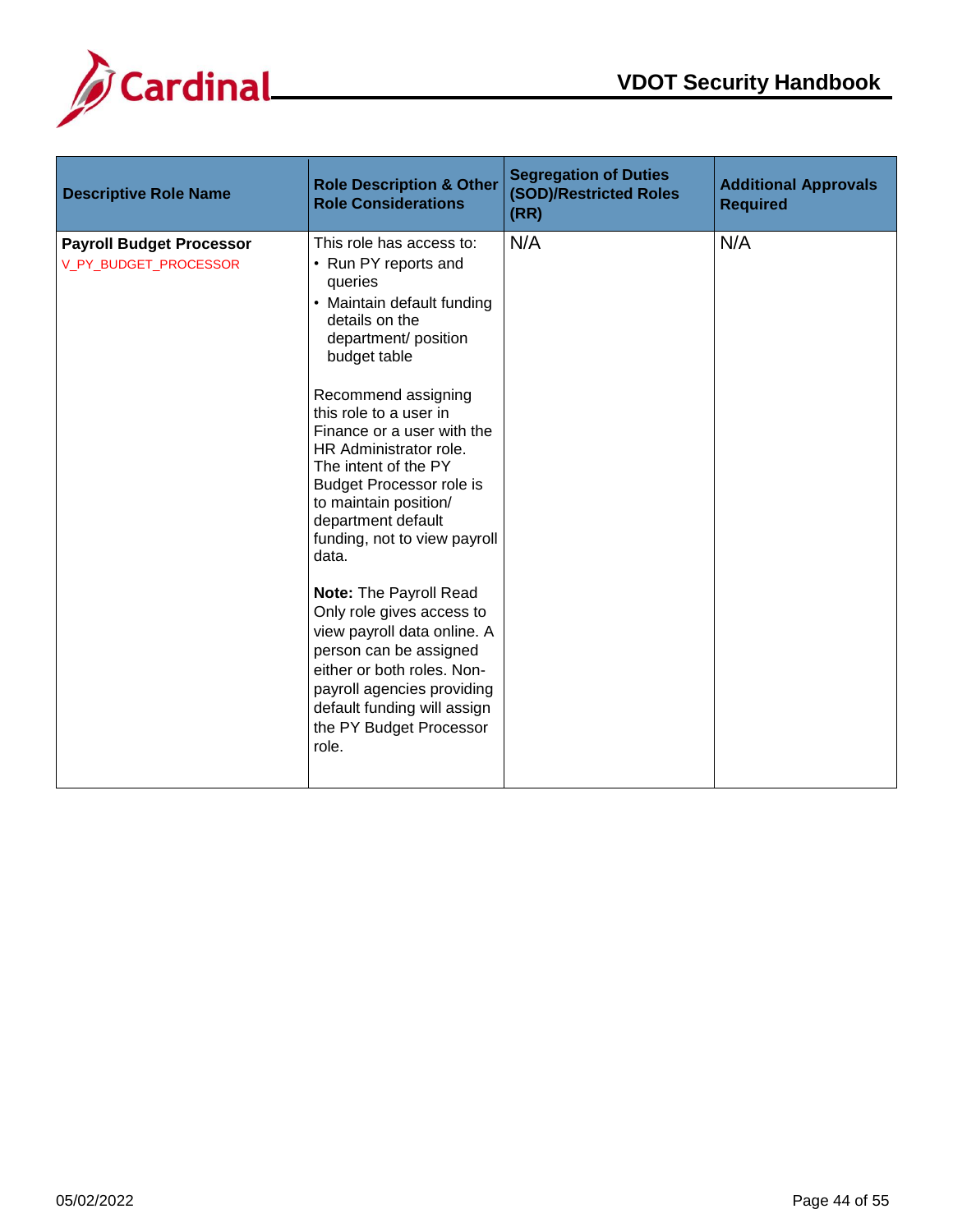

#### <span id="page-45-0"></span>**Time & Attendance User Roles**

The Time & Attendance (TA) functional area includes two modules: Time & Labor (TL) and Absence Management (AM) and handles time and leave entry and administration. Time & Attendance includes the following processes:

- Time & Attendance Employee Setup
- Time & Attendance Capture
- Time & Attendance Approval and Processing
- Payroll Integration and Cost Allocation

Note: The terms "Absence" and "Leave" are both defined as time away from work and are referenced interchangeably. Additionally, "Time & Labor" and "Time & Attendance" are referenced interchangeably.

| <b>Descriptive Role Name</b>                       | <b>Role Description &amp; Other</b><br><b>Role Considerations</b>                                                                                                                                                                                                                                                                                                                                                                                                                                                                                                                                                                                                                                                                                                                                                                                               | <b>Segregation of Duties</b><br>(SOD)/Restricted<br><b>Roles (RR)</b>                                                         | <b>Additional Approvals</b><br><b>Required</b> |
|----------------------------------------------------|-----------------------------------------------------------------------------------------------------------------------------------------------------------------------------------------------------------------------------------------------------------------------------------------------------------------------------------------------------------------------------------------------------------------------------------------------------------------------------------------------------------------------------------------------------------------------------------------------------------------------------------------------------------------------------------------------------------------------------------------------------------------------------------------------------------------------------------------------------------------|-------------------------------------------------------------------------------------------------------------------------------|------------------------------------------------|
| <b>Absence Administrator</b><br>V_AM_ADMINISTRATOR | This role has access to:<br>• View calendars and calendar<br>groups<br>• Review/correct/approve reported<br>absences<br>• TRC administrator-level access<br>on timesheets<br>• Enter/modify/void leave<br>• View/adjust leave balances<br>• Enter leave donation and Family<br>Medical Leave Act (FMLA)<br>balance adjustments<br>• View absence calculation results<br>pages<br>• View employee time reporting<br>information<br>• View schedules for employees<br>• View comp time and overtime<br>leave plans for employees<br>• View TL eligibility and TL auto<br>enroll bypass<br>• View only to job data pages that<br>impact TL auto enroll<br>• View absence management<br>calculation results<br>• Run TA reports and queries<br>This role gives access to the<br>Timesheet & Absence Event page<br>as an Administrator for time and<br>absence entry | <b>RR:</b> This role may<br>only be assigned to<br>users of agencies<br>using Cardinal<br><b>Absence</b><br><b>Management</b> | N/A                                            |

## <span id="page-45-1"></span>**TA User Roles & Descriptions**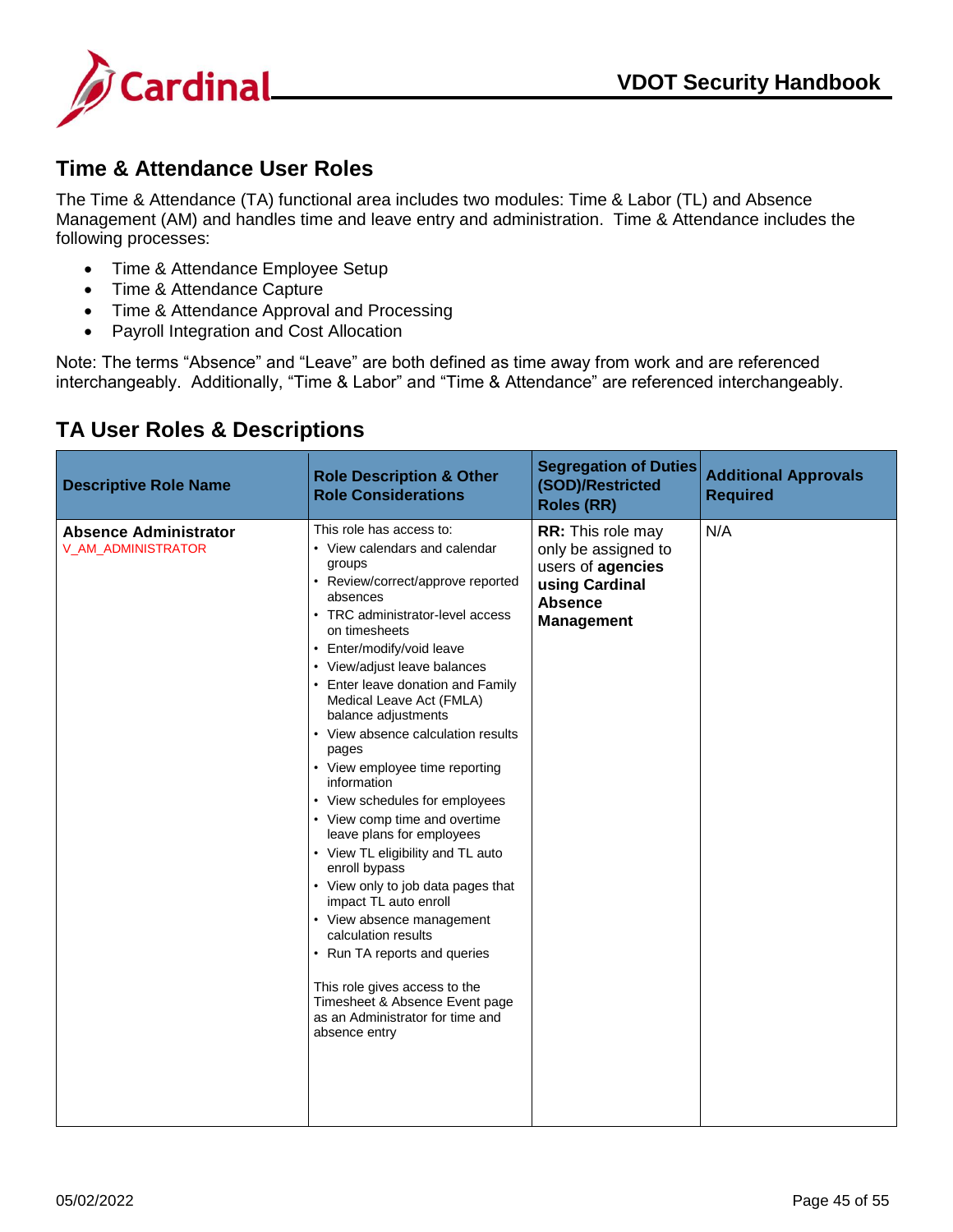



| <b>Role Considerations</b>                                                                                                                                                                                                                                                                                                                                                                                                                                                                                                                                                                                                                                                                                                                                                                                                                                                               | <b>Roles (RR)</b>                                                                                                             | <b>Required</b> |
|------------------------------------------------------------------------------------------------------------------------------------------------------------------------------------------------------------------------------------------------------------------------------------------------------------------------------------------------------------------------------------------------------------------------------------------------------------------------------------------------------------------------------------------------------------------------------------------------------------------------------------------------------------------------------------------------------------------------------------------------------------------------------------------------------------------------------------------------------------------------------------------|-------------------------------------------------------------------------------------------------------------------------------|-----------------|
| This role has access to:<br><b>Absence Supervisor</b><br>V_AM_SUPERVISOR<br>• Review/approve absences<br>for direct reports<br>• Enter leave on behalf of<br>direct reports<br>• Review direct reports' leave<br>taken<br>• Cancel or modify direct<br>reports' leave taken<br>• Review direct reports' leave<br>balances and history<br>• Enter or modify FMLA leave<br>on behalf of a direct report<br>• Delegate their own approval<br>responsibility<br>• Run TA reports and queries<br>Users assigned to a position in<br>Cardinal designated as a<br>"Reports To" position will not<br>be able to view/ approve/ deny<br>absence events for employees<br>that report to them if this role<br>is not assigned. Anyone<br>designated as a backup<br>approver will also need this<br>role in order to approve<br>absence events.<br><b>Buddy Role: Time &amp; Labor</b><br>Supervisor | <b>RR:</b> This role may<br>only be assigned to<br>users of agencies<br>using Cardinal<br><b>Absence</b><br><b>Management</b> | N/A             |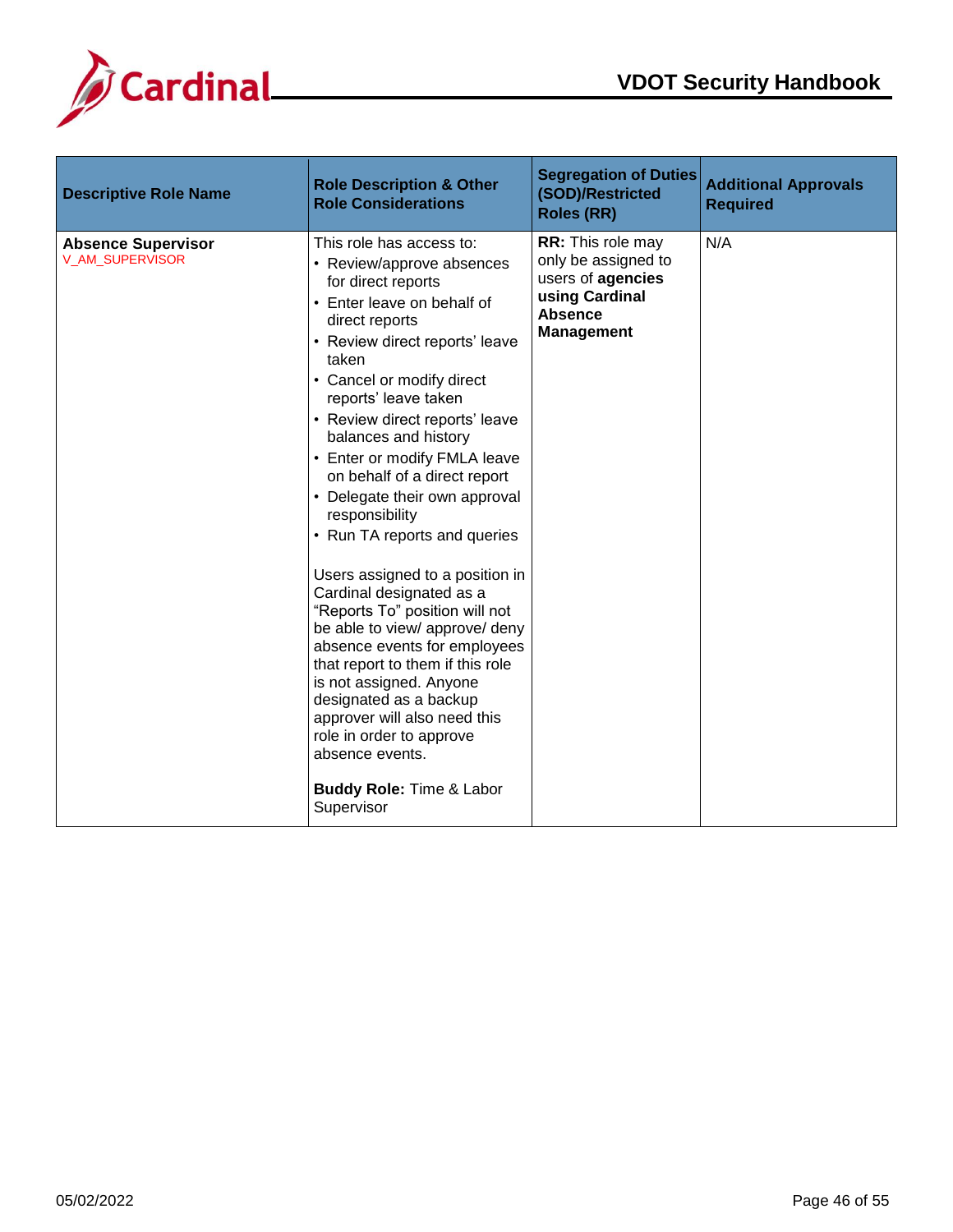



| <b>Descriptive Role Name</b>                                       | <b>Role Description &amp; Other</b><br><b>Role Considerations</b>                                                                                                                                                                                                                                                                                                                                                                                                                                                                                                                                                                                                                                                                                                        | <b>Segregation of Duties</b><br>(SOD)/Restricted<br><b>Roles (RR)</b> | <b>Additional Approvals</b><br><b>Required</b> |
|--------------------------------------------------------------------|--------------------------------------------------------------------------------------------------------------------------------------------------------------------------------------------------------------------------------------------------------------------------------------------------------------------------------------------------------------------------------------------------------------------------------------------------------------------------------------------------------------------------------------------------------------------------------------------------------------------------------------------------------------------------------------------------------------------------------------------------------------------------|-----------------------------------------------------------------------|------------------------------------------------|
| <b>Time &amp; Labor Administrator</b><br><b>V_TL_ADMINISTRATOR</b> | This role has access to:<br>• Audit/monitor and validate<br>timesheets<br>• TRC Administrator-level<br>access on timesheets<br>• Review and resolve<br>exceptions<br>• Enter time on behalf of an<br>employee<br>• Correct employee's<br>timesheet<br>• View time entry processing<br>status<br>• View employee time<br>reporting information<br>• View/assign/change<br>employee schedules<br>• View comp time and<br>overtime leave plans for<br>employees<br>• View TL eligibility and TL<br>auto enroll bypass<br>• View only to job data pages<br>that impact TL auto enroll<br>• Run TA reports and queries<br>If Cardinal is the leave system<br>of record the following are<br>available on the timesheet:<br>• View compensatory and<br>overtime leave balances | N/A                                                                   | N/A                                            |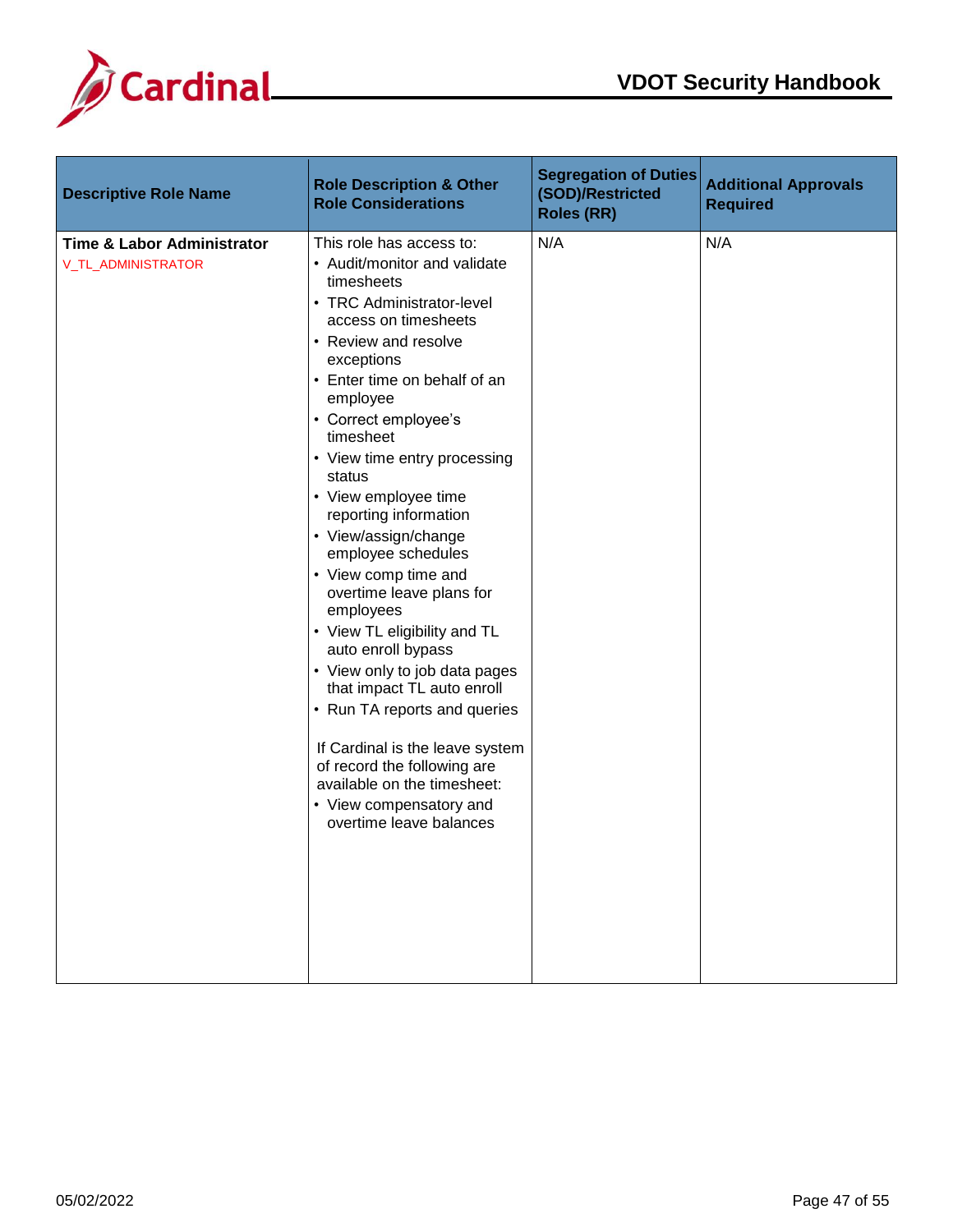



| <b>Descriptive Role Name</b>                          | <b>Role Description &amp; Other</b><br><b>Role Considerations</b>                                                                                                                                                                                                                                                                                                                                                                                                                                                                                                                                                                                                                                                                                                                                                                                                                | <b>Segregation of Duties</b><br>(SOD)/Restricted<br><b>Roles (RR)</b> | <b>Additional Approvals</b><br><b>Required</b> |
|-------------------------------------------------------|----------------------------------------------------------------------------------------------------------------------------------------------------------------------------------------------------------------------------------------------------------------------------------------------------------------------------------------------------------------------------------------------------------------------------------------------------------------------------------------------------------------------------------------------------------------------------------------------------------------------------------------------------------------------------------------------------------------------------------------------------------------------------------------------------------------------------------------------------------------------------------|-----------------------------------------------------------------------|------------------------------------------------|
| <b>Employee TL Setup</b><br>V_TL_EMPL_SETUP_ADMIN     | This role has access to:<br>• Enter TL eligibility and TL<br>auto enroll bypass<br>• View/change employee time<br>reporter information<br>• View/assign/change<br>employee schedules<br>• View/change compensatory<br>time and overtime leave<br>plans for employees<br>• View (only) job data pages<br>that impact TL auto enroll<br>and service date<br>• Run TA reports and queries<br><b>Buddy Role: This role has to</b><br>be assigned in conjunction<br>with the Time & Labor<br>Administrator<br>$\alpha$ and/or $\alpha$<br>Absence Administrator role.                                                                                                                                                                                                                                                                                                                 | N/A                                                                   | N/A                                            |
| <b>Time &amp; Labor Supervisor</b><br>V_TA_SUPERVISOR | This role has access to:<br>• Review/Change/Approve direct<br>reports' timesheets<br>• Enter time on behalf of direct<br>reports<br>• Delegate approval responsibility<br>• View/Approve payable time<br>• View/Assign/Change employee<br>schedules<br>• View/Allow exceptions<br>• View time entry processing<br>status<br>• Run TA reports and queries<br>If Cardinal is the leave system of<br>record the following are available<br>on the timesheet:<br>• View compensatory and<br>overtime leave balances<br>• View leave information<br>Users assigned to a position in<br>Cardinal designated as a "Reports<br>To" position will not be able to<br>view/ approve/ deny absence<br>events for employees that report<br>to them if this role is not assigned.<br>Anyone designated as a backup<br>approver will also need this role in<br>order to approve absence events. | N/A                                                                   | N/A                                            |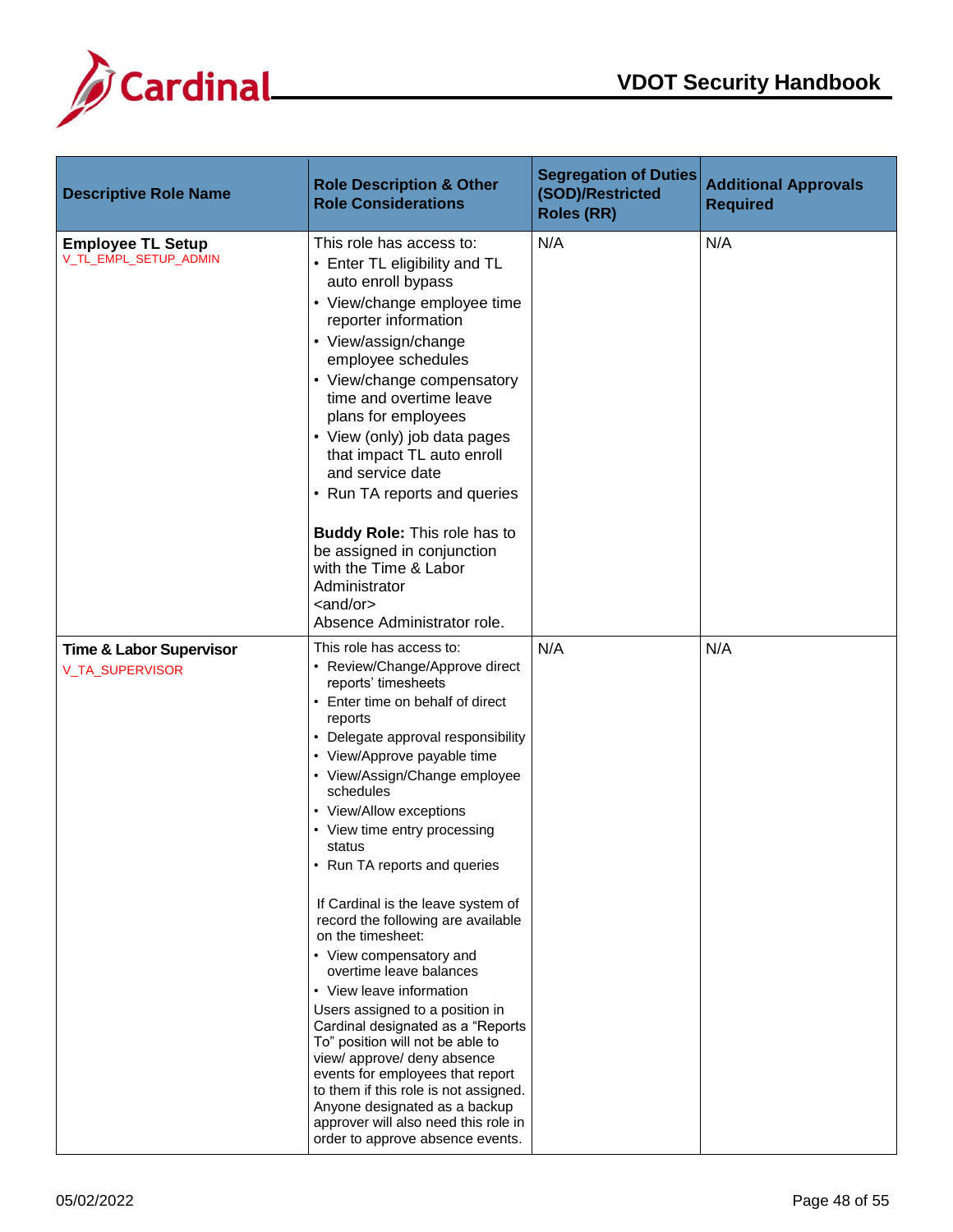



| <b>Descriptive Role Name</b>                                     | <b>Role Description &amp; Other</b><br><b>Role Considerations</b>                                                                                                                                                                                                                                                                                                                                                                                                                                                         | <b>Segregation of Duties</b><br>(SOD)/Restricted<br><b>Roles (RR)</b>                            | <b>Additional Approvals</b><br><b>Required</b> |
|------------------------------------------------------------------|---------------------------------------------------------------------------------------------------------------------------------------------------------------------------------------------------------------------------------------------------------------------------------------------------------------------------------------------------------------------------------------------------------------------------------------------------------------------------------------------------------------------------|--------------------------------------------------------------------------------------------------|------------------------------------------------|
| <b>Timekeeper</b><br>V_TA_TIMEKEEPER                             | This role has access to:<br>• Enter and view time for<br>employees<br>• View and correct timesheet<br>errors<br>• View time entry processing<br>status<br>• Enter and view leave for<br>employees<br>• View employee schedules<br>• View/allow exceptions<br>• View payable time<br>summary and detail<br>• Run TA reports and queries<br>If Cardinal is the leave system<br>of record the following are<br>available on the timesheet:<br>• View compensatory and<br>overtime leave balances<br>• View leave information | N/A                                                                                              | N/A                                            |
| <b>TA Interface Admin</b><br>V_TA_INTERFACE_ADMINISTRATOR        | This role has access to:<br>• Review and correct Time<br>and Absence interface<br>errors<br>• Reconcile time interfaced<br>into Cardinal<br>• Run TA reports and queries<br><b>Buddy Role: Time &amp; Labor</b><br>Administrator                                                                                                                                                                                                                                                                                          | RR: This role may<br>only be assigned to<br>agencies interfacing<br><b>Time &amp; Attendance</b> | N/A                                            |
| <b>Delegation Administrator</b><br>V_TL_DELEGATION_ADMINISTRATOR | This role has access to:<br>• Add and manage<br>delegation requests on<br>behalf of others<br>• Reassign approval worklists<br>for timesheets and absence<br>requests, as applicable<br>• Run TA reports and queries                                                                                                                                                                                                                                                                                                      | N/A                                                                                              | N/A                                            |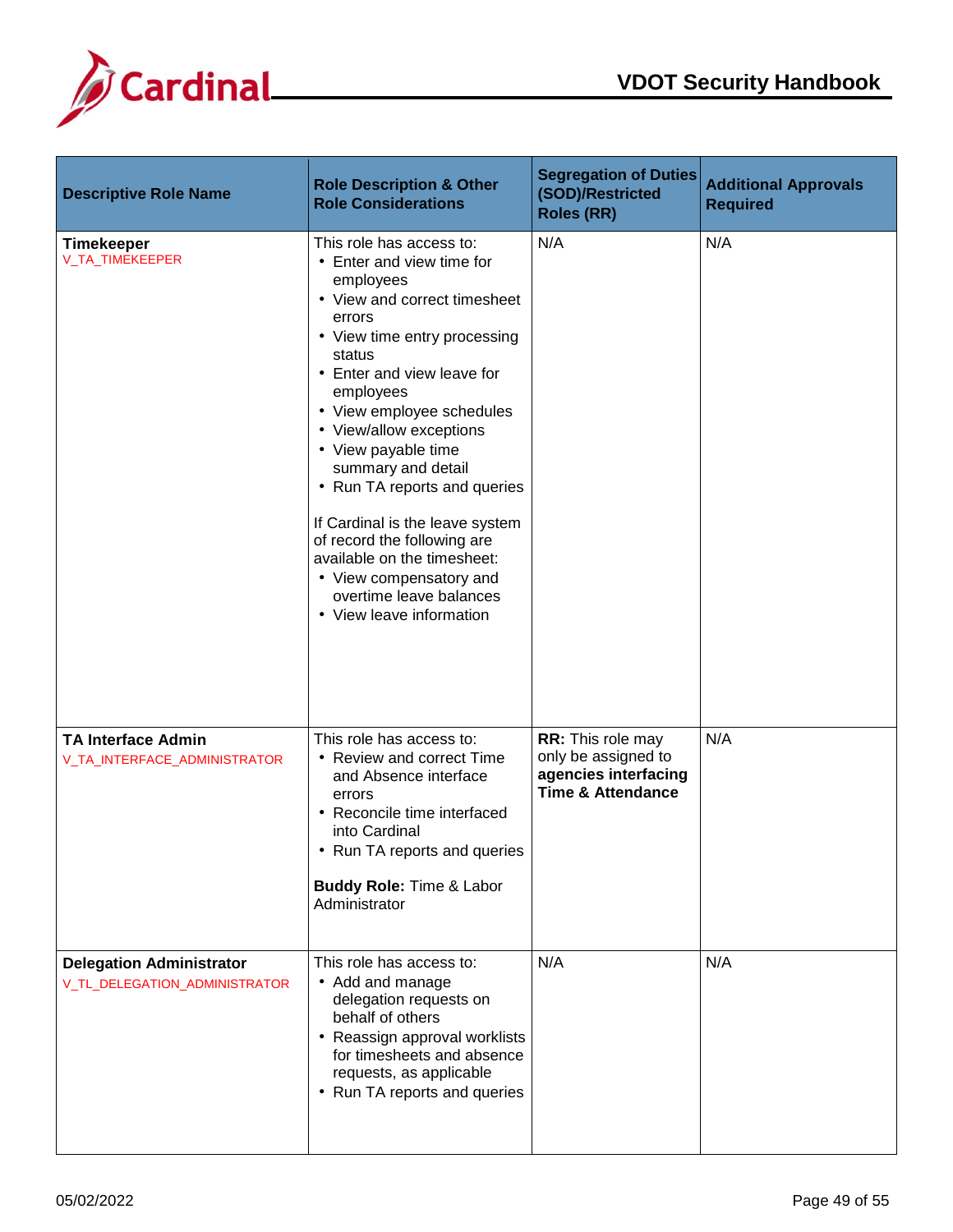

| <b>Descriptive Role Name</b>               | <b>Role Description &amp; Other</b><br><b>Role Considerations</b> | <b>Segregation of Duties</b><br>(SOD)/Restricted<br><b>Roles (RR)</b> | <b>Additional Approvals</b><br><b>Required</b> |
|--------------------------------------------|-------------------------------------------------------------------|-----------------------------------------------------------------------|------------------------------------------------|
| <b>TA Reporter</b><br><b>V TA REPORTER</b> | This role has access to:<br>• Run TA reports and queries          | N/A                                                                   | N/A                                            |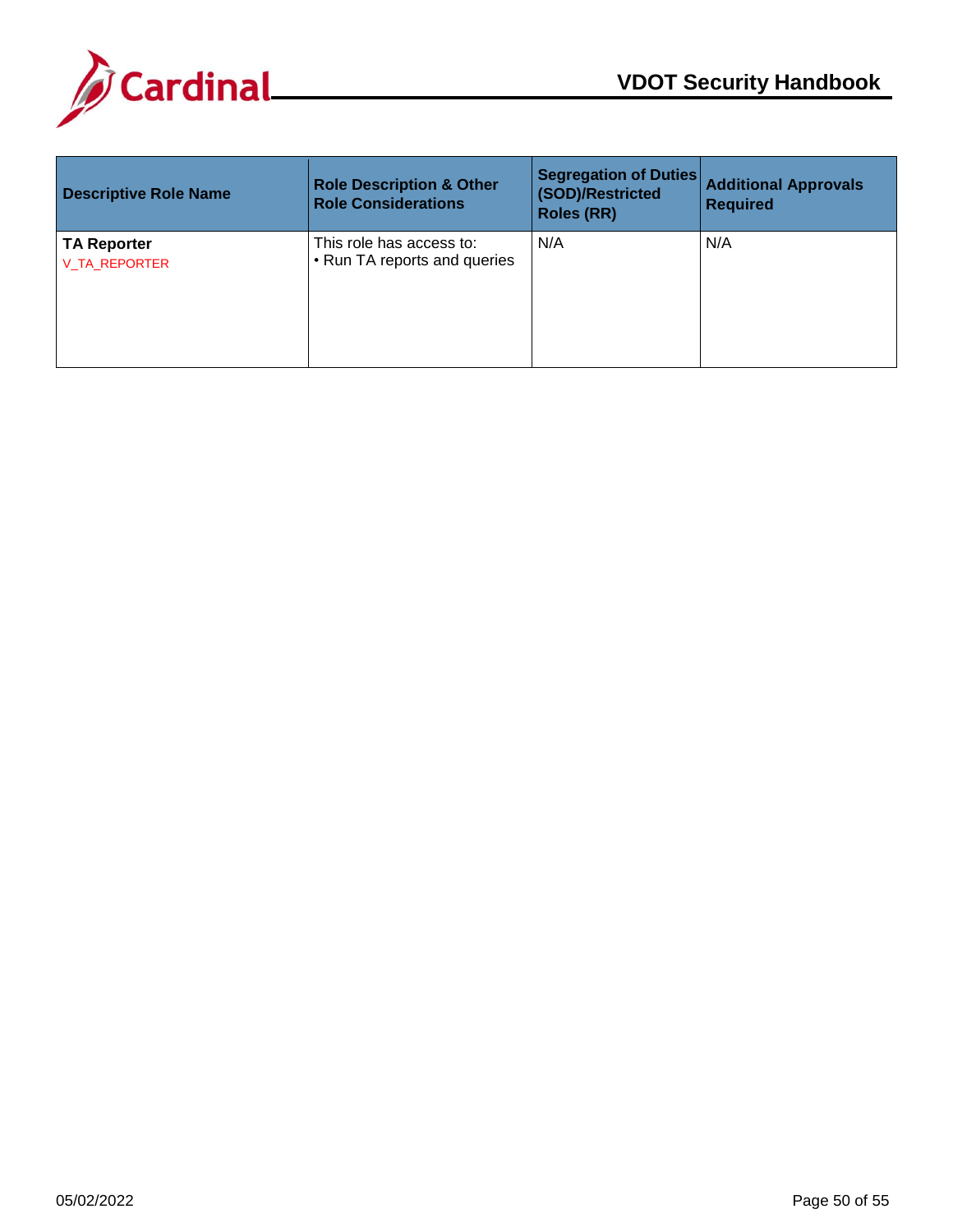

#### <span id="page-51-0"></span>**Additional User Roles**

An additional role is available in Cardinal HCM and will be granted to select users as noted in the description below.

## <span id="page-51-1"></span>**Additional Role & Description**

| <b>Descriptive Role Name</b>                      | <b>Role Description &amp;</b><br><b>Other Role</b><br><b>Considerations</b>                                                                                                                                                                                                                                                                                                          | <b>Segregation of Duties</b><br><b>(SOD)/Restricted Roles</b><br>(RR)                                                                                                  | <b>Additional Approvals</b><br><b>Required</b> |
|---------------------------------------------------|--------------------------------------------------------------------------------------------------------------------------------------------------------------------------------------------------------------------------------------------------------------------------------------------------------------------------------------------------------------------------------------|------------------------------------------------------------------------------------------------------------------------------------------------------------------------|------------------------------------------------|
| <b>Audit Inquiry HR Sensitive</b><br>V_AUDITOR_HR | This role has access to:<br>• Sensitive personal<br>fields (e.g., SSN, Date<br>of Birth)<br><b>Buddy Role: HR Read</b><br>Only<br><b>Note: The Cardinal</b><br><b>Security Audit Access</b><br>Form (SE-AUDIT-001)<br>must be submitted for<br>this access.                                                                                                                          | <b>RR:</b> This role may only be<br>assigned to employees of<br>the following<br>agency/division(s):<br>• Auditor of Public<br><b>Accounts</b><br>• Agency Audit Staff | N/A                                            |
| APA all pages - read only HCM<br>V_APA_RO_HCM     | This role is designated<br>for APA Staff<br>responsible for auditing<br>the Cardinal Financial &<br>HCM System.<br>• Read Only access to<br>Remote Desktop, SQL<br>Developer Read Only<br>& Application<br>Designer<br>• Run all reports and<br>queries<br><b>Note: The Cardinal</b><br><b>Security Audit Access</b><br>Form (SE-AUDIT-001)<br>must be submitted for<br>this access. | RR: This role may only be<br>assigned to employees of<br>the following<br>agency/division(s):<br>• Auditor of Public<br><b>Accounts (No</b><br><b>Exceptions)</b>      |                                                |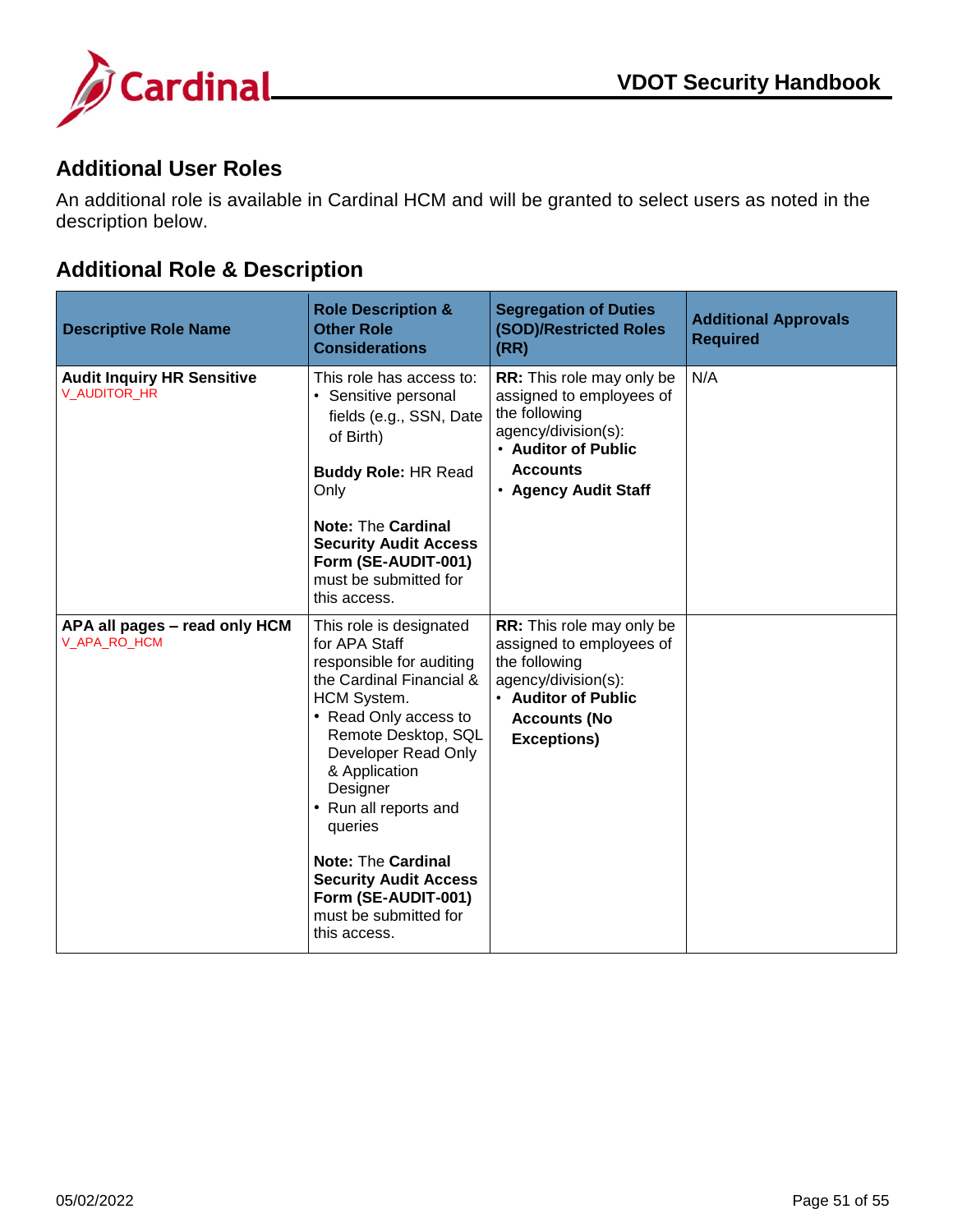

| <b>Descriptive Role Name</b>       | <b>Role Description &amp;</b><br><b>Other Role</b><br><b>Considerations</b>                                                  | <b>Segregation of Duties</b><br>(SOD)/Restricted Roles<br>(RR)                                                                                                         | <b>Additional Approvals</b><br><b>Required</b> |
|------------------------------------|------------------------------------------------------------------------------------------------------------------------------|------------------------------------------------------------------------------------------------------------------------------------------------------------------------|------------------------------------------------|
| <b>TA Audit Inquiry</b><br>V TA RO | This role has access to:<br>• View Time & Labor<br>pages (including<br>employee timesheets)<br>Run TA reports and<br>queries | <b>RR:</b> This role may only be<br>assigned to employees of<br>the following<br>agency/division(s):<br>• Auditor of Public<br><b>Accounts</b><br>• Agency Audit Staff | N/A                                            |
|                                    | <b>Note: The Cardinal</b><br><b>Security Audit Access</b><br>Form (SE-AUDIT-001)<br>must be submitted for<br>this access.    |                                                                                                                                                                        |                                                |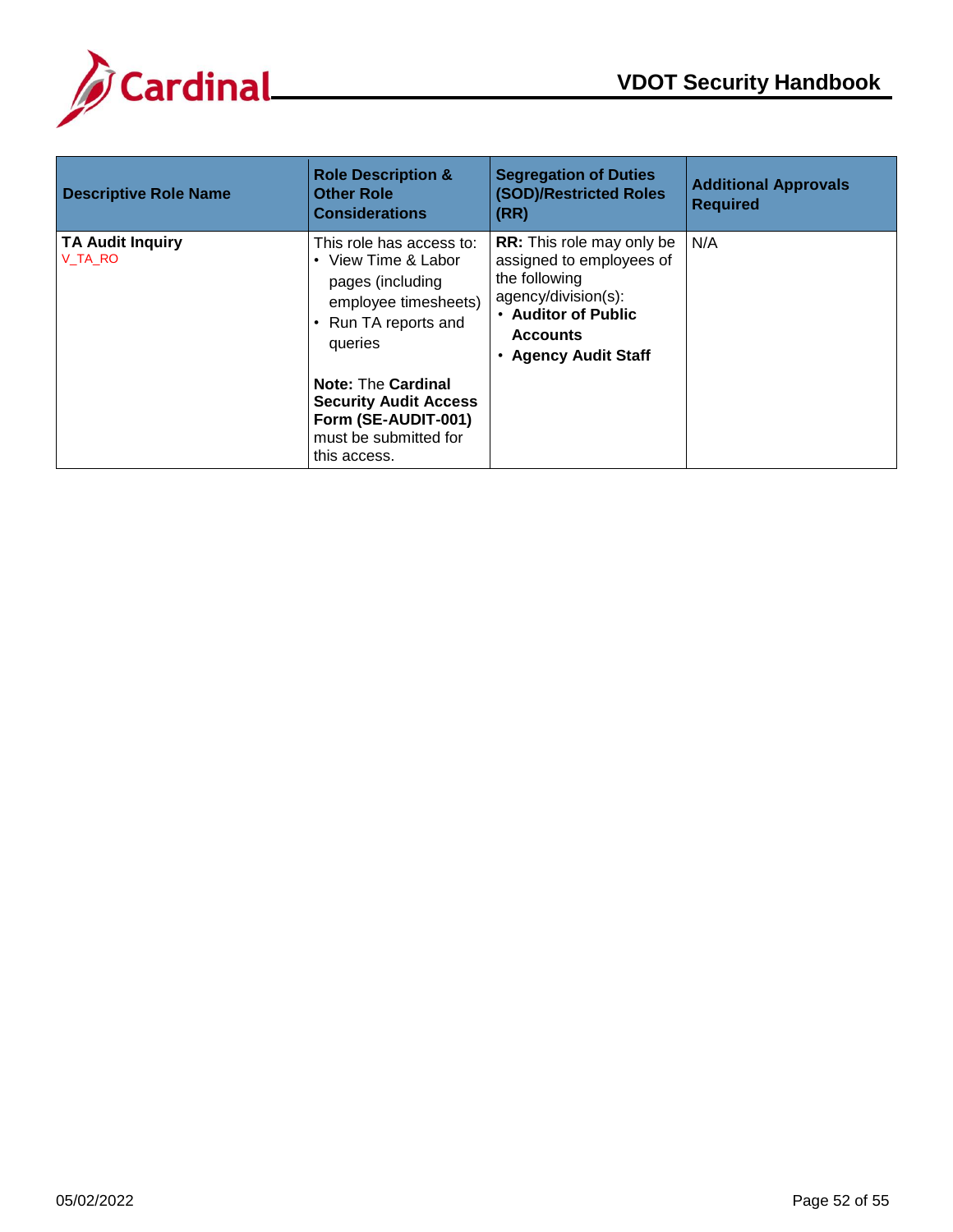

#### <span id="page-53-0"></span>**Default User Roles**

Default roles will be automatically assigned to Cardinal users as noted in the descriptions below. These roles are not listed on the security forms, but will visible in the HCM security queries.

## <span id="page-53-1"></span>**Default Roles & Descriptions**

| <b>Descriptive Role Name</b>                          | <b>Role Description &amp; Other</b><br><b>Role Considerations</b>                                                                                                                                                                                                                                       | <b>Segregation of Duties</b><br>(SOD) / Restricted Roles<br>(RR) | <b>Additional Approvals</b><br><b>Required</b> |
|-------------------------------------------------------|---------------------------------------------------------------------------------------------------------------------------------------------------------------------------------------------------------------------------------------------------------------------------------------------------------|------------------------------------------------------------------|------------------------------------------------|
| <b>Cardinal Finance User</b><br>V_PEOPLESOFT_USER_FIN | This role will provide access<br>to Cardinal Finance<br>application and Cardinal<br><b>Business Intelligence</b><br>through the Cardinal Portal.<br>All CORE Cardinal users<br>who will need access to                                                                                                  | N/A                                                              | N/A                                            |
|                                                       | Cardinal Finance application<br>will receive this role.                                                                                                                                                                                                                                                 |                                                                  |                                                |
| <b>Cardinal HCM User</b><br>V_PEOPLESOFT_USER_HCM     | This role will provide access<br>to Cardinal HCM application<br>through Cardinal Portal.<br>All CORE Cardinal users<br>who will need access to<br>Cardinal HCM application<br>will receive this role.                                                                                                   | N/A                                                              | N/A                                            |
| <b>HR Self Service</b><br>V_HR_SS                     | This role has access to:<br>• View/Update Personal<br><b>Information Summary</b><br>• View/Update Disability<br><b>Status</b><br>This role will be<br>automatically assigned to<br>employees for agencies not<br>interfacing employee data<br>and to locality employees for<br>access to employee data. | N/A                                                              | N/A                                            |
|                                                       |                                                                                                                                                                                                                                                                                                         |                                                                  |                                                |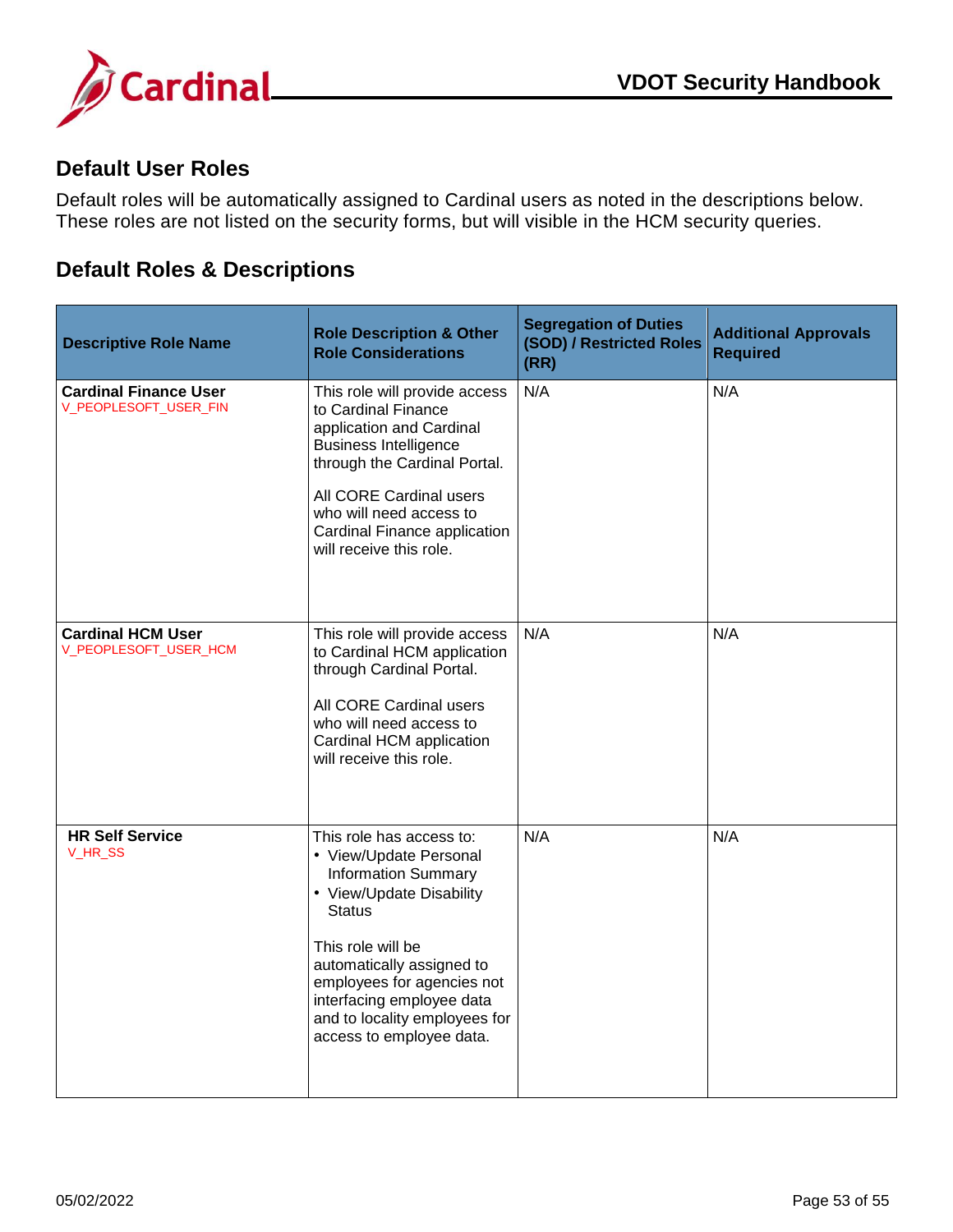



| <b>Descriptive Role Name</b>                    | <b>Role Description &amp; Other</b><br><b>Role Considerations</b>                                                                                                                                                                                                                                                                                                                                        | <b>Segregation of Duties</b><br>(SOD)/Restricted Roles<br>(RR) | <b>Additional Approvals</b><br><b>Required</b> |
|-------------------------------------------------|----------------------------------------------------------------------------------------------------------------------------------------------------------------------------------------------------------------------------------------------------------------------------------------------------------------------------------------------------------------------------------------------------------|----------------------------------------------------------------|------------------------------------------------|
| <b>HR Self Service Read Only</b><br>V_HR_SS_RO  | This role has access to:<br>• View Personal Information<br>Summary<br>• View Disability Status<br>• View Total Rewards<br>• View payment advice<br>information for past<br>paychecks<br>• View and print W-2 or W-<br>2c forms<br>This role will be<br>automatically assigned to<br>employees for agencies not<br>interfacing employee data<br>and to locality employees for<br>access to employee data. | N/A                                                            | N/A                                            |
| <b>Benefits Self Service</b><br>V_BENEFITS_SS   | his role has access to:<br>• View benefit information<br>• View/Update dependent<br>information<br>• Create life events<br>• View benefits statements<br>• Enroll in benefits through<br>self-service<br>This role will be<br>automatically assigned to all<br>employees eligible for<br>benefits for access to<br>employee benefit data.                                                                | N/A                                                            | N/A                                            |
| <b>Time &amp; Labor Self Service</b><br>V_TA_SS | This role has access to:<br>• Enter, view and correct<br>timesheet<br>This role will be<br>automatically assigned to<br>employees based on job<br>setup for access to enter<br>time through employee self-<br>service.                                                                                                                                                                                   | N/A                                                            | N/A                                            |